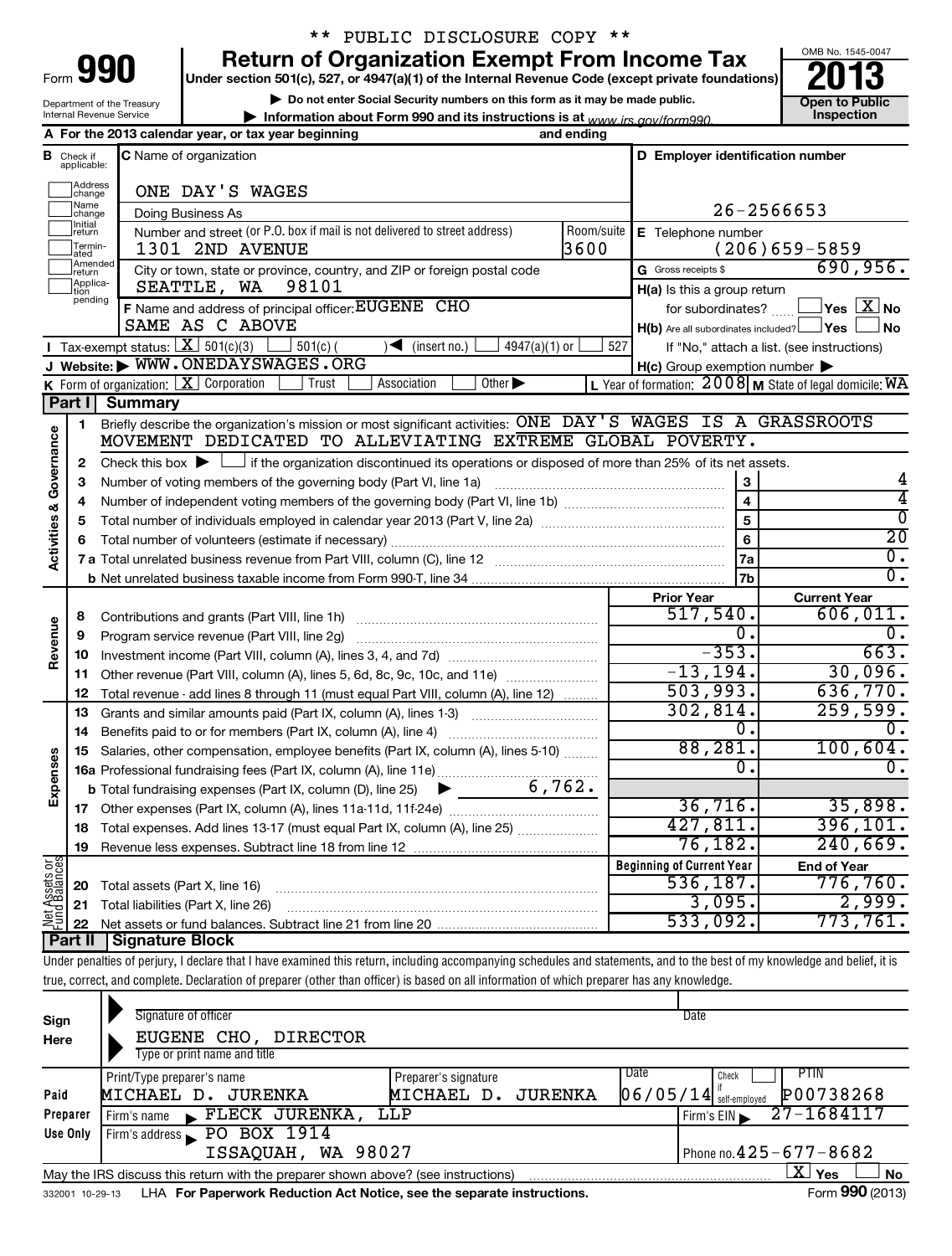| Part III   Statement of Program Service Accomplishments<br>Briefly describe the organization's mission:<br>1.<br>ONE DAY'S WAGES IS A MOVEMENT OF PEOPLE, STORIES, AND ACTIONS TO<br>ONE DAY'S WAGES PROMOTES AWARENESS,<br>ALLEVIATE EXTREME GLOBAL POVERTY.<br>INVITES GIVING, AND SUPPORTS SUSTAINABLE RELIEF THROUGH PARTNERSHIPS,<br>ESPECIALLY WITH SMALLER ORGANIZATIONS IN DEVELOPING REGIONS.<br>Did the organization undertake any significant program services during the year which were not listed on<br>$\mathbf{2}$<br>If "Yes," describe these new services on Schedule O.<br>Did the organization cease conducting, or make significant changes in how it conducts, any program services?<br>3<br>If "Yes," describe these changes on Schedule O.<br>Describe the organization's program service accomplishments for each of its three largest program services, as measured by expenses.<br>4<br>Section 501(c)(3) and 501(c)(4) organizations are required to report the amount of grants and allocations to others, the total expenses, and<br>revenue, if any, for each program service reported.<br>266, 021. including grants of \$259, 599. ) (Revenue \$<br>) (Expenses \$<br>4a<br>(Code:<br>ONE DAY'S WAGES ALLOWS DONORS TO CONTRIBUTE THE EQUIVALENT OF AN<br>INDIVIDUAL'S WAGES FOR ONE DAY.<br>THE ORGANIZATION REVIEWS AND APPROVES<br>EXISTING POVERTY RELIEF ORGANIZATIONS TO RECEIVE FUNDS.<br><b>TWENTY</b><br>ORGANIZATIONS RECEIVED GRANTS IN 2013.<br>4b (Code: ) (Expenses \$ _ ) (Expenses \$ _ ) (Expenses \$ _ ) (Revenue \$ _ _ ) (Revenue \$ _ _ ) (Revenue \$ _ _ )<br>4с<br>$\left(\text{Code:}\right)$<br>) (Expenses \$<br>including grants of \$<br>) (Revenue \$<br>4d Other program services (Describe in Schedule O.)<br>(Expenses \$<br>including grants of \$<br>(Revenue \$ | $26 - 2566653$<br>Page 2                |
|-------------------------------------------------------------------------------------------------------------------------------------------------------------------------------------------------------------------------------------------------------------------------------------------------------------------------------------------------------------------------------------------------------------------------------------------------------------------------------------------------------------------------------------------------------------------------------------------------------------------------------------------------------------------------------------------------------------------------------------------------------------------------------------------------------------------------------------------------------------------------------------------------------------------------------------------------------------------------------------------------------------------------------------------------------------------------------------------------------------------------------------------------------------------------------------------------------------------------------------------------------------------------------------------------------------------------------------------------------------------------------------------------------------------------------------------------------------------------------------------------------------------------------------------------------------------------------------------------------------------------------------------------------------------------------------------------------------------------------------------------------------------------------------------------------------------------------------|-----------------------------------------|
|                                                                                                                                                                                                                                                                                                                                                                                                                                                                                                                                                                                                                                                                                                                                                                                                                                                                                                                                                                                                                                                                                                                                                                                                                                                                                                                                                                                                                                                                                                                                                                                                                                                                                                                                                                                                                                     |                                         |
|                                                                                                                                                                                                                                                                                                                                                                                                                                                                                                                                                                                                                                                                                                                                                                                                                                                                                                                                                                                                                                                                                                                                                                                                                                                                                                                                                                                                                                                                                                                                                                                                                                                                                                                                                                                                                                     |                                         |
|                                                                                                                                                                                                                                                                                                                                                                                                                                                                                                                                                                                                                                                                                                                                                                                                                                                                                                                                                                                                                                                                                                                                                                                                                                                                                                                                                                                                                                                                                                                                                                                                                                                                                                                                                                                                                                     |                                         |
|                                                                                                                                                                                                                                                                                                                                                                                                                                                                                                                                                                                                                                                                                                                                                                                                                                                                                                                                                                                                                                                                                                                                                                                                                                                                                                                                                                                                                                                                                                                                                                                                                                                                                                                                                                                                                                     |                                         |
|                                                                                                                                                                                                                                                                                                                                                                                                                                                                                                                                                                                                                                                                                                                                                                                                                                                                                                                                                                                                                                                                                                                                                                                                                                                                                                                                                                                                                                                                                                                                                                                                                                                                                                                                                                                                                                     |                                         |
|                                                                                                                                                                                                                                                                                                                                                                                                                                                                                                                                                                                                                                                                                                                                                                                                                                                                                                                                                                                                                                                                                                                                                                                                                                                                                                                                                                                                                                                                                                                                                                                                                                                                                                                                                                                                                                     |                                         |
|                                                                                                                                                                                                                                                                                                                                                                                                                                                                                                                                                                                                                                                                                                                                                                                                                                                                                                                                                                                                                                                                                                                                                                                                                                                                                                                                                                                                                                                                                                                                                                                                                                                                                                                                                                                                                                     |                                         |
|                                                                                                                                                                                                                                                                                                                                                                                                                                                                                                                                                                                                                                                                                                                                                                                                                                                                                                                                                                                                                                                                                                                                                                                                                                                                                                                                                                                                                                                                                                                                                                                                                                                                                                                                                                                                                                     | $\Box$ Yes $\boxed{\text{X}}$ No        |
|                                                                                                                                                                                                                                                                                                                                                                                                                                                                                                                                                                                                                                                                                                                                                                                                                                                                                                                                                                                                                                                                                                                                                                                                                                                                                                                                                                                                                                                                                                                                                                                                                                                                                                                                                                                                                                     |                                         |
|                                                                                                                                                                                                                                                                                                                                                                                                                                                                                                                                                                                                                                                                                                                                                                                                                                                                                                                                                                                                                                                                                                                                                                                                                                                                                                                                                                                                                                                                                                                                                                                                                                                                                                                                                                                                                                     | $\Box$ Yes $[\overline{\mathrm{X}}]$ No |
|                                                                                                                                                                                                                                                                                                                                                                                                                                                                                                                                                                                                                                                                                                                                                                                                                                                                                                                                                                                                                                                                                                                                                                                                                                                                                                                                                                                                                                                                                                                                                                                                                                                                                                                                                                                                                                     |                                         |
|                                                                                                                                                                                                                                                                                                                                                                                                                                                                                                                                                                                                                                                                                                                                                                                                                                                                                                                                                                                                                                                                                                                                                                                                                                                                                                                                                                                                                                                                                                                                                                                                                                                                                                                                                                                                                                     |                                         |
|                                                                                                                                                                                                                                                                                                                                                                                                                                                                                                                                                                                                                                                                                                                                                                                                                                                                                                                                                                                                                                                                                                                                                                                                                                                                                                                                                                                                                                                                                                                                                                                                                                                                                                                                                                                                                                     |                                         |
|                                                                                                                                                                                                                                                                                                                                                                                                                                                                                                                                                                                                                                                                                                                                                                                                                                                                                                                                                                                                                                                                                                                                                                                                                                                                                                                                                                                                                                                                                                                                                                                                                                                                                                                                                                                                                                     |                                         |
|                                                                                                                                                                                                                                                                                                                                                                                                                                                                                                                                                                                                                                                                                                                                                                                                                                                                                                                                                                                                                                                                                                                                                                                                                                                                                                                                                                                                                                                                                                                                                                                                                                                                                                                                                                                                                                     |                                         |
|                                                                                                                                                                                                                                                                                                                                                                                                                                                                                                                                                                                                                                                                                                                                                                                                                                                                                                                                                                                                                                                                                                                                                                                                                                                                                                                                                                                                                                                                                                                                                                                                                                                                                                                                                                                                                                     |                                         |
|                                                                                                                                                                                                                                                                                                                                                                                                                                                                                                                                                                                                                                                                                                                                                                                                                                                                                                                                                                                                                                                                                                                                                                                                                                                                                                                                                                                                                                                                                                                                                                                                                                                                                                                                                                                                                                     |                                         |
|                                                                                                                                                                                                                                                                                                                                                                                                                                                                                                                                                                                                                                                                                                                                                                                                                                                                                                                                                                                                                                                                                                                                                                                                                                                                                                                                                                                                                                                                                                                                                                                                                                                                                                                                                                                                                                     |                                         |
|                                                                                                                                                                                                                                                                                                                                                                                                                                                                                                                                                                                                                                                                                                                                                                                                                                                                                                                                                                                                                                                                                                                                                                                                                                                                                                                                                                                                                                                                                                                                                                                                                                                                                                                                                                                                                                     |                                         |
|                                                                                                                                                                                                                                                                                                                                                                                                                                                                                                                                                                                                                                                                                                                                                                                                                                                                                                                                                                                                                                                                                                                                                                                                                                                                                                                                                                                                                                                                                                                                                                                                                                                                                                                                                                                                                                     |                                         |
|                                                                                                                                                                                                                                                                                                                                                                                                                                                                                                                                                                                                                                                                                                                                                                                                                                                                                                                                                                                                                                                                                                                                                                                                                                                                                                                                                                                                                                                                                                                                                                                                                                                                                                                                                                                                                                     |                                         |
|                                                                                                                                                                                                                                                                                                                                                                                                                                                                                                                                                                                                                                                                                                                                                                                                                                                                                                                                                                                                                                                                                                                                                                                                                                                                                                                                                                                                                                                                                                                                                                                                                                                                                                                                                                                                                                     |                                         |
|                                                                                                                                                                                                                                                                                                                                                                                                                                                                                                                                                                                                                                                                                                                                                                                                                                                                                                                                                                                                                                                                                                                                                                                                                                                                                                                                                                                                                                                                                                                                                                                                                                                                                                                                                                                                                                     |                                         |
|                                                                                                                                                                                                                                                                                                                                                                                                                                                                                                                                                                                                                                                                                                                                                                                                                                                                                                                                                                                                                                                                                                                                                                                                                                                                                                                                                                                                                                                                                                                                                                                                                                                                                                                                                                                                                                     |                                         |
|                                                                                                                                                                                                                                                                                                                                                                                                                                                                                                                                                                                                                                                                                                                                                                                                                                                                                                                                                                                                                                                                                                                                                                                                                                                                                                                                                                                                                                                                                                                                                                                                                                                                                                                                                                                                                                     |                                         |
|                                                                                                                                                                                                                                                                                                                                                                                                                                                                                                                                                                                                                                                                                                                                                                                                                                                                                                                                                                                                                                                                                                                                                                                                                                                                                                                                                                                                                                                                                                                                                                                                                                                                                                                                                                                                                                     |                                         |
|                                                                                                                                                                                                                                                                                                                                                                                                                                                                                                                                                                                                                                                                                                                                                                                                                                                                                                                                                                                                                                                                                                                                                                                                                                                                                                                                                                                                                                                                                                                                                                                                                                                                                                                                                                                                                                     |                                         |
|                                                                                                                                                                                                                                                                                                                                                                                                                                                                                                                                                                                                                                                                                                                                                                                                                                                                                                                                                                                                                                                                                                                                                                                                                                                                                                                                                                                                                                                                                                                                                                                                                                                                                                                                                                                                                                     |                                         |
|                                                                                                                                                                                                                                                                                                                                                                                                                                                                                                                                                                                                                                                                                                                                                                                                                                                                                                                                                                                                                                                                                                                                                                                                                                                                                                                                                                                                                                                                                                                                                                                                                                                                                                                                                                                                                                     |                                         |
|                                                                                                                                                                                                                                                                                                                                                                                                                                                                                                                                                                                                                                                                                                                                                                                                                                                                                                                                                                                                                                                                                                                                                                                                                                                                                                                                                                                                                                                                                                                                                                                                                                                                                                                                                                                                                                     |                                         |
|                                                                                                                                                                                                                                                                                                                                                                                                                                                                                                                                                                                                                                                                                                                                                                                                                                                                                                                                                                                                                                                                                                                                                                                                                                                                                                                                                                                                                                                                                                                                                                                                                                                                                                                                                                                                                                     |                                         |
|                                                                                                                                                                                                                                                                                                                                                                                                                                                                                                                                                                                                                                                                                                                                                                                                                                                                                                                                                                                                                                                                                                                                                                                                                                                                                                                                                                                                                                                                                                                                                                                                                                                                                                                                                                                                                                     |                                         |
|                                                                                                                                                                                                                                                                                                                                                                                                                                                                                                                                                                                                                                                                                                                                                                                                                                                                                                                                                                                                                                                                                                                                                                                                                                                                                                                                                                                                                                                                                                                                                                                                                                                                                                                                                                                                                                     |                                         |
|                                                                                                                                                                                                                                                                                                                                                                                                                                                                                                                                                                                                                                                                                                                                                                                                                                                                                                                                                                                                                                                                                                                                                                                                                                                                                                                                                                                                                                                                                                                                                                                                                                                                                                                                                                                                                                     |                                         |
|                                                                                                                                                                                                                                                                                                                                                                                                                                                                                                                                                                                                                                                                                                                                                                                                                                                                                                                                                                                                                                                                                                                                                                                                                                                                                                                                                                                                                                                                                                                                                                                                                                                                                                                                                                                                                                     |                                         |
|                                                                                                                                                                                                                                                                                                                                                                                                                                                                                                                                                                                                                                                                                                                                                                                                                                                                                                                                                                                                                                                                                                                                                                                                                                                                                                                                                                                                                                                                                                                                                                                                                                                                                                                                                                                                                                     |                                         |
|                                                                                                                                                                                                                                                                                                                                                                                                                                                                                                                                                                                                                                                                                                                                                                                                                                                                                                                                                                                                                                                                                                                                                                                                                                                                                                                                                                                                                                                                                                                                                                                                                                                                                                                                                                                                                                     |                                         |
|                                                                                                                                                                                                                                                                                                                                                                                                                                                                                                                                                                                                                                                                                                                                                                                                                                                                                                                                                                                                                                                                                                                                                                                                                                                                                                                                                                                                                                                                                                                                                                                                                                                                                                                                                                                                                                     |                                         |
|                                                                                                                                                                                                                                                                                                                                                                                                                                                                                                                                                                                                                                                                                                                                                                                                                                                                                                                                                                                                                                                                                                                                                                                                                                                                                                                                                                                                                                                                                                                                                                                                                                                                                                                                                                                                                                     |                                         |
|                                                                                                                                                                                                                                                                                                                                                                                                                                                                                                                                                                                                                                                                                                                                                                                                                                                                                                                                                                                                                                                                                                                                                                                                                                                                                                                                                                                                                                                                                                                                                                                                                                                                                                                                                                                                                                     |                                         |
|                                                                                                                                                                                                                                                                                                                                                                                                                                                                                                                                                                                                                                                                                                                                                                                                                                                                                                                                                                                                                                                                                                                                                                                                                                                                                                                                                                                                                                                                                                                                                                                                                                                                                                                                                                                                                                     |                                         |
|                                                                                                                                                                                                                                                                                                                                                                                                                                                                                                                                                                                                                                                                                                                                                                                                                                                                                                                                                                                                                                                                                                                                                                                                                                                                                                                                                                                                                                                                                                                                                                                                                                                                                                                                                                                                                                     |                                         |
|                                                                                                                                                                                                                                                                                                                                                                                                                                                                                                                                                                                                                                                                                                                                                                                                                                                                                                                                                                                                                                                                                                                                                                                                                                                                                                                                                                                                                                                                                                                                                                                                                                                                                                                                                                                                                                     |                                         |
|                                                                                                                                                                                                                                                                                                                                                                                                                                                                                                                                                                                                                                                                                                                                                                                                                                                                                                                                                                                                                                                                                                                                                                                                                                                                                                                                                                                                                                                                                                                                                                                                                                                                                                                                                                                                                                     |                                         |
|                                                                                                                                                                                                                                                                                                                                                                                                                                                                                                                                                                                                                                                                                                                                                                                                                                                                                                                                                                                                                                                                                                                                                                                                                                                                                                                                                                                                                                                                                                                                                                                                                                                                                                                                                                                                                                     |                                         |
|                                                                                                                                                                                                                                                                                                                                                                                                                                                                                                                                                                                                                                                                                                                                                                                                                                                                                                                                                                                                                                                                                                                                                                                                                                                                                                                                                                                                                                                                                                                                                                                                                                                                                                                                                                                                                                     |                                         |
|                                                                                                                                                                                                                                                                                                                                                                                                                                                                                                                                                                                                                                                                                                                                                                                                                                                                                                                                                                                                                                                                                                                                                                                                                                                                                                                                                                                                                                                                                                                                                                                                                                                                                                                                                                                                                                     |                                         |
|                                                                                                                                                                                                                                                                                                                                                                                                                                                                                                                                                                                                                                                                                                                                                                                                                                                                                                                                                                                                                                                                                                                                                                                                                                                                                                                                                                                                                                                                                                                                                                                                                                                                                                                                                                                                                                     |                                         |
|                                                                                                                                                                                                                                                                                                                                                                                                                                                                                                                                                                                                                                                                                                                                                                                                                                                                                                                                                                                                                                                                                                                                                                                                                                                                                                                                                                                                                                                                                                                                                                                                                                                                                                                                                                                                                                     |                                         |
|                                                                                                                                                                                                                                                                                                                                                                                                                                                                                                                                                                                                                                                                                                                                                                                                                                                                                                                                                                                                                                                                                                                                                                                                                                                                                                                                                                                                                                                                                                                                                                                                                                                                                                                                                                                                                                     |                                         |
|                                                                                                                                                                                                                                                                                                                                                                                                                                                                                                                                                                                                                                                                                                                                                                                                                                                                                                                                                                                                                                                                                                                                                                                                                                                                                                                                                                                                                                                                                                                                                                                                                                                                                                                                                                                                                                     |                                         |
|                                                                                                                                                                                                                                                                                                                                                                                                                                                                                                                                                                                                                                                                                                                                                                                                                                                                                                                                                                                                                                                                                                                                                                                                                                                                                                                                                                                                                                                                                                                                                                                                                                                                                                                                                                                                                                     |                                         |
|                                                                                                                                                                                                                                                                                                                                                                                                                                                                                                                                                                                                                                                                                                                                                                                                                                                                                                                                                                                                                                                                                                                                                                                                                                                                                                                                                                                                                                                                                                                                                                                                                                                                                                                                                                                                                                     |                                         |
|                                                                                                                                                                                                                                                                                                                                                                                                                                                                                                                                                                                                                                                                                                                                                                                                                                                                                                                                                                                                                                                                                                                                                                                                                                                                                                                                                                                                                                                                                                                                                                                                                                                                                                                                                                                                                                     |                                         |
|                                                                                                                                                                                                                                                                                                                                                                                                                                                                                                                                                                                                                                                                                                                                                                                                                                                                                                                                                                                                                                                                                                                                                                                                                                                                                                                                                                                                                                                                                                                                                                                                                                                                                                                                                                                                                                     |                                         |
| 266,021.<br>4e Total program service expenses                                                                                                                                                                                                                                                                                                                                                                                                                                                                                                                                                                                                                                                                                                                                                                                                                                                                                                                                                                                                                                                                                                                                                                                                                                                                                                                                                                                                                                                                                                                                                                                                                                                                                                                                                                                       |                                         |
| 332002                                                                                                                                                                                                                                                                                                                                                                                                                                                                                                                                                                                                                                                                                                                                                                                                                                                                                                                                                                                                                                                                                                                                                                                                                                                                                                                                                                                                                                                                                                                                                                                                                                                                                                                                                                                                                              | Form 990 (2013)                         |
| 10-29-13                                                                                                                                                                                                                                                                                                                                                                                                                                                                                                                                                                                                                                                                                                                                                                                                                                                                                                                                                                                                                                                                                                                                                                                                                                                                                                                                                                                                                                                                                                                                                                                                                                                                                                                                                                                                                            |                                         |
| 2<br>17240605 142359 NFP0001<br>2013.03050 ONE DAY'S WAGES                                                                                                                                                                                                                                                                                                                                                                                                                                                                                                                                                                                                                                                                                                                                                                                                                                                                                                                                                                                                                                                                                                                                                                                                                                                                                                                                                                                                                                                                                                                                                                                                                                                                                                                                                                          | NFP00011                                |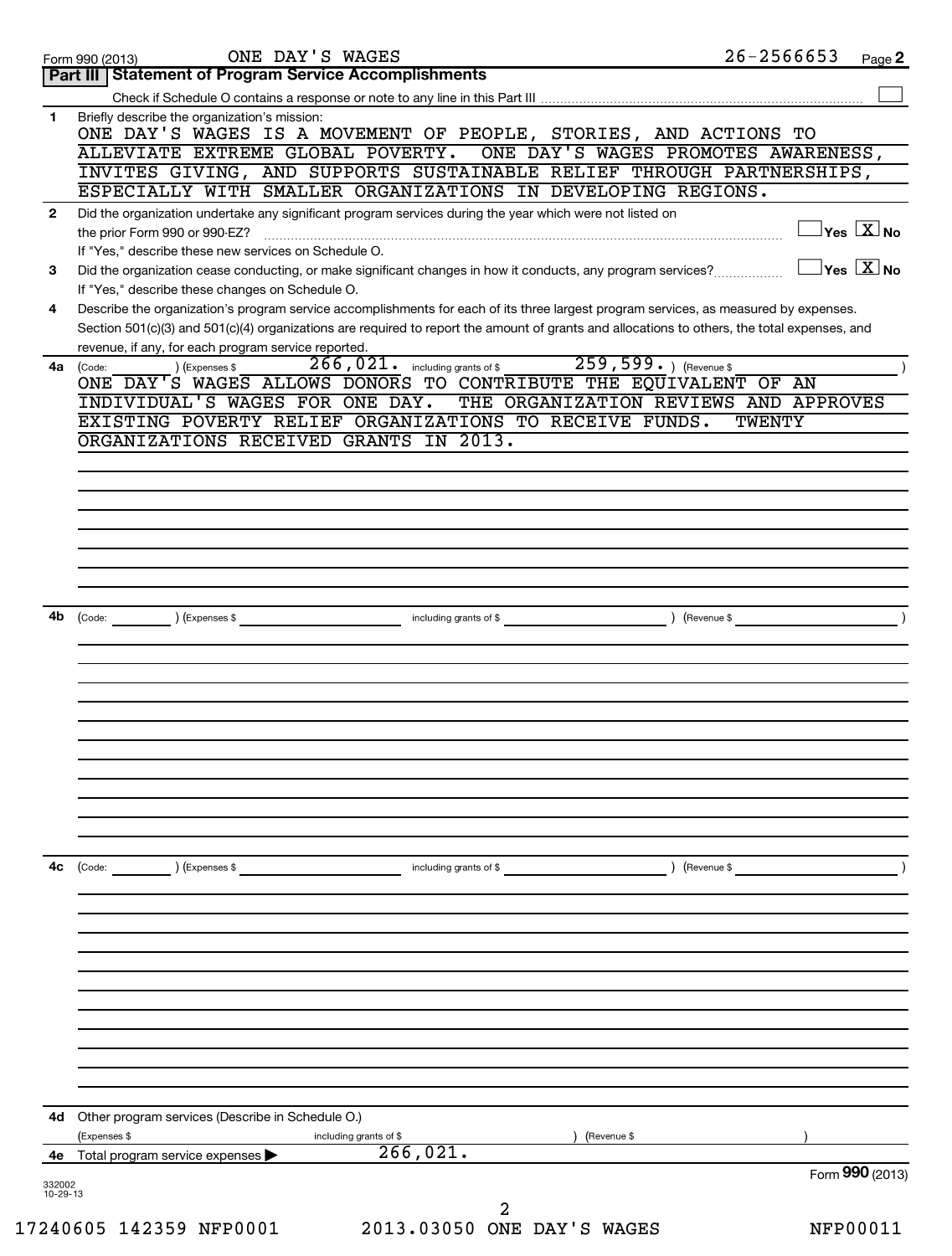|                 | <b>Part IV   Checklist of Required Schedules</b> |              |  |
|-----------------|--------------------------------------------------|--------------|--|
| Form 990 (2013) |                                                  | ONE DAY'S WA |  |

ONE DAY'S WAGES

|    |                                                                                                                                                                                                                                                                                                                                                                     |                 | Yes | No                      |
|----|---------------------------------------------------------------------------------------------------------------------------------------------------------------------------------------------------------------------------------------------------------------------------------------------------------------------------------------------------------------------|-----------------|-----|-------------------------|
| 1. | Is the organization described in section $501(c)(3)$ or $4947(a)(1)$ (other than a private foundation)?                                                                                                                                                                                                                                                             |                 |     |                         |
|    |                                                                                                                                                                                                                                                                                                                                                                     | 1               | х   |                         |
| 2  | Is the organization required to complete Schedule B, Schedule of Contributors? [111] [12] the organization required to complete Schedule B, Schedule of Contributors?                                                                                                                                                                                               | $\overline{2}$  | x   |                         |
| 3  | Did the organization engage in direct or indirect political campaign activities on behalf of or in opposition to candidates for                                                                                                                                                                                                                                     | 3               |     | x                       |
| 4  | Section 501(c)(3) organizations. Did the organization engage in lobbying activities, or have a section 501(h) election in effect                                                                                                                                                                                                                                    |                 |     |                         |
|    |                                                                                                                                                                                                                                                                                                                                                                     | 4               |     | x                       |
| 5  | Is the organization a section 501(c)(4), 501(c)(5), or 501(c)(6) organization that receives membership dues, assessments, or                                                                                                                                                                                                                                        |                 |     |                         |
|    |                                                                                                                                                                                                                                                                                                                                                                     | 5               |     | x                       |
| 6  | Did the organization maintain any donor advised funds or any similar funds or accounts for which donors have the right to                                                                                                                                                                                                                                           |                 |     |                         |
|    | provide advice on the distribution or investment of amounts in such funds or accounts? If "Yes," complete Schedule D, Part I                                                                                                                                                                                                                                        | 6               |     | x                       |
| 7  | Did the organization receive or hold a conservation easement, including easements to preserve open space,                                                                                                                                                                                                                                                           |                 |     | x                       |
|    |                                                                                                                                                                                                                                                                                                                                                                     | $\overline{7}$  |     |                         |
| 8  | Did the organization maintain collections of works of art, historical treasures, or other similar assets? If "Yes," complete<br>Schedule D, Part III <b>Marting Communities</b> and the contract of the contract of the contract of the contract of the contract of the contract of the contract of the contract of the contract of the contract of the contract of | 8               |     | x                       |
| 9  | Did the organization report an amount in Part X, line 21, for escrow or custodial account liability; serve as a custodian for                                                                                                                                                                                                                                       |                 |     |                         |
|    | amounts not listed in Part X; or provide credit counseling, debt management, credit repair, or debt negotiation services?<br>If "Yes," complete Schedule D, Part IV                                                                                                                                                                                                 | 9               |     | x.                      |
| 10 | Did the organization, directly or through a related organization, hold assets in temporarily restricted endowments, permanent                                                                                                                                                                                                                                       |                 |     |                         |
|    |                                                                                                                                                                                                                                                                                                                                                                     | 10              |     | x                       |
| 11 | If the organization's answer to any of the following questions is "Yes," then complete Schedule D, Parts VI, VII, VIII, IX, or X<br>as applicable.                                                                                                                                                                                                                  |                 |     |                         |
|    | a Did the organization report an amount for land, buildings, and equipment in Part X, line 10? If "Yes," complete Schedule D,                                                                                                                                                                                                                                       |                 |     |                         |
|    | Part VI                                                                                                                                                                                                                                                                                                                                                             | 11a             | х   |                         |
|    | <b>b</b> Did the organization report an amount for investments - other securities in Part X, line 12 that is 5% or more of its total                                                                                                                                                                                                                                |                 |     |                         |
|    |                                                                                                                                                                                                                                                                                                                                                                     | 11b             |     | x.                      |
|    | c Did the organization report an amount for investments - program related in Part X, line 13 that is 5% or more of its total                                                                                                                                                                                                                                        |                 |     | x                       |
|    |                                                                                                                                                                                                                                                                                                                                                                     | 11c             |     |                         |
|    | d Did the organization report an amount for other assets in Part X, line 15 that is 5% or more of its total assets reported in                                                                                                                                                                                                                                      | 11d             |     | x                       |
|    |                                                                                                                                                                                                                                                                                                                                                                     | 11e             | x   |                         |
| f  | Did the organization's separate or consolidated financial statements for the tax year include a footnote that addresses                                                                                                                                                                                                                                             |                 |     |                         |
|    | the organization's liability for uncertain tax positions under FIN 48 (ASC 740)? If "Yes," complete Schedule D, Part X                                                                                                                                                                                                                                              | 11f             |     | x                       |
|    | 12a Did the organization obtain separate, independent audited financial statements for the tax year? If "Yes," complete                                                                                                                                                                                                                                             |                 |     |                         |
|    | Schedule D, Parts XI and XII                                                                                                                                                                                                                                                                                                                                        | 12a             |     | x                       |
|    | <b>b</b> Was the organization included in consolidated, independent audited financial statements for the tax year?                                                                                                                                                                                                                                                  |                 |     |                         |
|    | If "Yes," and if the organization answered "No" to line 12a, then completing Schedule D, Parts XI and XII is optional                                                                                                                                                                                                                                               | 12b             |     | x                       |
| 13 |                                                                                                                                                                                                                                                                                                                                                                     | 13              |     | $\overline{\text{x}}$   |
|    |                                                                                                                                                                                                                                                                                                                                                                     | 14a             |     | x                       |
|    | <b>b</b> Did the organization have aggregate revenues or expenses of more than \$10,000 from grantmaking, fundraising, business,<br>investment, and program service activities outside the United States, or aggregate foreign investments valued at \$100,000                                                                                                      |                 |     |                         |
|    |                                                                                                                                                                                                                                                                                                                                                                     | 14b             | х   |                         |
| 15 | Did the organization report on Part IX, column (A), line 3, more than \$5,000 of grants or other assistance to or for any                                                                                                                                                                                                                                           |                 |     |                         |
|    |                                                                                                                                                                                                                                                                                                                                                                     | 15              | х   |                         |
| 16 | Did the organization report on Part IX, column (A), line 3, more than \$5,000 of aggregate grants or other assistance to                                                                                                                                                                                                                                            |                 |     |                         |
|    |                                                                                                                                                                                                                                                                                                                                                                     | 16              |     | x                       |
| 17 | Did the organization report a total of more than \$15,000 of expenses for professional fundraising services on Part IX,                                                                                                                                                                                                                                             |                 |     |                         |
|    |                                                                                                                                                                                                                                                                                                                                                                     | 17              |     | x                       |
| 18 | Did the organization report more than \$15,000 total of fundraising event gross income and contributions on Part VIII, lines                                                                                                                                                                                                                                        |                 | х   |                         |
| 19 | Did the organization report more than \$15,000 of gross income from gaming activities on Part VIII, line 9a? If "Yes,"                                                                                                                                                                                                                                              | 18              |     |                         |
|    |                                                                                                                                                                                                                                                                                                                                                                     | 19              |     | х                       |
|    | 20a Did the organization operate one or more hospital facilities? If "Yes," complete Schedule H                                                                                                                                                                                                                                                                     | 20a             |     | $\overline{\texttt{x}}$ |
|    |                                                                                                                                                                                                                                                                                                                                                                     | 20 <sub>b</sub> |     |                         |

Form (2013) **990**

332003 10-29-13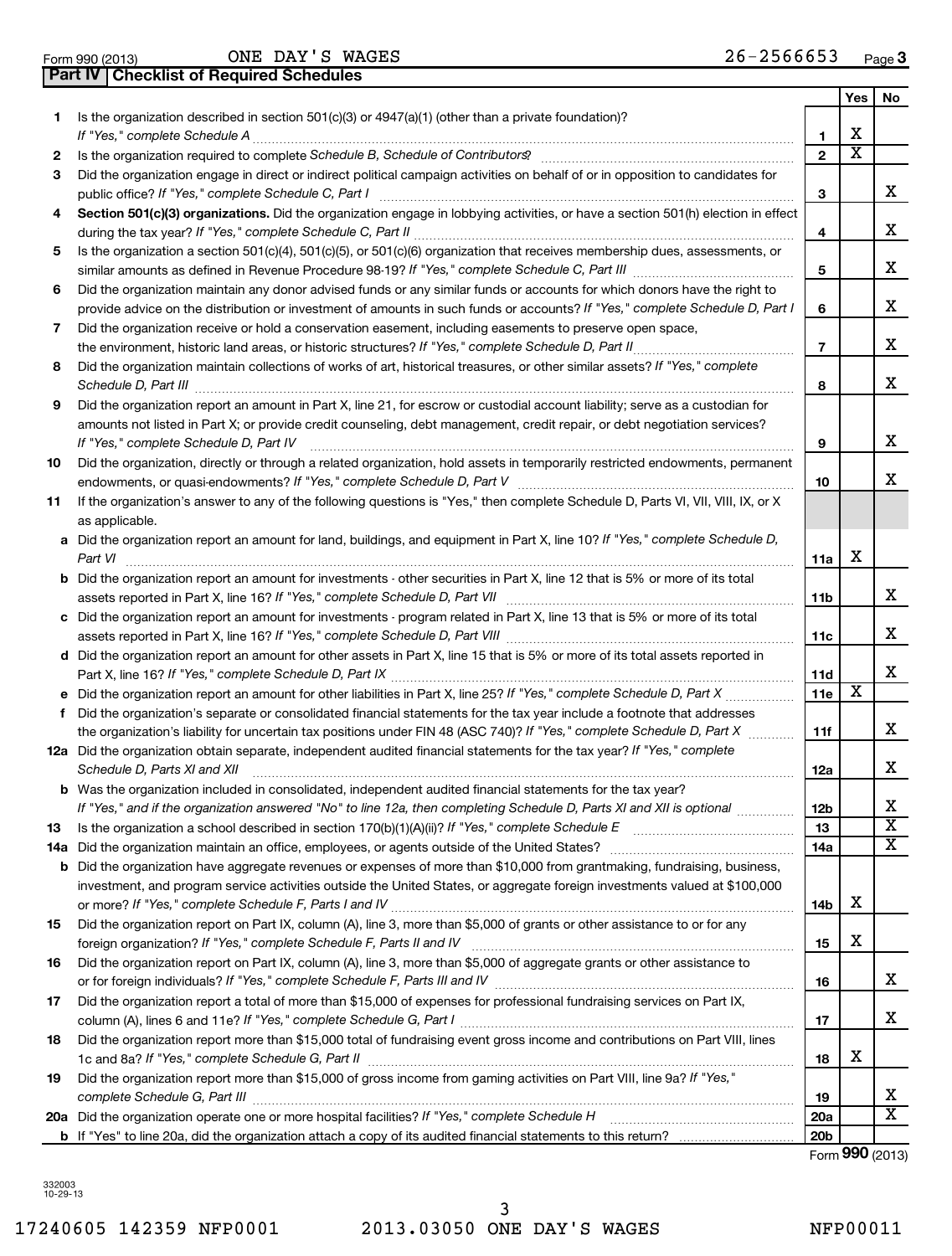**21**

**22**

4

# 17240605 142359 NFP0001 2013.03050 ONE DAY'S WAGES NFP00011

|    | 24a Did the organization have a tax-exempt bond issue with an outstanding principal amount of more than \$100,000 as of the                                                             |                 |                      |                              |
|----|-----------------------------------------------------------------------------------------------------------------------------------------------------------------------------------------|-----------------|----------------------|------------------------------|
|    | last day of the year, that was issued after December 31, 2002? If "Yes," answer lines 24b through 24d and complete                                                                      |                 |                      |                              |
|    | Schedule K. If "No", go to line 25a                                                                                                                                                     | 24a             |                      | x                            |
|    |                                                                                                                                                                                         | 24 <sub>b</sub> |                      |                              |
|    | c Did the organization maintain an escrow account other than a refunding escrow at any time during the year to defease                                                                  | 24c             |                      |                              |
|    | any tax-exempt bonds?                                                                                                                                                                   | 24d             |                      |                              |
|    | 25a Section 501(c)(3) and 501(c)(4) organizations. Did the organization engage in an excess benefit transaction with a                                                                  |                 |                      |                              |
|    | disqualified person during the year? If "Yes," complete Schedule L, Part I                                                                                                              | 25a             |                      | x                            |
|    | b Is the organization aware that it engaged in an excess benefit transaction with a disqualified person in a prior year, and                                                            |                 |                      |                              |
|    | that the transaction has not been reported on any of the organization's prior Forms 990 or 990-EZ? If "Yes," complete                                                                   |                 |                      |                              |
|    | Schedule L, Part I                                                                                                                                                                      | 25 <sub>b</sub> |                      | х                            |
| 26 | Did the organization report any amount on Part X, line 5, 6, or 22 for receivables from or payables to any current or                                                                   |                 |                      |                              |
|    | former officers, directors, trustees, key employees, highest compensated employees, or disqualified persons? If so,                                                                     |                 |                      |                              |
|    | complete Schedule L, Part II                                                                                                                                                            | 26              |                      | х                            |
| 27 | Did the organization provide a grant or other assistance to an officer, director, trustee, key employee, substantial                                                                    |                 |                      |                              |
|    | contributor or employee thereof, a grant selection committee member, or to a 35% controlled entity or family member                                                                     |                 |                      |                              |
|    | of any of these persons? If "Yes," complete Schedule L, Part III                                                                                                                        | 27              |                      | x                            |
| 28 | Was the organization a party to a business transaction with one of the following parties (see Schedule L, Part IV                                                                       |                 |                      |                              |
|    | instructions for applicable filing thresholds, conditions, and exceptions):                                                                                                             |                 |                      |                              |
|    | a A current or former officer, director, trustee, or key employee? If "Yes," complete Schedule L, Part IV                                                                               | 28a             |                      | х                            |
|    | <b>b</b> A family member of a current or former officer, director, trustee, or key employee? If "Yes," complete Schedule L, Part IV                                                     | 28 <sub>b</sub> |                      | $\overline{\mathbf{x}}$      |
|    | c An entity of which a current or former officer, director, trustee, or key employee (or a family member thereof) was an officer,                                                       |                 |                      |                              |
|    | director, trustee, or direct or indirect owner? If "Yes," complete Schedule L, Part IV                                                                                                  | 28c             |                      | х<br>$\overline{\texttt{x}}$ |
| 29 |                                                                                                                                                                                         | 29              |                      |                              |
| 30 | Did the organization receive contributions of art, historical treasures, or other similar assets, or qualified conservation                                                             | 30              |                      | х                            |
| 31 | Did the organization liquidate, terminate, or dissolve and cease operations?                                                                                                            |                 |                      |                              |
|    | If "Yes," complete Schedule N, Part I                                                                                                                                                   | 31              |                      | х                            |
| 32 | Did the organization sell, exchange, dispose of, or transfer more than 25% of its net assets? If "Yes," complete                                                                        |                 |                      |                              |
|    | Schedule N, Part II                                                                                                                                                                     | 32              |                      | х                            |
| 33 | Did the organization own 100% of an entity disregarded as separate from the organization under Regulations<br>sections 301.7701-2 and 301.7701-3? If "Yes," complete Schedule R, Part I | 33              |                      | х                            |
| 34 | Was the organization related to any tax-exempt or taxable entity? If "Yes," complete Schedule R, Part II, III, or IV, and                                                               |                 |                      |                              |
|    | Part V, line 1                                                                                                                                                                          | 34              |                      | x                            |
|    | 35a Did the organization have a controlled entity within the meaning of section 512(b)(13)?                                                                                             | 35a             |                      | $\overline{\texttt{x}}$      |
|    | <b>b</b> If "Yes" to line 35a, did the organization receive any payment from or engage in any transaction with a controlled entity                                                      |                 |                      |                              |
|    | within the meaning of section 512(b)(13)? If "Yes," complete Schedule R, Part V, line 2                                                                                                 | 35 <sub>b</sub> |                      |                              |
| 36 | Section 501(c)(3) organizations. Did the organization make any transfers to an exempt non-charitable related organization?                                                              |                 |                      |                              |
|    |                                                                                                                                                                                         | 36              |                      | x                            |
| 37 | Did the organization conduct more than 5% of its activities through an entity that is not a related organization                                                                        |                 |                      |                              |
|    | and that is treated as a partnership for federal income tax purposes? If "Yes," complete Schedule R, Part VI                                                                            | 37              |                      | х                            |
| 38 | Did the organization complete Schedule O and provide explanations in Schedule O for Part VI, lines 11b and 19?                                                                          |                 |                      |                              |
|    |                                                                                                                                                                                         | 38              | х<br>Form 990 (2013) |                              |

**23** *If "Yes," complete Schedule I, Parts I and III* column (A), line 2? ~~~~~~~~~~~~~~~~~~~~~~~~~~~~~~ and former officers, directors, trustees, key employees, and highest compensated employees? If "Yes," complete Did the organization answer "Yes" to Part VII, Section A, line 3, 4, or 5 about compensation of the organization's current

Did the organization report more than \$5,000 of grants or other assistance to any domestic organization or

**24 a** *Schedule J* ~~~~~~~~~~~~~~~~~~~~~~~~~~~~~~~~~~~~~~~~~~~~~~~~~~~~~~~~ Did the organization have a tax-exempt bond issue with an outstanding principal amount of more than \$100,000 as of the

*If "Yes," complete Schedule I, Parts I and II* government on Part IX, column (A), line 1? ~~~~~~~~~~~~~~~~~~

Did the organization report more than \$5,000 of grants or other assistance to individuals in the United States on Part IX,

| last day of the year, that was issued after December 31, 2002? If "Yes," answer lines 24b through 24d and complete<br>Schedule K. If "No", go to line 25a |
|-----------------------------------------------------------------------------------------------------------------------------------------------------------|
| b Did the organization invest any proceeds of tax-exempt bonds beyond a temporary period exception?                                                       |
| c Did the organization maintain an escrow account other than a refunding escrow at any time during the year to defease                                    |
|                                                                                                                                                           |
|                                                                                                                                                           |
| 250. Cootian E01(a)(2) and E01(a)(4) arganizations. Did the erganization engage in an excess benefit transaction with a                                   |

# *(continued)* **Part IV Checklist of Required Schedules** Form 990 (2013) ONE DAY'S WAGES 2 6-2 5 6 6 6 5 3 <sub>Page</sub>

**21**

**22**

**23**

**Yes No**

X

X

X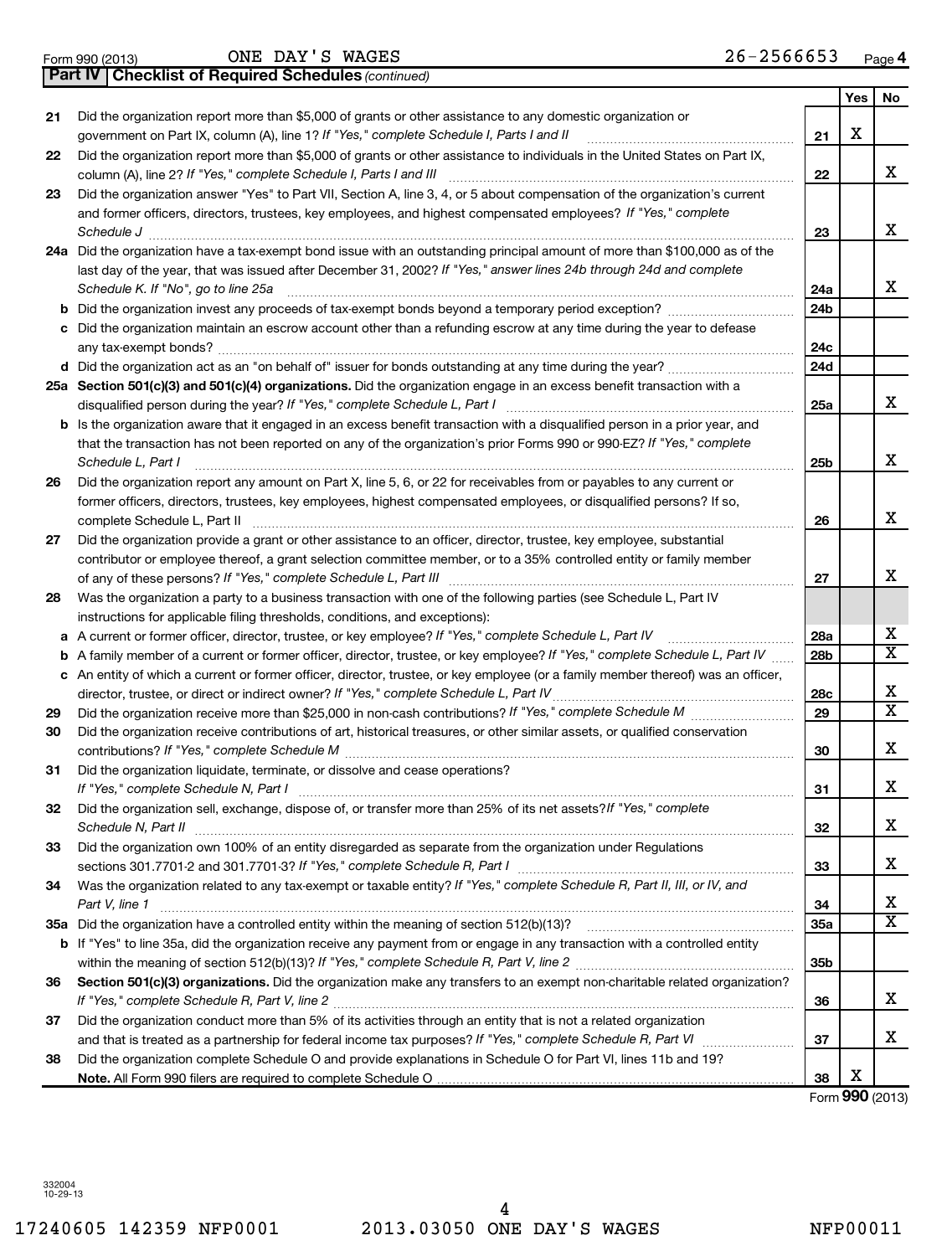|               | ONE DAY'S WAGES<br>$26 - 2566653$<br>Form 990 (2013)                                                                                                                                                           |                |     | Page $5$                |
|---------------|----------------------------------------------------------------------------------------------------------------------------------------------------------------------------------------------------------------|----------------|-----|-------------------------|
| <b>Part V</b> | <b>Statements Regarding Other IRS Filings and Tax Compliance</b>                                                                                                                                               |                |     |                         |
|               | Check if Schedule O contains a response or note to any line in this Part V                                                                                                                                     |                |     |                         |
|               |                                                                                                                                                                                                                |                | Yes | No                      |
|               | 1a<br>1a Enter the number reported in Box 3 of Form 1096. Enter -0- if not applicable                                                                                                                          |                |     |                         |
| b             | 1 <sub>b</sub><br>Enter the number of Forms W-2G included in line 1a. Enter -0- if not applicable                                                                                                              |                |     |                         |
|               | Did the organization comply with backup withholding rules for reportable payments to vendors and reportable gaming                                                                                             |                |     |                         |
|               |                                                                                                                                                                                                                | 1c             | х   |                         |
|               | 2a Enter the number of employees reported on Form W-3, Transmittal of Wage and Tax Statements,                                                                                                                 |                |     |                         |
|               | 01<br>2a<br>filed for the calendar year ending with or within the year covered by this return                                                                                                                  |                |     |                         |
|               |                                                                                                                                                                                                                | 2 <sub>b</sub> | х   |                         |
|               |                                                                                                                                                                                                                |                |     |                         |
|               | 3a Did the organization have unrelated business gross income of \$1,000 or more during the year?                                                                                                               | 3a             |     | х                       |
|               |                                                                                                                                                                                                                | 3b             |     |                         |
|               | 4a At any time during the calendar year, did the organization have an interest in, or a signature or other authority over, a                                                                                   |                |     |                         |
|               | financial account in a foreign country (such as a bank account, securities account, or other financial account)?                                                                                               | 4a             |     | x                       |
|               | <b>b</b> If "Yes," enter the name of the foreign country:                                                                                                                                                      |                |     |                         |
|               | See instructions for filing requirements for Form TD F 90-22.1, Report of Foreign Bank and Financial Accounts.                                                                                                 |                |     |                         |
|               |                                                                                                                                                                                                                | 5a             |     | x                       |
|               |                                                                                                                                                                                                                | 5 <sub>b</sub> |     | $\overline{\mathtt{x}}$ |
|               |                                                                                                                                                                                                                | 5c             |     |                         |
|               | 6a Does the organization have annual gross receipts that are normally greater than \$100,000, and did the organization solicit                                                                                 |                |     |                         |
|               | any contributions that were not tax deductible as charitable contributions?                                                                                                                                    | 6a             |     | x                       |
|               | <b>b</b> If "Yes," did the organization include with every solicitation an express statement that such contributions or gifts                                                                                  |                |     |                         |
|               | were not tax deductible?                                                                                                                                                                                       | 6b             |     |                         |
| 7             | Organizations that may receive deductible contributions under section 170(c).                                                                                                                                  |                |     |                         |
| a             | Did the organization receive a payment in excess of \$75 made partly as a contribution and partly for goods and services provided to the payor?                                                                | 7a             |     | x                       |
|               |                                                                                                                                                                                                                | 7b             |     |                         |
|               | c Did the organization sell, exchange, or otherwise dispose of tangible personal property for which it was required                                                                                            |                |     |                         |
|               | to file Form 8282?                                                                                                                                                                                             | 7c             |     | x                       |
|               | 7d                                                                                                                                                                                                             |                |     |                         |
|               | e Did the organization receive any funds, directly or indirectly, to pay premiums on a personal benefit contract?                                                                                              | 7е             |     | x                       |
| f.            |                                                                                                                                                                                                                | 7f             |     | $\overline{\texttt{x}}$ |
| g             | If the organization received a contribution of qualified intellectual property, did the organization file Form 8899 as required?                                                                               | 7g             | х   |                         |
|               | h If the organization received a contribution of cars, boats, airplanes, or other vehicles, did the organization file a Form 1098-C?                                                                           | 7h             | X   |                         |
| 8             | Sponsoring organizations maintaining donor advised funds and section 509(a)(3) supporting organizations. Did the supporting                                                                                    |                |     |                         |
|               | organization, or a donor advised fund maintained by a sponsoring organization, have excess business holdings at any time during the year?                                                                      | 8              |     |                         |
| 9             | Sponsoring organizations maintaining donor advised funds.                                                                                                                                                      |                |     |                         |
| а             |                                                                                                                                                                                                                | 9а             |     |                         |
| b             |                                                                                                                                                                                                                | 9b             |     |                         |
| 10            | Section 501(c)(7) organizations. Enter:                                                                                                                                                                        |                |     |                         |
| а             | 10a                                                                                                                                                                                                            |                |     |                         |
| b             | Gross receipts, included on Form 990, Part VIII, line 12, for public use of club facilities<br>10 <sub>b</sub>                                                                                                 |                |     |                         |
| 11            | Section 501(c)(12) organizations. Enter:                                                                                                                                                                       |                |     |                         |
|               | 11a                                                                                                                                                                                                            |                |     |                         |
|               | b Gross income from other sources (Do not net amounts due or paid to other sources against                                                                                                                     |                |     |                         |
|               | amounts due or received from them.)<br>11b                                                                                                                                                                     |                |     |                         |
|               | 12a Section 4947(a)(1) non-exempt charitable trusts. Is the organization filing Form 990 in lieu of Form 1041?                                                                                                 | 12a            |     |                         |
| 13            | <b>b</b> If "Yes," enter the amount of tax-exempt interest received or accrued during the year<br>12b                                                                                                          |                |     |                         |
|               | Section 501(c)(29) qualified nonprofit health insurance issuers.                                                                                                                                               | 13a            |     |                         |
|               |                                                                                                                                                                                                                |                |     |                         |
|               | Note. See the instructions for additional information the organization must report on Schedule O.<br><b>b</b> Enter the amount of reserves the organization is required to maintain by the states in which the |                |     |                         |
|               | 13 <sub>b</sub>                                                                                                                                                                                                |                |     |                         |
|               | 13с                                                                                                                                                                                                            |                |     |                         |
|               |                                                                                                                                                                                                                | 14a            |     | X                       |
|               |                                                                                                                                                                                                                | 14b            |     |                         |
|               |                                                                                                                                                                                                                |                |     |                         |

Form **990** (2013)

332005 10-29-13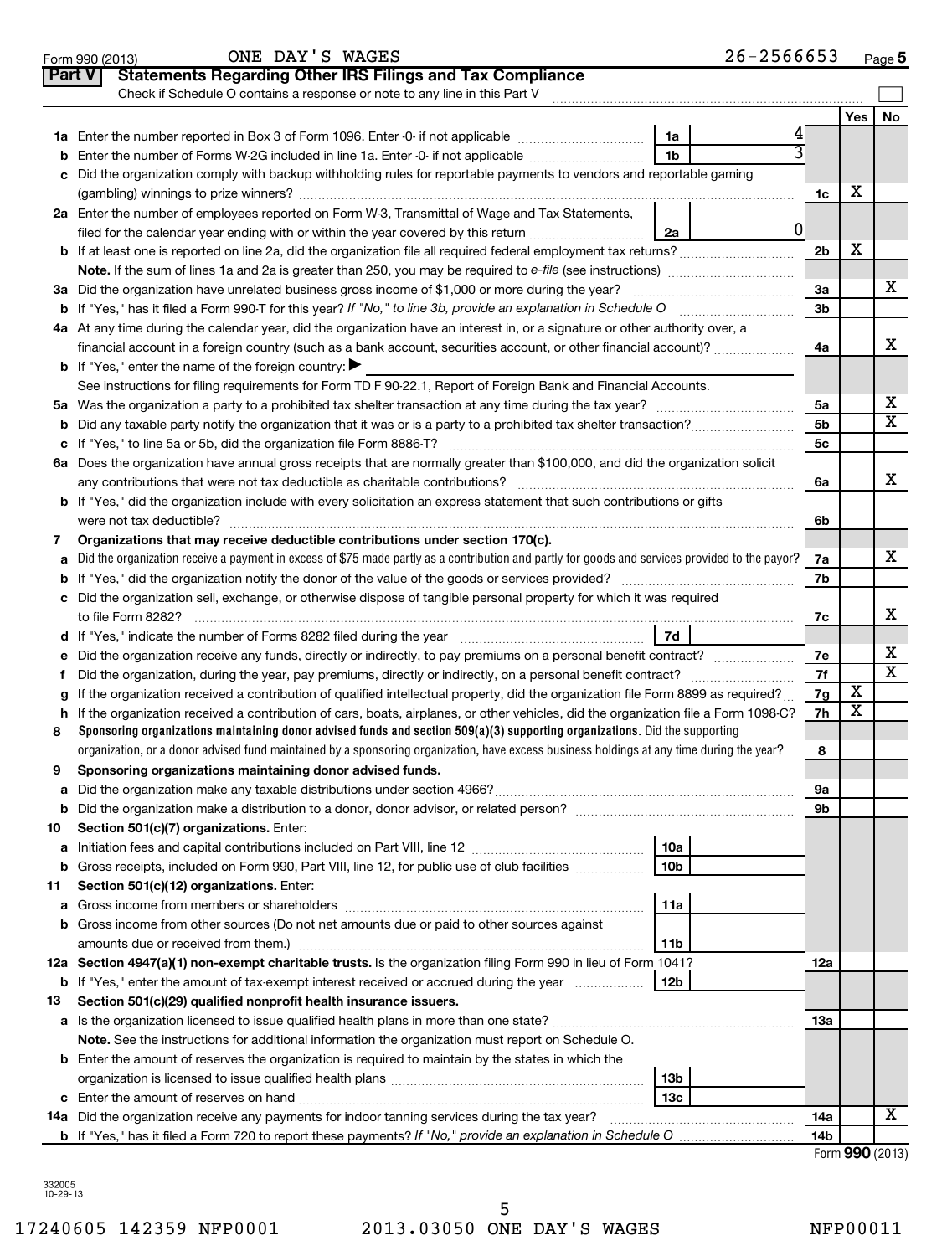**Part VI Governance, Management, and Disclosure** 

*For each "Yes" response to lines 2 through 7b below, and for a "No" response*

|    |                                                                                                                                            |    |                 |                         | $\boxed{\textbf{X}}$  |
|----|--------------------------------------------------------------------------------------------------------------------------------------------|----|-----------------|-------------------------|-----------------------|
|    | <b>Section A. Governing Body and Management</b>                                                                                            |    |                 |                         |                       |
|    |                                                                                                                                            |    |                 | Yes                     | No                    |
|    | 1a Enter the number of voting members of the governing body at the end of the tax year                                                     | 1a |                 |                         |                       |
|    | If there are material differences in voting rights among members of the governing body, or if the governing                                |    |                 |                         |                       |
|    | body delegated broad authority to an executive committee or similar committee, explain in Schedule O.                                      |    |                 |                         |                       |
|    | <b>b</b> Enter the number of voting members included in line 1a, above, who are independent <i>manumum</i>                                 | 1b |                 |                         |                       |
| 2  | Did any officer, director, trustee, or key employee have a family relationship or a business relationship with any other                   |    |                 |                         |                       |
|    |                                                                                                                                            |    | $\mathbf{2}$    | х                       |                       |
| з  | Did the organization delegate control over management duties customarily performed by or under the direct supervision                      |    |                 |                         |                       |
|    |                                                                                                                                            |    | 3               |                         | X                     |
| 4  |                                                                                                                                            |    | 4               |                         | X                     |
|    | Did the organization make any significant changes to its governing documents since the prior Form 990 was filed?                           |    | 5               |                         | X                     |
| 5  |                                                                                                                                            |    |                 |                         | X                     |
| 6  |                                                                                                                                            |    | 6               |                         |                       |
|    | 7a Did the organization have members, stockholders, or other persons who had the power to elect or appoint one or                          |    |                 |                         |                       |
|    |                                                                                                                                            |    | 7a              |                         | x                     |
|    | <b>b</b> Are any governance decisions of the organization reserved to (or subject to approval by) members, stockholders, or                |    |                 |                         |                       |
|    | persons other than the governing body?                                                                                                     |    | 7b              |                         | x                     |
| 8  | Did the organization contemporaneously document the meetings held or written actions undertaken during the year by the following:          |    |                 |                         |                       |
|    |                                                                                                                                            |    | 8a              | Х                       |                       |
|    |                                                                                                                                            |    | 8b              | $\overline{\mathbf{X}}$ |                       |
| 9  | Is there any officer, director, trustee, or key employee listed in Part VII, Section A, who cannot be reached at the                       |    |                 |                         |                       |
|    |                                                                                                                                            |    | 9               |                         | x                     |
|    | <b>Section B. Policies</b> (This Section B requests information about policies not required by the Internal Revenue Code.)                 |    |                 |                         |                       |
|    |                                                                                                                                            |    |                 | Yes                     | No                    |
|    |                                                                                                                                            |    | 10a             |                         | x                     |
|    | <b>b</b> If "Yes," did the organization have written policies and procedures governing the activities of such chapters, affiliates,        |    |                 |                         |                       |
|    |                                                                                                                                            |    | 10 <sub>b</sub> |                         |                       |
|    | 11a Has the organization provided a complete copy of this Form 990 to all members of its governing body before filing the form?            |    | 11a             | $\overline{\textbf{X}}$ |                       |
|    | <b>b</b> Describe in Schedule O the process, if any, used by the organization to review this Form 990.                                     |    |                 |                         |                       |
|    | 12a Did the organization have a written conflict of interest policy? If "No," go to line 13                                                |    | 12a             | х                       |                       |
|    |                                                                                                                                            |    | 12 <sub>b</sub> | $\overline{\text{x}}$   |                       |
|    | c Did the organization regularly and consistently monitor and enforce compliance with the policy? If "Yes," describe                       |    |                 |                         |                       |
|    | in Schedule O how this was done encounteral contracts and a set of the set of the set of the set of the set of                             |    | 12c             | х                       |                       |
| 13 |                                                                                                                                            |    | 13              |                         | х                     |
| 14 | Did the organization have a written document retention and destruction policy? [11] manufaction manufaction in                             |    | 14              |                         | $\overline{\text{X}}$ |
|    | Did the process for determining compensation of the following persons include a review and approval by independent                         |    |                 |                         |                       |
| 15 |                                                                                                                                            |    |                 |                         |                       |
|    | persons, comparability data, and contemporaneous substantiation of the deliberation and decision?                                          |    |                 |                         |                       |
|    |                                                                                                                                            |    | 15a             |                         | х                     |
|    |                                                                                                                                            |    | 15b             |                         | х                     |
|    | If "Yes" to line 15a or 15b, describe the process in Schedule O (see instructions).                                                        |    |                 |                         |                       |
|    | 16a Did the organization invest in, contribute assets to, or participate in a joint venture or similar arrangement with a                  |    |                 |                         |                       |
|    | taxable entity during the year?                                                                                                            |    | 16a             |                         | х                     |
|    | b If "Yes," did the organization follow a written policy or procedure requiring the organization to evaluate its participation             |    |                 |                         |                       |
|    | in joint venture arrangements under applicable federal tax law, and take steps to safeguard the organization's                             |    |                 |                         |                       |
|    | exempt status with respect to such arrangements?                                                                                           |    | 16b             |                         |                       |
|    | <b>Section C. Disclosure</b>                                                                                                               |    |                 |                         |                       |
| 17 | <b>NONE</b><br>List the states with which a copy of this Form 990 is required to be filed $\blacktriangleright$                            |    |                 |                         |                       |
| 18 | Section 6104 requires an organization to make its Forms 1023 (or 1024 if applicable), 990, and 990-T (Section 501(c)(3)s only) available   |    |                 |                         |                       |
|    | for public inspection. Indicate how you made these available. Check all that apply.                                                        |    |                 |                         |                       |
|    | $\lfloor x \rfloor$ Own website<br>$\lfloor \underline{X} \rfloor$ Upon request<br>Another's website<br>Other (explain in Schedule O)      |    |                 |                         |                       |
| 19 | Describe in Schedule O whether (and if so, how), the organization made its governing documents, conflict of interest policy, and financial |    |                 |                         |                       |
|    | statements available to the public during the tax year.                                                                                    |    |                 |                         |                       |
| 20 | State the name, physical address, and telephone number of the person who possesses the books and records of the organization:              |    |                 |                         |                       |
|    | ANN TARLETON - (206)659-5859                                                                                                               |    |                 |                         |                       |
|    | 98101<br>1301 2ND AVENUE, NO. 3600, SEATTLE,<br>WA                                                                                         |    |                 |                         |                       |
|    |                                                                                                                                            |    |                 | Form 990 (2013)         |                       |
|    | 332006 10-29-13<br>6                                                                                                                       |    |                 |                         |                       |
|    | 17240605 142359 NFP0001<br>2013.03050 ONE DAY'S WAGES                                                                                      |    |                 | NFP00011                |                       |
|    |                                                                                                                                            |    |                 |                         |                       |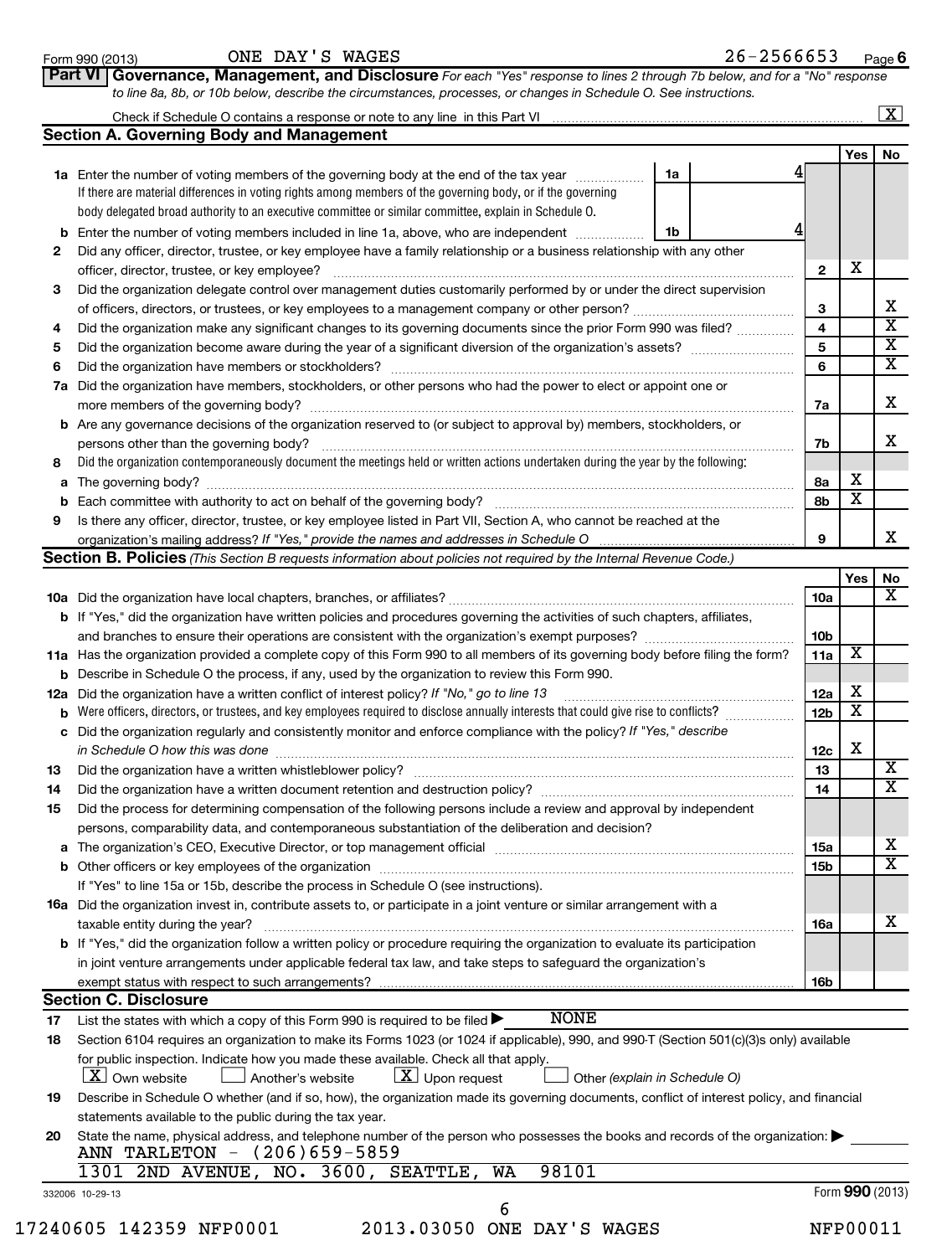| Part VII Compensation of Officers, Directors, Trustees, Key Employees, Highest Compensated |  |
|--------------------------------------------------------------------------------------------|--|
| <b>Employees, and Independent Contractors</b>                                              |  |
| Check if Schedule O contains a response or note to any line in this Part VII               |  |

**Section A. Officers, Directors, Trustees, Key Employees, and Highest Compensated Employees 1a**  Complete this table for all persons required to be listed. Report compensation for the calendar year ending with or within the organization's tax year.

**•** List all of the organization's current officers, directors, trustees (whether individuals or organizations), regardless of amount of compensation.

Enter -0- in columns  $(D)$ ,  $(E)$ , and  $(F)$  if no compensation was paid.

**•** List all of the organization's **current** key employees, if any. See instructions for definition of "key employee."

**•** List the organization's five *current* highest compensated employees (other than an officer, director, trustee, or key employee) who received reportable compensation (Box 5 of Form W-2 and/or Box 7 of Form 1099-MISC) of more than \$100,000 from the organization and any related organizations.

 $\bullet$  List all of the organization's former officers, key employees, and highest compensated employees who received more than \$100,000 of reportable compensation from the organization and any related organizations.

**•** List all of the organization's former directors or trustees that received, in the capacity as a former director or trustee of the organization, more than \$10,000 of reportable compensation from the organization and any related organizations.

List persons in the following order: individual trustees or directors; institutional trustees; officers; key employees; highest compensated employees; and former such persons.

 $\boxed{\textbf{X}}$  Check this box if neither the organization nor any related organization compensated any current officer, director, or trustee.

| (A)                 |                                                                      | (C)<br>Position<br>(B)         |                       |         |              |                                                                                                 |        | (D)                                    | (E)                                        | (F)                                                                      |
|---------------------|----------------------------------------------------------------------|--------------------------------|-----------------------|---------|--------------|-------------------------------------------------------------------------------------------------|--------|----------------------------------------|--------------------------------------------|--------------------------------------------------------------------------|
| Name and Title      | Average<br>hours per<br>week                                         |                                |                       |         |              | (do not check more than one<br>box, unless person is both an<br>officer and a director/trustee) |        | Reportable<br>compensation<br>from     | Reportable<br>compensation<br>from related | Estimated<br>amount of<br>other                                          |
|                     | (list any<br>hours for<br>related<br>organizations<br>below<br>line) | Individual trustee or director | Institutional trustee | Officer | Key employee | Highest compensated<br>  employee                                                               | Former | the<br>organization<br>(W-2/1099-MISC) | organizations<br>(W-2/1099-MISC)           | compensation<br>from the<br>organization<br>and related<br>organizations |
| $(1)$ EUGENE CHO    | 40.00                                                                |                                |                       |         |              |                                                                                                 |        |                                        |                                            |                                                                          |
| EXEC. DIR/PRESIDENT |                                                                      | $\mathbf X$                    |                       | X       |              |                                                                                                 |        | 0.                                     | 0.                                         | $0 \cdot$                                                                |
| (2) MICHAEL CHANG   | 2.00                                                                 |                                |                       |         |              |                                                                                                 |        |                                        |                                            |                                                                          |
| TREASURER           |                                                                      | $\mathbf x$                    |                       |         |              |                                                                                                 |        | 0.                                     | $\mathbf 0$ .                              | $\mathbf 0$ .                                                            |
| (3) MINHEE CHO      | 2.00                                                                 |                                |                       |         |              |                                                                                                 |        |                                        |                                            |                                                                          |
| <b>DIRECTOR</b>     |                                                                      | $\mathbf X$                    |                       |         |              |                                                                                                 |        | 0.                                     | $\mathbf 0$ .                              | $\boldsymbol{0}$ .                                                       |
| (4) CINDY BRANDT    | 2.00                                                                 |                                |                       |         |              |                                                                                                 |        |                                        |                                            |                                                                          |
| <b>SECRETARY</b>    |                                                                      | $\mathbf X$                    |                       |         |              |                                                                                                 |        | 0.                                     | 0.                                         | $\mathbf 0$ .                                                            |
|                     |                                                                      |                                |                       |         |              |                                                                                                 |        |                                        |                                            |                                                                          |
|                     |                                                                      |                                |                       |         |              |                                                                                                 |        |                                        |                                            |                                                                          |
|                     |                                                                      |                                |                       |         |              |                                                                                                 |        |                                        |                                            |                                                                          |
|                     |                                                                      |                                |                       |         |              |                                                                                                 |        |                                        |                                            |                                                                          |
|                     |                                                                      |                                |                       |         |              |                                                                                                 |        |                                        |                                            |                                                                          |
|                     |                                                                      |                                |                       |         |              |                                                                                                 |        |                                        |                                            |                                                                          |
|                     |                                                                      |                                |                       |         |              |                                                                                                 |        |                                        |                                            |                                                                          |
|                     |                                                                      |                                |                       |         |              |                                                                                                 |        |                                        |                                            |                                                                          |
|                     |                                                                      |                                |                       |         |              |                                                                                                 |        |                                        |                                            |                                                                          |
|                     |                                                                      |                                |                       |         |              |                                                                                                 |        |                                        |                                            |                                                                          |
|                     |                                                                      |                                |                       |         |              |                                                                                                 |        |                                        |                                            |                                                                          |
|                     |                                                                      |                                |                       |         |              |                                                                                                 |        |                                        |                                            |                                                                          |
|                     |                                                                      |                                |                       |         |              |                                                                                                 |        |                                        |                                            |                                                                          |
|                     |                                                                      |                                |                       |         |              |                                                                                                 |        |                                        |                                            |                                                                          |
|                     |                                                                      |                                |                       |         |              |                                                                                                 |        |                                        |                                            |                                                                          |
|                     |                                                                      |                                |                       |         |              |                                                                                                 |        |                                        |                                            |                                                                          |
| 332007 10-29-13     |                                                                      |                                |                       |         |              |                                                                                                 |        |                                        |                                            | Form 990 (2013)                                                          |

332007 10-29-13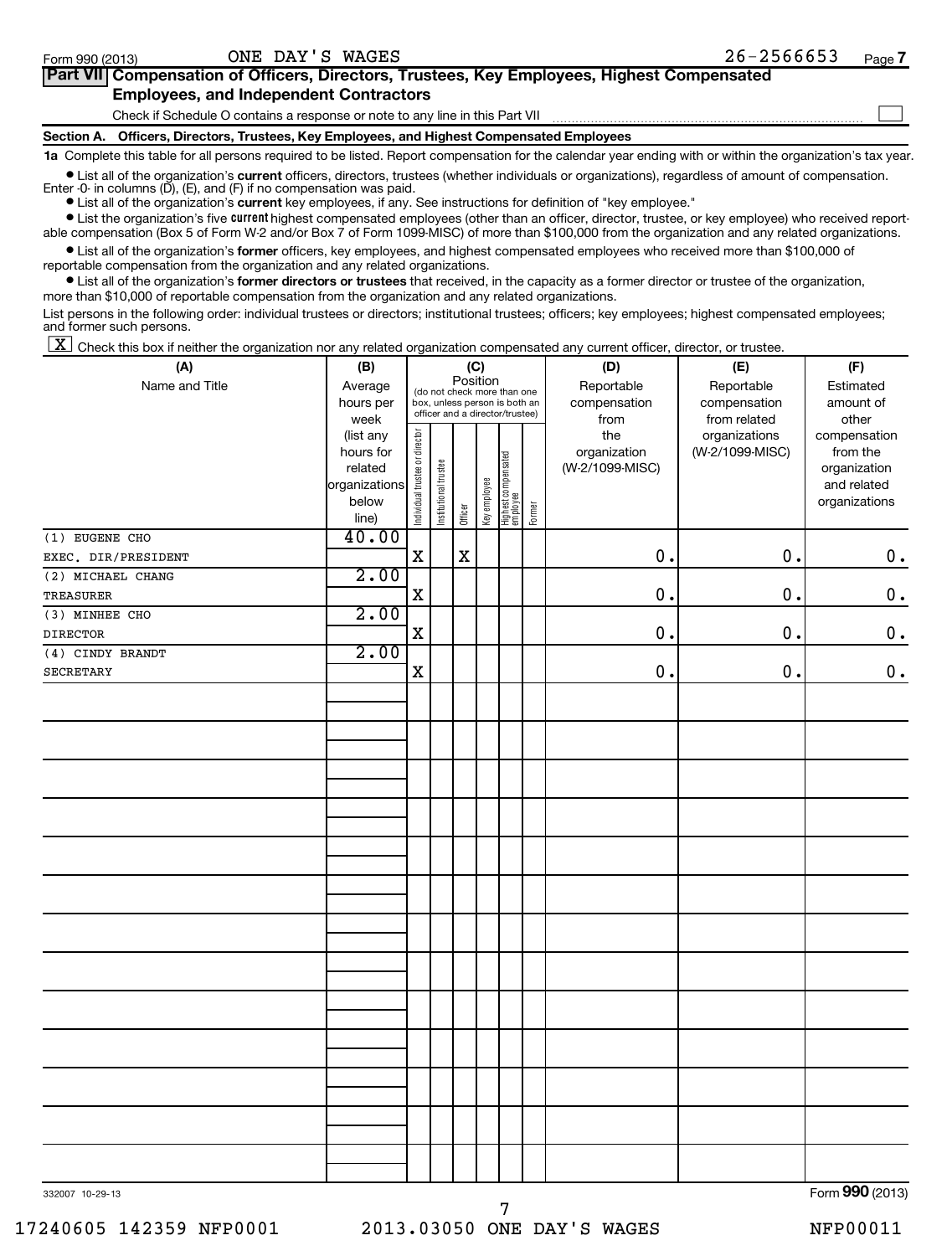|        | ONE DAY'S WAGES<br>Form 990 (2013)                                                                                                                                                                                                                                                                                                                            |                                                                      |                                |                       |         |                 |                                                                                                 |        |                                           | $26 - 2566653$                                    |                                        |     |                                                                          | Page 8                               |
|--------|---------------------------------------------------------------------------------------------------------------------------------------------------------------------------------------------------------------------------------------------------------------------------------------------------------------------------------------------------------------|----------------------------------------------------------------------|--------------------------------|-----------------------|---------|-----------------|-------------------------------------------------------------------------------------------------|--------|-------------------------------------------|---------------------------------------------------|----------------------------------------|-----|--------------------------------------------------------------------------|--------------------------------------|
|        | Part VII Section A. Officers, Directors, Trustees, Key Employees, and Highest Compensated Employees (continued)                                                                                                                                                                                                                                               |                                                                      |                                |                       |         |                 |                                                                                                 |        |                                           |                                                   |                                        |     |                                                                          |                                      |
|        | (A)<br>Name and title                                                                                                                                                                                                                                                                                                                                         | (B)<br>Average<br>hours per<br>week                                  |                                |                       |         | (C)<br>Position | (do not check more than one<br>box, unless person is both an<br>officer and a director/trustee) |        | (D)<br>Reportable<br>compensation<br>from | (E)<br>Reportable<br>compensation<br>from related | (F)<br>Estimated<br>amount of<br>other |     |                                                                          |                                      |
|        |                                                                                                                                                                                                                                                                                                                                                               | (list any<br>hours for<br>related<br>organizations<br>below<br>line) | Individual trustee or director | Institutional trustee | Officer | Key employee    | Highest compensated<br>employee                                                                 | Former | the<br>organization<br>(W-2/1099-MISC)    | organizations<br>(W-2/1099-MISC)                  |                                        |     | compensation<br>from the<br>organization<br>and related<br>organizations |                                      |
|        |                                                                                                                                                                                                                                                                                                                                                               |                                                                      |                                |                       |         |                 |                                                                                                 |        |                                           |                                                   |                                        |     |                                                                          |                                      |
|        |                                                                                                                                                                                                                                                                                                                                                               |                                                                      |                                |                       |         |                 |                                                                                                 |        |                                           |                                                   |                                        |     |                                                                          |                                      |
|        |                                                                                                                                                                                                                                                                                                                                                               |                                                                      |                                |                       |         |                 |                                                                                                 |        |                                           |                                                   |                                        |     |                                                                          |                                      |
|        |                                                                                                                                                                                                                                                                                                                                                               |                                                                      |                                |                       |         |                 |                                                                                                 |        |                                           |                                                   |                                        |     |                                                                          |                                      |
|        |                                                                                                                                                                                                                                                                                                                                                               |                                                                      |                                |                       |         |                 |                                                                                                 |        |                                           |                                                   |                                        |     |                                                                          |                                      |
|        | c Total from continuation sheets to Part VII, Section A manuscreen by the Total from continuation sheets to Part VII, Section A                                                                                                                                                                                                                               |                                                                      |                                |                       |         |                 |                                                                                                 |        | $\overline{0}$ .<br>σ.                    |                                                   | Ο.<br>σ.                               |     |                                                                          | $\overline{0}$ .<br>$\overline{0}$ . |
| 2      | Total number of individuals (including but not limited to those listed above) who received more than \$100,000 of reportable<br>compensation from the organization $\blacktriangleright$                                                                                                                                                                      |                                                                      |                                |                       |         |                 |                                                                                                 |        | σ.                                        |                                                   | σ.                                     |     |                                                                          | $\overline{\mathfrak{o}}$ .<br>0     |
| З      | Did the organization list any former officer, director, or trustee, key employee, or highest compensated employee on<br>line 1a? If "Yes," complete Schedule J for such individual                                                                                                                                                                            |                                                                      |                                |                       |         |                 |                                                                                                 |        |                                           |                                                   |                                        | 3   | Yes                                                                      | No<br>x                              |
| 4<br>5 | For any individual listed on line 1a, is the sum of reportable compensation and other compensation from the organization<br>and related organizations greater than \$150,000? If "Yes," complete Schedule J for such individual<br>Did any person listed on line 1a receive or accrue compensation from any unrelated organization or individual for services |                                                                      |                                |                       |         |                 |                                                                                                 |        |                                           |                                                   |                                        | 4   |                                                                          | x                                    |
|        |                                                                                                                                                                                                                                                                                                                                                               |                                                                      |                                |                       |         |                 |                                                                                                 |        |                                           |                                                   |                                        | 5   |                                                                          | X                                    |
| 1      | <b>Section B. Independent Contractors</b><br>Complete this table for your five highest compensated independent contractors that received more than \$100,000 of compensation from                                                                                                                                                                             |                                                                      |                                |                       |         |                 |                                                                                                 |        |                                           |                                                   |                                        |     |                                                                          |                                      |
|        | the organization. Report compensation for the calendar year ending with or within the organization's tax year.                                                                                                                                                                                                                                                |                                                                      |                                |                       |         |                 |                                                                                                 |        |                                           |                                                   |                                        |     |                                                                          |                                      |
|        | (A)<br>Name and business address                                                                                                                                                                                                                                                                                                                              |                                                                      |                                | <b>NONE</b>           |         |                 |                                                                                                 |        | (B)<br>Description of services            |                                                   |                                        | (C) | Compensation                                                             |                                      |
|        |                                                                                                                                                                                                                                                                                                                                                               |                                                                      |                                |                       |         |                 |                                                                                                 |        |                                           |                                                   |                                        |     |                                                                          |                                      |
|        |                                                                                                                                                                                                                                                                                                                                                               |                                                                      |                                |                       |         |                 |                                                                                                 |        |                                           |                                                   |                                        |     |                                                                          |                                      |
|        |                                                                                                                                                                                                                                                                                                                                                               |                                                                      |                                |                       |         |                 |                                                                                                 |        |                                           |                                                   |                                        |     |                                                                          |                                      |

**2** Total number of independent contractors (including but not limited to those listed above) who received more than \$100,000 of compensation from the organization  $\blacktriangleright$ 0

332008 10-29-13

Form (2013) **990**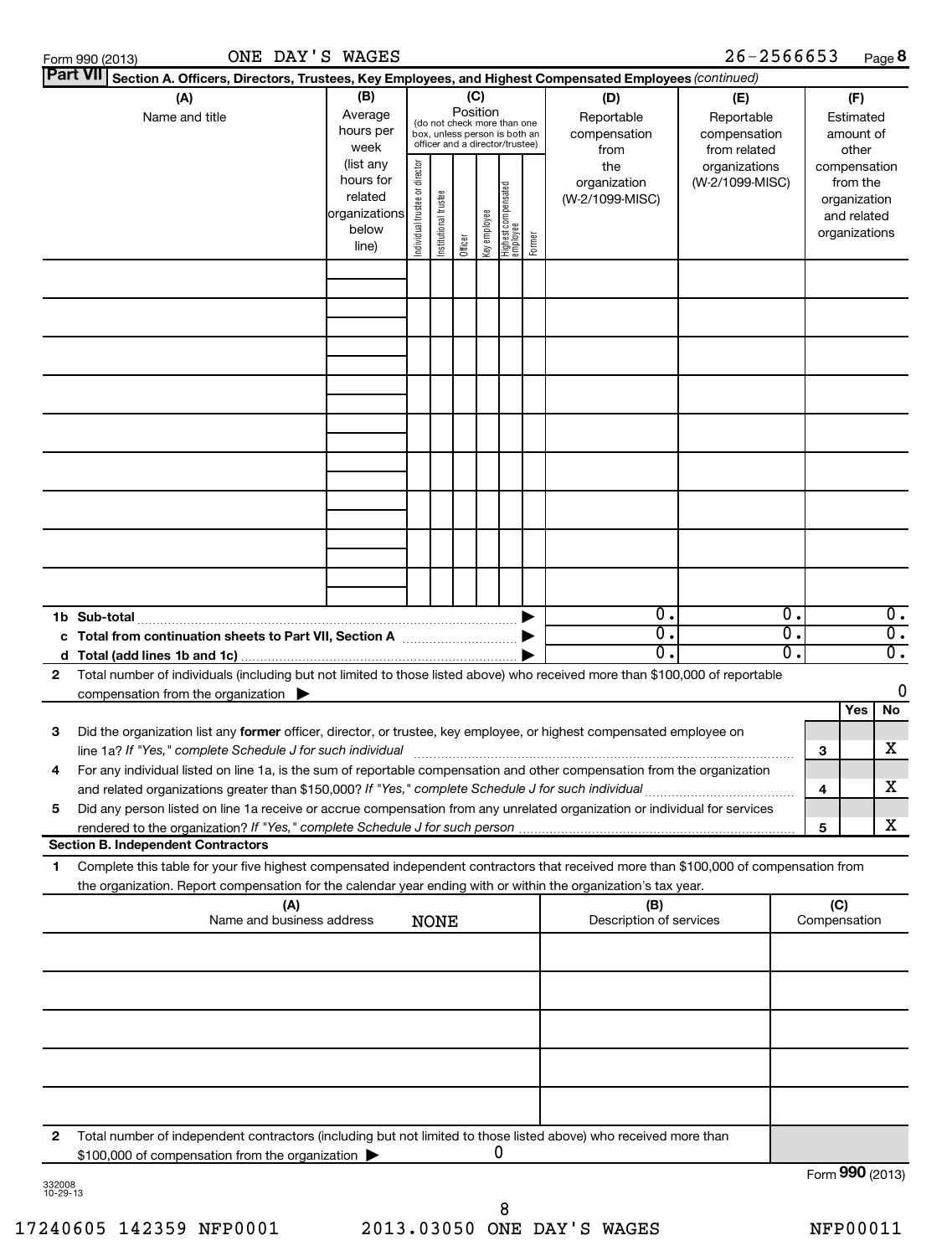|                                                           |                          |   | Form 990 (2013)                                                                                                                                                                   | ONE DAY'S WAGES      |                      |               |                                          | 26-2566653                       | Page 9                                                                             |
|-----------------------------------------------------------|--------------------------|---|-----------------------------------------------------------------------------------------------------------------------------------------------------------------------------------|----------------------|----------------------|---------------|------------------------------------------|----------------------------------|------------------------------------------------------------------------------------|
| <b>Part VIII</b>                                          |                          |   | <b>Statement of Revenue</b>                                                                                                                                                       |                      |                      |               |                                          |                                  |                                                                                    |
|                                                           |                          |   | Check if Schedule O contains a response or note to any line in this Part VIII<br><b>Check if Schedule O contains a response or note to any line in this Part VIII</b> (B) (B) (C) |                      |                      |               |                                          |                                  |                                                                                    |
|                                                           |                          |   |                                                                                                                                                                                   |                      |                      | Total revenue | Related or<br>exempt function<br>revenue | Unrelated<br>business<br>revenue | (D)<br>Revenue excluded<br>from tax under<br>$\frac{200}{3}$ sections<br>512 - 514 |
|                                                           |                          |   | 1 a Federated campaigns                                                                                                                                                           | 1a                   |                      |               |                                          |                                  |                                                                                    |
| Contributions, Gifts, Grants<br>and Other Similar Amounts |                          |   |                                                                                                                                                                                   | 1 <sub>b</sub>       |                      |               |                                          |                                  |                                                                                    |
|                                                           |                          |   | c Fundraising events                                                                                                                                                              | 1 <sub>c</sub>       | 37,870.              |               |                                          |                                  |                                                                                    |
|                                                           |                          |   | d Related organizations                                                                                                                                                           | 1 <sub>d</sub>       |                      |               |                                          |                                  |                                                                                    |
|                                                           |                          |   | e Government grants (contributions)                                                                                                                                               | 1e                   |                      |               |                                          |                                  |                                                                                    |
|                                                           |                          |   | f All other contributions, gifts, grants, and                                                                                                                                     |                      |                      |               |                                          |                                  |                                                                                    |
|                                                           |                          |   | similar amounts not included above                                                                                                                                                | 1f                   | 568,141.             |               |                                          |                                  |                                                                                    |
|                                                           |                          |   | Noncash contributions included in lines 1a-1f: \$                                                                                                                                 |                      |                      |               |                                          |                                  |                                                                                    |
|                                                           |                          |   |                                                                                                                                                                                   |                      | $\overline{\bullet}$ | 606,011.      |                                          |                                  |                                                                                    |
|                                                           |                          |   |                                                                                                                                                                                   | <b>Business Code</b> |                      |               |                                          |                                  |                                                                                    |
|                                                           | 2 a                      |   | the contract of the contract of the contract of the contract of the contract of                                                                                                   |                      |                      |               |                                          |                                  |                                                                                    |
|                                                           |                          | b | <u> 1989 - Johann Stein, mars an deus Amerikaansk kommunister (</u>                                                                                                               |                      |                      |               |                                          |                                  |                                                                                    |
|                                                           |                          | с | the control of the control of the control of the control of the control of the control of                                                                                         |                      |                      |               |                                          |                                  |                                                                                    |
|                                                           |                          |   | the contract of the contract of the contract of the contract of the contract of                                                                                                   |                      |                      |               |                                          |                                  |                                                                                    |
| Program Service<br>Revenue                                |                          |   |                                                                                                                                                                                   |                      |                      |               |                                          |                                  |                                                                                    |
|                                                           |                          |   |                                                                                                                                                                                   |                      |                      |               |                                          |                                  |                                                                                    |
|                                                           |                          | g |                                                                                                                                                                                   |                      |                      |               |                                          |                                  |                                                                                    |
|                                                           | 3                        |   | Investment income (including dividends, interest, and                                                                                                                             |                      |                      |               |                                          |                                  |                                                                                    |
|                                                           |                          |   |                                                                                                                                                                                   |                      | ▶                    | 652.          |                                          |                                  | 652.                                                                               |
|                                                           | 4                        |   | Income from investment of tax-exempt bond proceeds                                                                                                                                |                      |                      |               |                                          |                                  |                                                                                    |
|                                                           | 5                        |   |                                                                                                                                                                                   |                      |                      |               |                                          |                                  |                                                                                    |
|                                                           |                          |   |                                                                                                                                                                                   | (i) Real             | (ii) Personal        |               |                                          |                                  |                                                                                    |
|                                                           | 6а                       |   | Gross rents                                                                                                                                                                       |                      |                      |               |                                          |                                  |                                                                                    |
|                                                           |                          |   | Less: rental expenses                                                                                                                                                             |                      |                      |               |                                          |                                  |                                                                                    |
|                                                           |                          |   |                                                                                                                                                                                   |                      |                      |               |                                          |                                  |                                                                                    |
|                                                           |                          |   |                                                                                                                                                                                   |                      |                      |               |                                          |                                  |                                                                                    |
|                                                           |                          |   | <b>7 a</b> Gross amount from sales of                                                                                                                                             | (i) Securities       | (ii) Other           |               |                                          |                                  |                                                                                    |
|                                                           |                          |   | assets other than inventory                                                                                                                                                       | 11.                  |                      |               |                                          |                                  |                                                                                    |
|                                                           |                          |   | <b>b</b> Less: cost or other basis                                                                                                                                                |                      |                      |               |                                          |                                  |                                                                                    |
|                                                           |                          |   | and sales expenses                                                                                                                                                                | 0.                   |                      |               |                                          |                                  |                                                                                    |
|                                                           |                          |   |                                                                                                                                                                                   | 11.                  |                      |               |                                          |                                  |                                                                                    |
|                                                           |                          |   |                                                                                                                                                                                   |                      |                      | 11.           |                                          |                                  | 11.                                                                                |
| <b>Other Revenue</b>                                      |                          |   | 8 a Gross income from fundraising events (not<br>including $$$ 37,870. of<br>contributions reported on line 1c). See                                                              |                      | a   83, 234.         |               |                                          |                                  |                                                                                    |
|                                                           |                          |   |                                                                                                                                                                                   | $\mathbf{b}$         | $\overline{53,223}$  |               |                                          |                                  |                                                                                    |
|                                                           |                          |   | c Net income or (loss) from fundraising events                                                                                                                                    |                      | .                    | 30,011.       |                                          |                                  | 30,011.                                                                            |
|                                                           |                          |   | 9 a Gross income from gaming activities. See                                                                                                                                      |                      |                      |               |                                          |                                  |                                                                                    |
|                                                           |                          |   |                                                                                                                                                                                   |                      |                      |               |                                          |                                  |                                                                                    |
|                                                           |                          |   |                                                                                                                                                                                   | $\mathbf{b}$         |                      |               |                                          |                                  |                                                                                    |
|                                                           |                          |   | c Net income or (loss) from gaming activities                                                                                                                                     |                      | ▶                    |               |                                          |                                  |                                                                                    |
|                                                           |                          |   | 10 a Gross sales of inventory, less returns                                                                                                                                       |                      |                      |               |                                          |                                  |                                                                                    |
|                                                           |                          |   |                                                                                                                                                                                   |                      | 1,048.<br>963.       |               |                                          |                                  |                                                                                    |
|                                                           |                          |   |                                                                                                                                                                                   | -b l                 |                      | 85.           |                                          |                                  | 85.                                                                                |
|                                                           |                          |   | c Net income or (loss) from sales of inventory                                                                                                                                    |                      | ►                    |               |                                          |                                  |                                                                                    |
|                                                           |                          |   | Miscellaneous Revenue                                                                                                                                                             |                      | <b>Business Code</b> |               |                                          |                                  |                                                                                    |
|                                                           | 11a                      |   | the control of the control of the control of the control of the control of                                                                                                        |                      |                      |               |                                          |                                  |                                                                                    |
|                                                           |                          | b | <u> 1989 - Johann Stein, mars an deus Amerikaansk kommunister (</u>                                                                                                               |                      |                      |               |                                          |                                  |                                                                                    |
|                                                           |                          | с | the control of the control of the control of the control of                                                                                                                       |                      |                      |               |                                          |                                  |                                                                                    |
|                                                           |                          |   |                                                                                                                                                                                   |                      |                      |               |                                          |                                  |                                                                                    |
|                                                           |                          |   |                                                                                                                                                                                   |                      |                      | 636,770.      | $\overline{0}$ .                         | $\overline{0}$ .                 | 30,759.                                                                            |
|                                                           | 12<br>332009<br>10-29-13 |   |                                                                                                                                                                                   |                      |                      |               |                                          |                                  | Form 990 (2013)                                                                    |

332009 10-29-13

**9**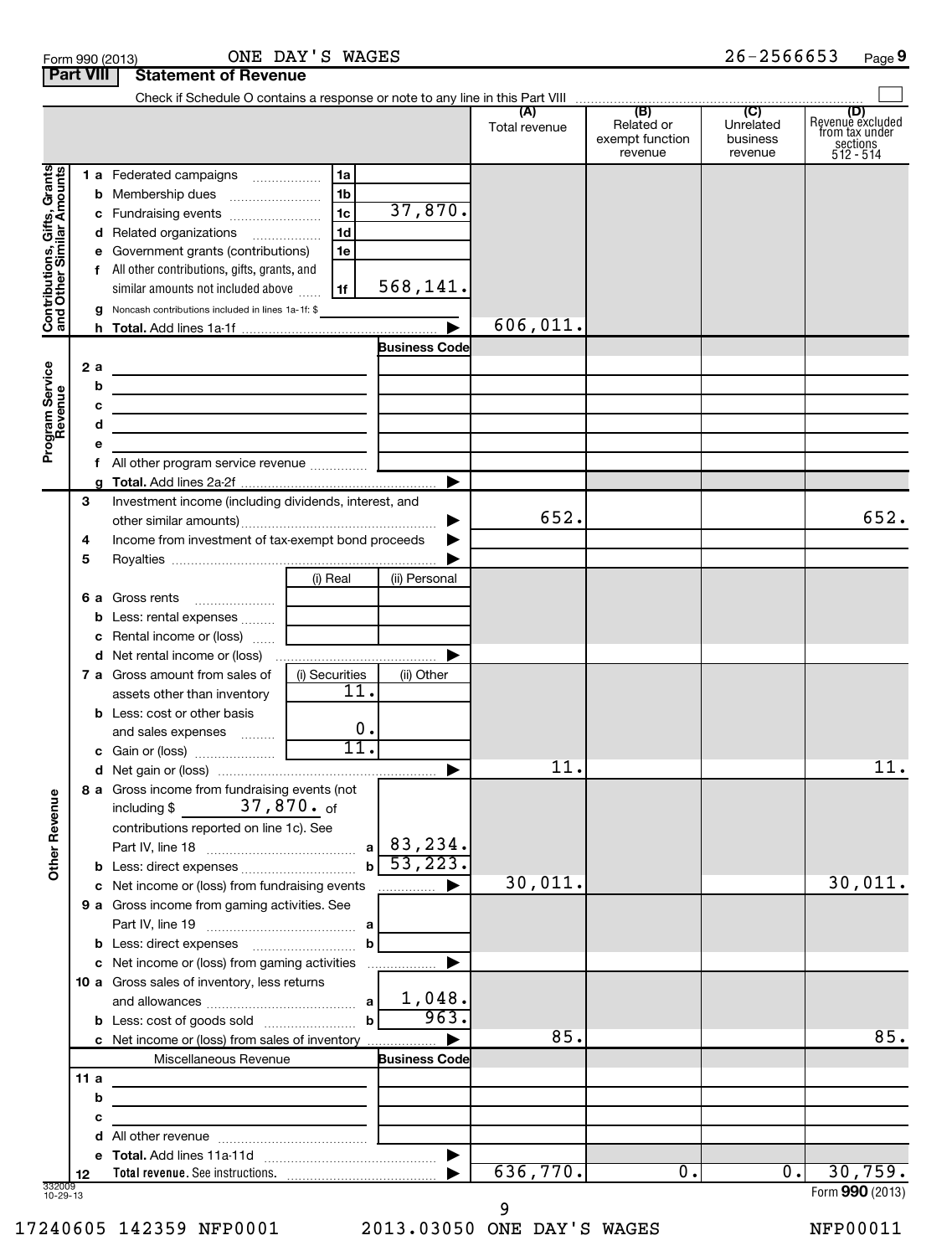ONE DAY'S WAGES

# **Part IX Statement of Functional Expenses**

|          | Section 501(c)(3) and 501(c)(4) organizations must complete all columns. All other organizations must complete column (A).                                  |                       |                                    |                                    |                                |
|----------|-------------------------------------------------------------------------------------------------------------------------------------------------------------|-----------------------|------------------------------------|------------------------------------|--------------------------------|
|          | Check if Schedule O contains a response or note to any line in this Part IX                                                                                 |                       |                                    | (C)                                |                                |
|          | Do not include amounts reported on lines 6b,<br>7b, 8b, 9b, and 10b of Part VIII.                                                                           | (A)<br>Total expenses | (B)<br>Program service<br>expenses | Management and<br>general expenses | (D)<br>Fundraising<br>expenses |
| 1.       | Grants and other assistance to governments and                                                                                                              |                       |                                    |                                    |                                |
|          | organizations in the United States. See Part IV, line 21                                                                                                    | 195,288.              | 195,288.                           |                                    |                                |
| 2        | Grants and other assistance to individuals in                                                                                                               |                       |                                    |                                    |                                |
|          | the United States. See Part IV, line 22                                                                                                                     |                       |                                    |                                    |                                |
| 3        | Grants and other assistance to governments,                                                                                                                 |                       |                                    |                                    |                                |
|          | organizations, and individuals outside the                                                                                                                  |                       |                                    |                                    |                                |
|          | United States. See Part IV, lines 15 and 16                                                                                                                 | 64,311.               | 64,311.                            |                                    |                                |
| 4        | Benefits paid to or for members                                                                                                                             |                       |                                    |                                    |                                |
| 5        | Compensation of current officers, directors,                                                                                                                |                       |                                    |                                    |                                |
|          | trustees, and key employees                                                                                                                                 |                       |                                    |                                    |                                |
| 6        | Compensation not included above, to disqualified                                                                                                            |                       |                                    |                                    |                                |
|          | persons (as defined under section 4958(f)(1)) and<br>persons described in section 4958(c)(3)(B)                                                             |                       |                                    |                                    |                                |
|          |                                                                                                                                                             | 88,300.               |                                    | 88,300.                            |                                |
| 7<br>8   | Pension plan accruals and contributions (include                                                                                                            |                       |                                    |                                    |                                |
|          | section 401(k) and 403(b) employer contributions)                                                                                                           |                       |                                    |                                    |                                |
| 9        |                                                                                                                                                             | 4,248.                |                                    | 4,248.                             |                                |
| 10       |                                                                                                                                                             | 8,056.                |                                    | 8,056.                             |                                |
| 11       | Fees for services (non-employees):                                                                                                                          |                       |                                    |                                    |                                |
|          |                                                                                                                                                             |                       |                                    |                                    |                                |
| b        |                                                                                                                                                             | 285.                  |                                    | 285.                               |                                |
| c        |                                                                                                                                                             | 13,945.               |                                    | 13,945.                            |                                |
| d        |                                                                                                                                                             |                       |                                    |                                    |                                |
| е        | Professional fundraising services. See Part IV, line 17                                                                                                     |                       |                                    |                                    |                                |
| f        | Investment management fees                                                                                                                                  |                       |                                    |                                    |                                |
| g        | Other. (If line 11g amount exceeds 10% of line 25,                                                                                                          |                       |                                    |                                    |                                |
|          | column (A) amount, list line 11g expenses on Sch O.)                                                                                                        |                       |                                    |                                    |                                |
| 12       |                                                                                                                                                             | 1,541.                |                                    | 1,246.                             | 295.                           |
| 13       |                                                                                                                                                             | 2,034.                |                                    | 1,816.                             | 218.                           |
| 14       |                                                                                                                                                             |                       |                                    |                                    |                                |
| 15       |                                                                                                                                                             |                       |                                    |                                    |                                |
| 16       |                                                                                                                                                             |                       |                                    |                                    |                                |
| 17       |                                                                                                                                                             | 1,178.                |                                    | 1,178.                             |                                |
| 18       | Payments of travel or entertainment expenses                                                                                                                |                       |                                    |                                    |                                |
|          | for any federal, state, or local public officials                                                                                                           |                       |                                    |                                    |                                |
| 19       | Conferences, conventions, and meetings                                                                                                                      |                       |                                    |                                    |                                |
| 20       | Interest                                                                                                                                                    |                       |                                    |                                    |                                |
| 21       |                                                                                                                                                             |                       |                                    |                                    |                                |
| 22       | Depreciation, depletion, and amortization                                                                                                                   |                       |                                    |                                    |                                |
| 23<br>24 | Insurance<br>Other expenses. Itemize expenses not covered                                                                                                   |                       |                                    |                                    |                                |
|          | above. (List miscellaneous expenses in line 24e. If line<br>24e amount exceeds 10% of line 25, column (A)<br>amount, list line 24e expenses on Schedule O.) |                       |                                    |                                    |                                |
| a        | <b>BANK SERVICE FEES</b>                                                                                                                                    | 9,550.                | 6,422.                             | 1,859.                             | 1,269.                         |
|          | <b>SUPPLIES</b>                                                                                                                                             | 4,597.                |                                    |                                    | 4,597.                         |
|          | MEALS AND ENTERTAINMENT                                                                                                                                     | 1,559.                |                                    | 1,535.                             | $\overline{24}$ .              |
| d        | TELEPHONE                                                                                                                                                   | 567.                  |                                    | 567.                               |                                |
|          | e All other expenses                                                                                                                                        | 642.                  |                                    | 283.                               | 359.                           |
| 25       | Total functional expenses. Add lines 1 through 24e                                                                                                          | 396, 101.             | 266,021.                           | 123,318.                           | 6,762.                         |
| 26       | Joint costs. Complete this line only if the organization                                                                                                    |                       |                                    |                                    |                                |
|          | reported in column (B) joint costs from a combined                                                                                                          |                       |                                    |                                    |                                |
|          | educational campaign and fundraising solicitation.                                                                                                          |                       |                                    |                                    |                                |
|          | Check here $\blacktriangleright$<br>if following SOP 98-2 (ASC 958-720)                                                                                     |                       |                                    |                                    |                                |

332010 10-29-13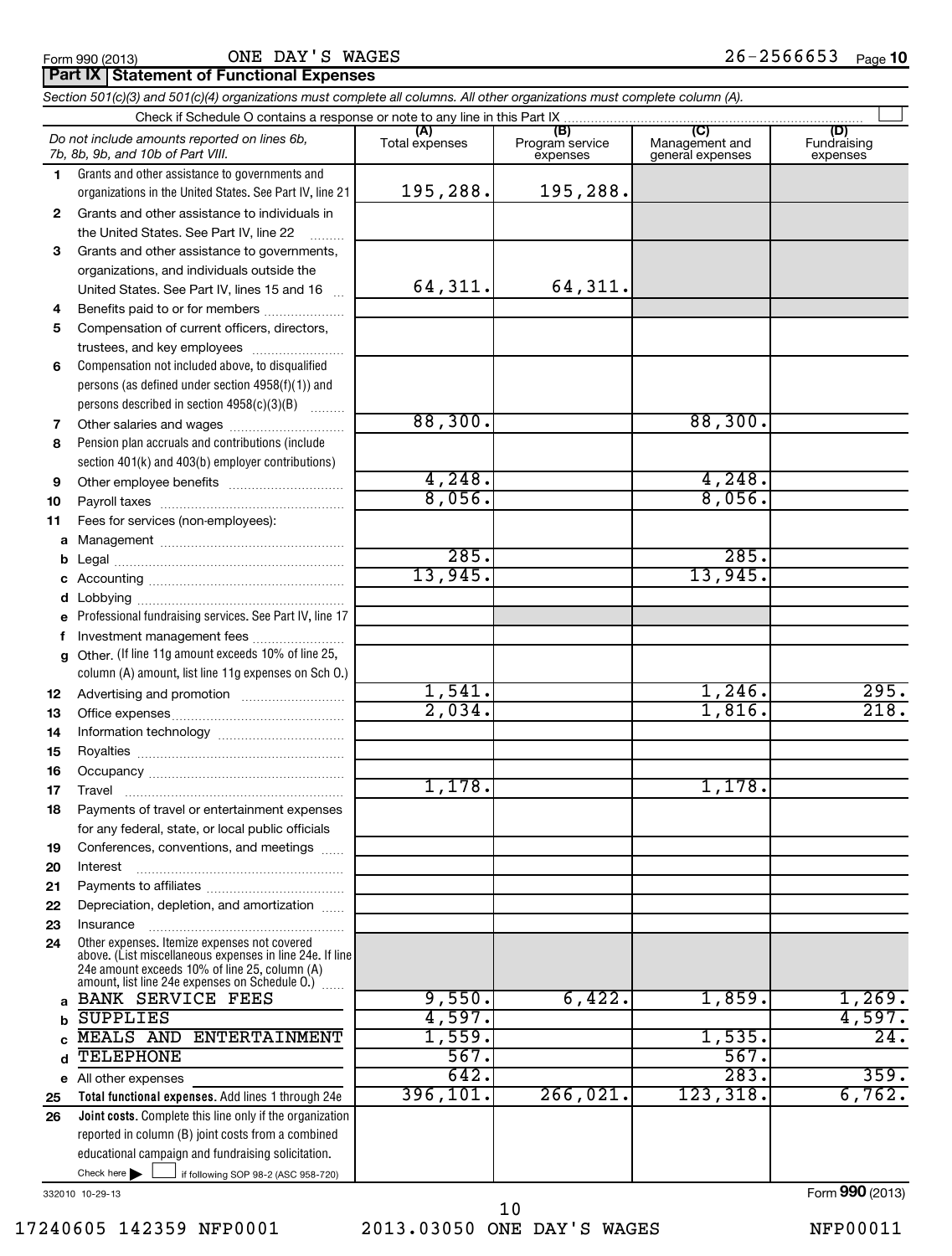# **Part X Balance Sheet**

|    |                                                                                                                     |                       | (A)<br>Beginning of year |                         | (B)<br>End of year |
|----|---------------------------------------------------------------------------------------------------------------------|-----------------------|--------------------------|-------------------------|--------------------|
| 1  |                                                                                                                     |                       | 527,857.                 | $\mathbf{1}$            | 769, 573.          |
| 2  |                                                                                                                     |                       |                          | $\mathbf{2}$            |                    |
| 3  |                                                                                                                     |                       |                          | 3                       | 5,881.             |
| 4  |                                                                                                                     |                       | 6,449.                   | $\overline{\mathbf{4}}$ |                    |
| 5  | Loans and other receivables from current and former officers, directors,                                            |                       |                          |                         |                    |
|    | trustees, key employees, and highest compensated employees. Complete                                                |                       |                          |                         |                    |
|    | Part II of Schedule L                                                                                               |                       |                          | 5                       |                    |
| 6  | Loans and other receivables from other disqualified persons (as defined under                                       |                       |                          |                         |                    |
|    | section 4958(f)(1)), persons described in section 4958(c)(3)(B), and contributing                                   |                       |                          |                         |                    |
|    | employers and sponsoring organizations of section 501(c)(9) voluntary                                               |                       |                          |                         |                    |
|    | employees' beneficiary organizations (see instr). Complete Part II of Sch L                                         |                       |                          | 6                       |                    |
| 7  |                                                                                                                     |                       |                          | $\overline{7}$          |                    |
| 8  |                                                                                                                     |                       | 1,881.                   | 8                       | 1,306.             |
| 9  | Prepaid expenses and deferred charges [11] [11] prepaid expenses and deferred charges [11] [11] minimum and the P   |                       |                          | 9                       |                    |
|    | <b>10a</b> Land, buildings, and equipment: cost or other                                                            |                       |                          |                         |                    |
|    | basis. Complete Part VI of Schedule D  10a                                                                          |                       |                          |                         |                    |
|    |                                                                                                                     | $\frac{5,488}{5,488}$ | 0.                       | 10 <sub>c</sub>         | $0$ .              |
| 11 |                                                                                                                     |                       |                          | 11                      |                    |
| 12 |                                                                                                                     |                       |                          | 12                      |                    |
| 13 |                                                                                                                     |                       |                          | 13                      |                    |
| 14 |                                                                                                                     |                       |                          | 14                      |                    |
| 15 |                                                                                                                     |                       |                          | 15                      |                    |
| 16 |                                                                                                                     |                       | 536, 187.                | 16                      | 776,760.           |
| 17 |                                                                                                                     |                       | 1,331.                   | 17                      | 1,598.             |
| 18 |                                                                                                                     |                       |                          | 18                      |                    |
| 19 |                                                                                                                     |                       |                          | 19                      |                    |
| 20 |                                                                                                                     |                       |                          | 20                      |                    |
| 21 | Escrow or custodial account liability. Complete Part IV of Schedule D                                               |                       |                          | 21                      |                    |
| 22 | Loans and other payables to current and former officers, directors, trustees,                                       |                       |                          |                         |                    |
|    | key employees, highest compensated employees, and disqualified persons.                                             |                       |                          |                         |                    |
|    | Complete Part II of Schedule L                                                                                      |                       |                          | 22                      |                    |
| 23 | Secured mortgages and notes payable to unrelated third parties                                                      |                       |                          | 23                      |                    |
| 24 | Unsecured notes and loans payable to unrelated third parties                                                        |                       |                          | 24                      |                    |
| 25 | Other liabilities (including federal income tax, payables to related third                                          |                       |                          |                         |                    |
|    | parties, and other liabilities not included on lines 17-24). Complete Part X of                                     |                       |                          |                         |                    |
|    | Schedule D                                                                                                          |                       | $1,764.$ 25              |                         | 1,401.             |
| 26 | Total liabilities. Add lines 17 through 25                                                                          |                       | 3,095.                   | 26                      | 2,999.             |
|    | Organizations that follow SFAS 117 (ASC 958), check here >                                                          | and                   |                          |                         |                    |
|    | complete lines 27 through 29, and lines 33 and 34.                                                                  |                       |                          |                         |                    |
| 27 |                                                                                                                     |                       |                          | 27                      |                    |
| 28 |                                                                                                                     |                       |                          | 28                      |                    |
| 29 | Permanently restricted net assets                                                                                   |                       |                          | 29                      |                    |
|    | Organizations that do not follow SFAS 117 (ASC 958), check here $\blacktriangleright \lfloor \underline{X} \rfloor$ |                       |                          |                         |                    |
|    | and complete lines 30 through 34.                                                                                   |                       |                          |                         |                    |
| 30 |                                                                                                                     |                       | 0.                       | 30                      | $\mathbf{0}$ .     |
| 31 | Paid-in or capital surplus, or land, building, or equipment fund                                                    |                       | 0.                       | 31                      | 0.                 |
| 32 | Retained earnings, endowment, accumulated income, or other funds                                                    |                       | 533,092.                 | 32                      | 773,761.           |
| 33 |                                                                                                                     |                       | 533,092.                 | 33                      | 773,761.           |
| 34 |                                                                                                                     |                       | 536, 187.                | 34                      | 776,760.           |
|    |                                                                                                                     |                       |                          |                         |                    |

Form (2013) **990**

 $\left| \begin{array}{c} \end{array} \right|$ 

**Assets**

**Liabilities**

**Net Assets or Fund Balances**

Net Assets or Fund Balances

ONE DAY'S WAGES

Check if Schedule O contains a response or note to any line in this Part X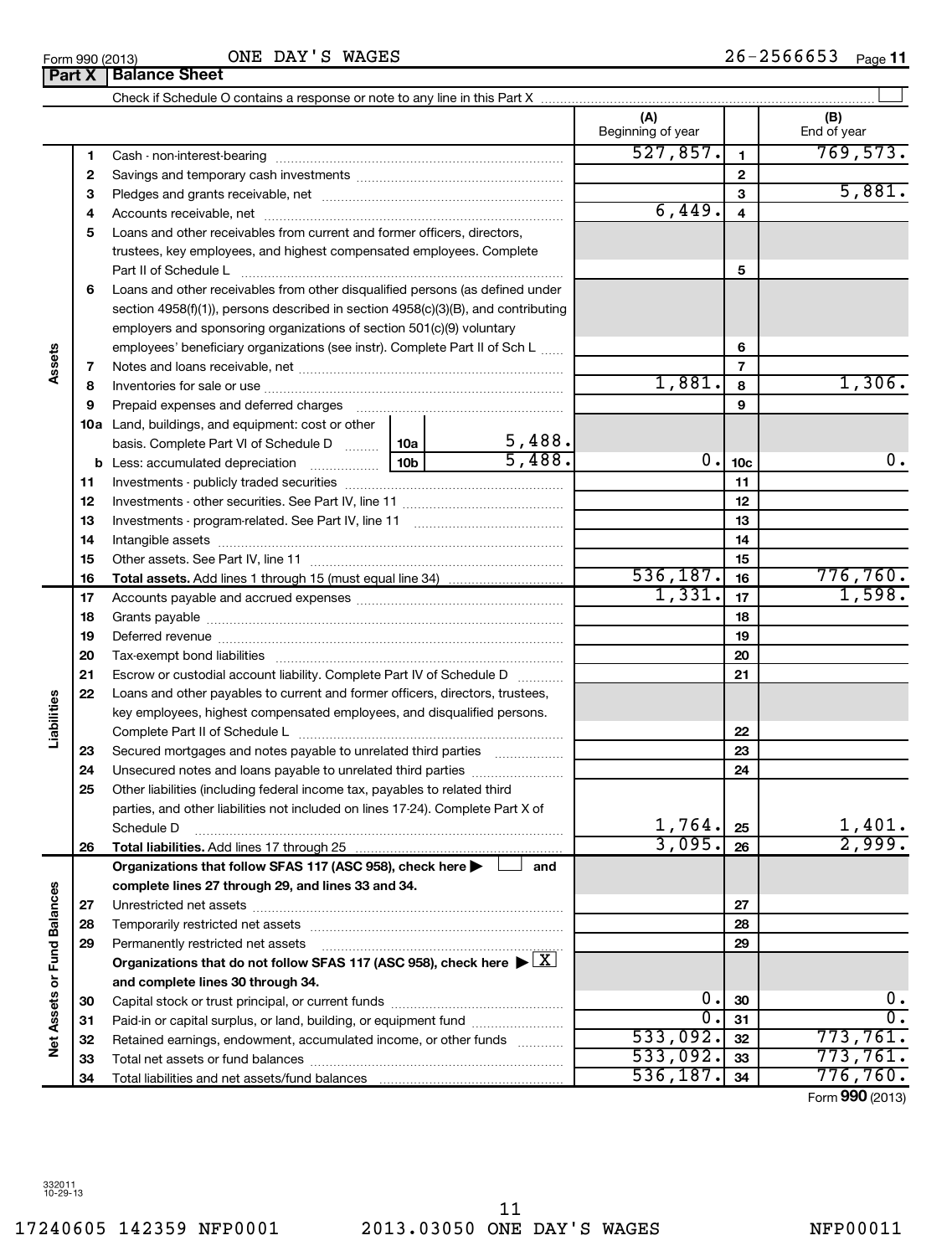332012 10-29-13

17240605 142359 NFP0001 2013.03050 ONE DAY'S WAGES NFP00011 12

|    | Part XI   Reconciliation of Net Assets                                                                                          |                |                |                 |                  |  |  |
|----|---------------------------------------------------------------------------------------------------------------------------------|----------------|----------------|-----------------|------------------|--|--|
|    |                                                                                                                                 |                |                |                 |                  |  |  |
|    |                                                                                                                                 |                |                |                 |                  |  |  |
| 1  |                                                                                                                                 | 1              |                | 636,770.        |                  |  |  |
| 2  |                                                                                                                                 | $\mathbf{2}$   |                | 396, 101.       |                  |  |  |
| З  |                                                                                                                                 | 3              |                | 240,669.        |                  |  |  |
| 4  |                                                                                                                                 | $\overline{4}$ |                | 533,092.        |                  |  |  |
| 5  | 5                                                                                                                               |                |                |                 |                  |  |  |
| 6  | Donated services and use of facilities                                                                                          | 6              |                |                 |                  |  |  |
| 7  | Investment expenses                                                                                                             | $\overline{7}$ |                |                 |                  |  |  |
| 8  | Prior period adjustments                                                                                                        | 8              |                |                 |                  |  |  |
| 9  |                                                                                                                                 | 9              |                |                 | $\overline{0}$ . |  |  |
| 10 | Net assets or fund balances at end of year. Combine lines 3 through 9 (must equal Part X, line 33,                              |                |                |                 |                  |  |  |
|    | column (B))                                                                                                                     | 10             |                | 773,761.        |                  |  |  |
|    | <b>Part XII Financial Statements and Reporting</b>                                                                              |                |                |                 |                  |  |  |
|    |                                                                                                                                 |                |                |                 |                  |  |  |
|    |                                                                                                                                 |                |                | <b>Yes</b>      | <b>No</b>        |  |  |
| 1  | Accounting method used to prepare the Form 990: $\Box$ Cash $\Box$ Accrual $\Box$ Other                                         |                |                |                 |                  |  |  |
|    | If the organization changed its method of accounting from a prior year or checked "Other," explain in Schedule O.               |                |                |                 |                  |  |  |
|    |                                                                                                                                 |                |                |                 |                  |  |  |
|    | If "Yes," check a box below to indicate whether the financial statements for the year were compiled or reviewed on a            |                |                |                 |                  |  |  |
|    | separate basis, consolidated basis, or both:                                                                                    |                |                |                 |                  |  |  |
|    | Separate basis<br>Both consolidated and separate basis<br>Consolidated basis                                                    |                |                |                 |                  |  |  |
|    |                                                                                                                                 |                | 2 <sub>b</sub> |                 | х                |  |  |
|    | If "Yes," check a box below to indicate whether the financial statements for the year were audited on a separate basis,         |                |                |                 |                  |  |  |
|    | consolidated basis, or both:                                                                                                    |                |                |                 |                  |  |  |
|    | Both consolidated and separate basis<br>Separate basis<br>Consolidated basis                                                    |                |                |                 |                  |  |  |
|    | c If "Yes" to line 2a or 2b, does the organization have a committee that assumes responsibility for oversight of the audit,     |                |                |                 |                  |  |  |
|    |                                                                                                                                 |                | 2c             |                 |                  |  |  |
|    | If the organization changed either its oversight process or selection process during the tax year, explain in Schedule O.       |                |                |                 |                  |  |  |
|    | 3a As a result of a federal award, was the organization required to undergo an audit or audits as set forth in the Single Audit |                |                |                 |                  |  |  |
|    |                                                                                                                                 |                | 3a             |                 | x                |  |  |
|    | b If "Yes," did the organization undergo the required audit or audits? If the organization did not undergo the required audit   |                |                |                 |                  |  |  |
|    |                                                                                                                                 |                | 3b             |                 |                  |  |  |
|    |                                                                                                                                 |                |                | Form 990 (2013) |                  |  |  |

ONE DAY'S WAGES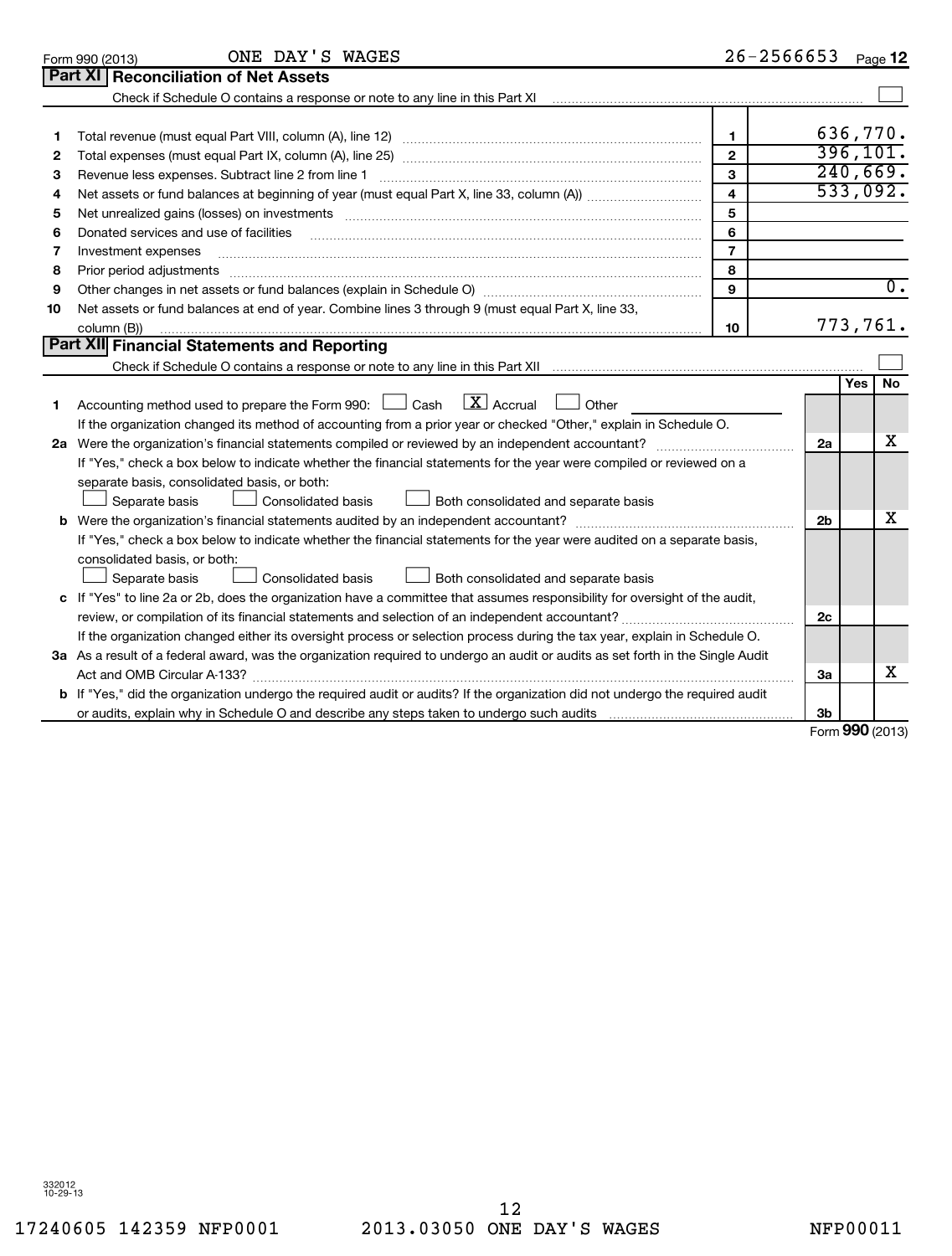| <b>SCHEDULE A</b> |
|-------------------|
|-------------------|

|  |  | (Form 990 or 990-E2 |  |  |  |
|--|--|---------------------|--|--|--|
|--|--|---------------------|--|--|--|

Department of the Treasury

# Form 990 or 990-EZ)<br>
Complete if the organization is a section 501(c)(3) organization or a section<br> **Public Charity Status and Public Support**

**4947(a)(1) nonexempt charitable trust. | Attach to Form 990 or Form 990-EZ.** 

**Open to Public Inspection**

OMB No. 1545-0047

| Alama a d'Ales annouisett |  |
|---------------------------|--|
| Internal Revenue Service  |  |

Information about Schedule A (Form 990 or 990-EZ) and its instructions is at www.irs.gov/form990.

|              | Name of the organization |                                               |                                                                                                                                               |                                            |                                                     |                                        | <b>Employer identification number</b> |     |    |
|--------------|--------------------------|-----------------------------------------------|-----------------------------------------------------------------------------------------------------------------------------------------------|--------------------------------------------|-----------------------------------------------------|----------------------------------------|---------------------------------------|-----|----|
|              |                          |                                               | ONE DAY'S WAGES                                                                                                                               |                                            |                                                     |                                        | 26-2566653                            |     |    |
| Part I       |                          |                                               | Reason for Public Charity Status (All organizations must complete this part.) See instructions.                                               |                                            |                                                     |                                        |                                       |     |    |
|              |                          |                                               | The organization is not a private foundation because it is: (For lines 1 through 11, check only one box.)                                     |                                            |                                                     |                                        |                                       |     |    |
| 1            |                          |                                               | A church, convention of churches, or association of churches described in section 170(b)(1)(A)(i).                                            |                                            |                                                     |                                        |                                       |     |    |
| $\mathbf{2}$ |                          |                                               | A school described in section 170(b)(1)(A)(ii). (Attach Schedule E.)                                                                          |                                            |                                                     |                                        |                                       |     |    |
| З            |                          |                                               | A hospital or a cooperative hospital service organization described in section 170(b)(1)(A)(iii).                                             |                                            |                                                     |                                        |                                       |     |    |
| 4            |                          |                                               | A medical research organization operated in conjunction with a hospital described in section 170(b)(1)(A)(iii). Enter the hospital's name,    |                                            |                                                     |                                        |                                       |     |    |
|              | city, and state:         |                                               |                                                                                                                                               |                                            |                                                     |                                        |                                       |     |    |
| 5            |                          |                                               | An organization operated for the benefit of a college or university owned or operated by a governmental unit described in                     |                                            |                                                     |                                        |                                       |     |    |
|              |                          | section 170(b)(1)(A)(iv). (Complete Part II.) |                                                                                                                                               |                                            |                                                     |                                        |                                       |     |    |
| 6            |                          |                                               | A federal, state, or local government or governmental unit described in section 170(b)(1)(A)(v).                                              |                                            |                                                     |                                        |                                       |     |    |
| 7            |                          |                                               | An organization that normally receives a substantial part of its support from a governmental unit or from the general public described in     |                                            |                                                     |                                        |                                       |     |    |
|              |                          | section 170(b)(1)(A)(vi). (Complete Part II.) |                                                                                                                                               |                                            |                                                     |                                        |                                       |     |    |
| 8            |                          |                                               | A community trust described in section 170(b)(1)(A)(vi). (Complete Part II.)                                                                  |                                            |                                                     |                                        |                                       |     |    |
| $9$ $X$      |                          |                                               | An organization that normally receives: (1) more than 33 1/3% of its support from contributions, membership fees, and gross receipts from     |                                            |                                                     |                                        |                                       |     |    |
|              |                          |                                               | activities related to its exempt functions - subject to certain exceptions, and (2) no more than 33 1/3% of its support from gross investment |                                            |                                                     |                                        |                                       |     |    |
|              |                          |                                               | income and unrelated business taxable income (less section 511 tax) from businesses acquired by the organization after June 30, 1975.         |                                            |                                                     |                                        |                                       |     |    |
|              |                          | See section 509(a)(2). (Complete Part III.)   |                                                                                                                                               |                                            |                                                     |                                        |                                       |     |    |
| 10           |                          |                                               | An organization organized and operated exclusively to test for public safety. See section 509(a)(4).                                          |                                            |                                                     |                                        |                                       |     |    |
| 11           |                          |                                               | An organization organized and operated exclusively for the benefit of, to perform the functions of, or to carry out the purposes of one or    |                                            |                                                     |                                        |                                       |     |    |
|              |                          |                                               | more publicly supported organizations described in section 509(a)(1) or section 509(a)(2). See section 509(a)(3). Check the box that          |                                            |                                                     |                                        |                                       |     |    |
|              |                          |                                               | describes the type of supporting organization and complete lines 11e through 11h.                                                             |                                            |                                                     |                                        |                                       |     |    |
|              | $\Box$ Type I<br>a L     | bl                                            | Type II<br>c L                                                                                                                                | $\perp$ Type III - Functionally integrated | d l                                                 | Type III - Non-functionally integrated |                                       |     |    |
| е            |                          |                                               | By checking this box, I certify that the organization is not controlled directly or indirectly by one or more disqualified persons other than |                                            |                                                     |                                        |                                       |     |    |
|              |                          |                                               | foundation managers and other than one or more publicly supported organizations described in section 509(a)(1) or section 509(a)(2).          |                                            |                                                     |                                        |                                       |     |    |
| f            |                          |                                               | If the organization received a written determination from the IRS that it is a Type I, Type II, or Type III                                   |                                            |                                                     |                                        |                                       |     |    |
|              |                          | supporting organization, check this box       |                                                                                                                                               |                                            |                                                     |                                        |                                       |     |    |
| g            |                          |                                               | Since August 17, 2006, has the organization accepted any gift or contribution from any of the following persons?                              |                                            |                                                     |                                        |                                       |     |    |
|              | (i)                      |                                               | A person who directly or indirectly controls, either alone or together with persons described in (ii) and (iii) below,                        |                                            |                                                     |                                        |                                       | Yes | No |
|              |                          |                                               |                                                                                                                                               |                                            |                                                     |                                        | 11g(i)                                |     |    |
|              |                          |                                               |                                                                                                                                               |                                            |                                                     |                                        | 11g(ii)                               |     |    |
|              |                          |                                               |                                                                                                                                               |                                            |                                                     |                                        | 11g(iii)                              |     |    |
| h            |                          |                                               | Provide the following information about the supported organization(s).                                                                        |                                            |                                                     |                                        |                                       |     |    |
|              |                          |                                               |                                                                                                                                               |                                            |                                                     |                                        |                                       |     |    |
|              | (i) Name of supported    | (ii) EIN                                      | (iii) Type of organization                                                                                                                    |                                            | $(iv)$ is the organization $(v)$ Did you notify the | (vi) Is the<br>organization in col.    | (vii) Amount of monetary              |     |    |
|              | organization             |                                               | (described on lines 1-9                                                                                                                       | in col. (i) listed in your                 | organization in col.                                | (i) organized in the                   | support                               |     |    |
|              |                          |                                               | above or IRC section                                                                                                                          | governing document?                        | (i) of your support?                                | U.S.?                                  |                                       |     |    |

| organization |  | (described on lines 1-9<br>above or IRC section<br>(see instructions)) |            |    | in col. (i) listed in your organization in col.<br>governing document? (i) of your support? |    | $\begin{bmatrix} 0 & \text{gamma} \\ \text{u} & \text{original} \end{bmatrix}$ organized in the |    | support |  |
|--------------|--|------------------------------------------------------------------------|------------|----|---------------------------------------------------------------------------------------------|----|-------------------------------------------------------------------------------------------------|----|---------|--|
|              |  |                                                                        | <b>Yes</b> | No | <b>Yes</b>                                                                                  | No | Yes                                                                                             | No |         |  |
|              |  |                                                                        |            |    |                                                                                             |    |                                                                                                 |    |         |  |
|              |  |                                                                        |            |    |                                                                                             |    |                                                                                                 |    |         |  |
|              |  |                                                                        |            |    |                                                                                             |    |                                                                                                 |    |         |  |
|              |  |                                                                        |            |    |                                                                                             |    |                                                                                                 |    |         |  |
|              |  |                                                                        |            |    |                                                                                             |    |                                                                                                 |    |         |  |
| <b>Total</b> |  |                                                                        |            |    |                                                                                             |    |                                                                                                 |    |         |  |

LHA **For Paperwork Reduction Act Notice, see the Instructions for Form 990 or 990-EZ.**

**Schedule A (Form 990 or 990-EZ) 2013**

332021 09-25-13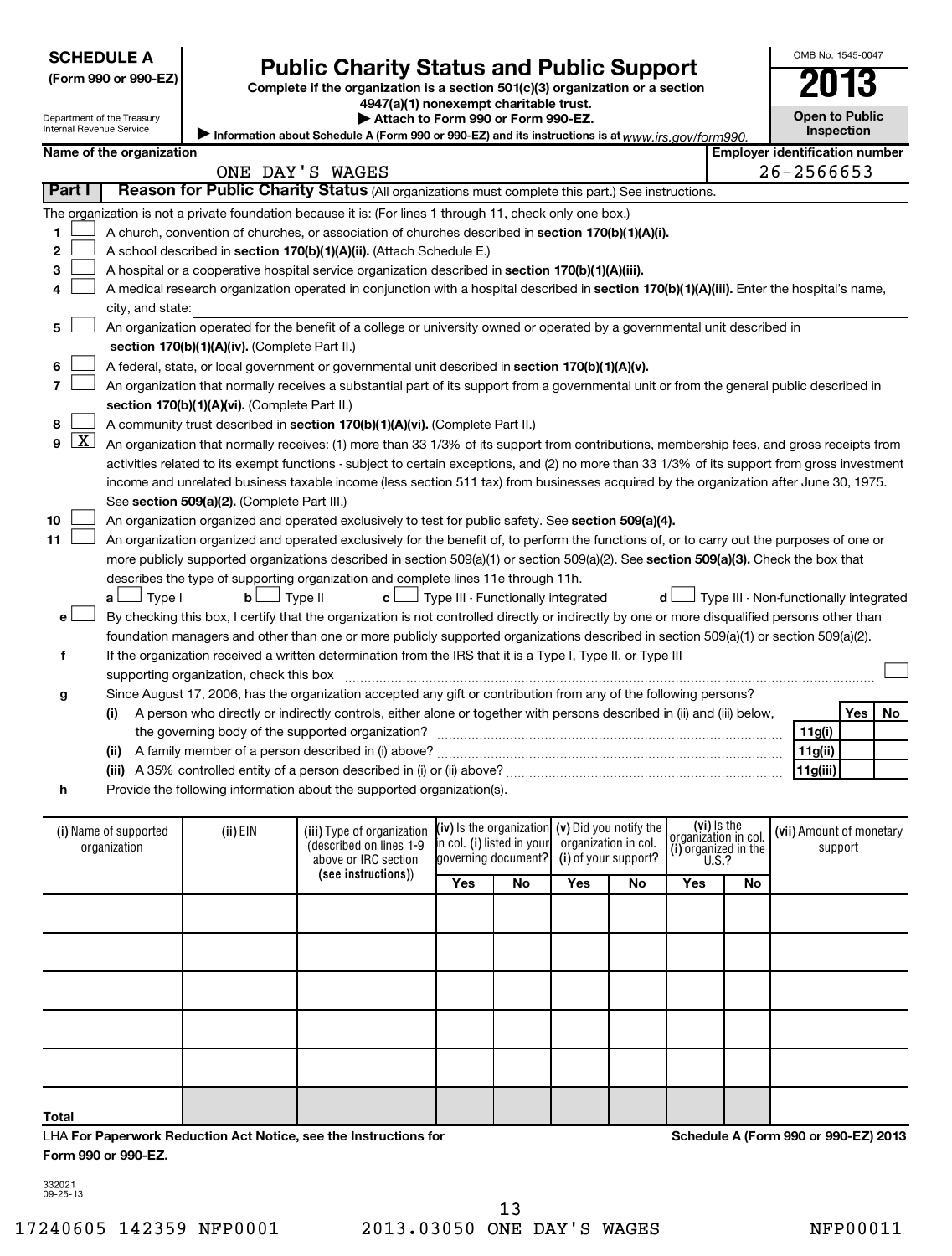### Schedule A (Form 990 or 990-EZ) 2013

| $J$ ulicuulc $\pi$ (1 01111 J |                    |  |
|-------------------------------|--------------------|--|
| $D_{out}$ II                  | $P_{\text{trans}}$ |  |

(Complete only if you checked the box on line 5, 7, or 8 of Part I or if the organization failed to qualify under Part III. If the organization fails to qualify under the tests listed below, please complete Part III.) **Part II Support Schedule for Organizations Described in Sections 170(b)(1)(A)(iv) and 170(b)(1)(A)(vi)**

|    | <b>Section A. Public Support</b>                                                                                                                                                                                               |          |          |            |            |          |           |
|----|--------------------------------------------------------------------------------------------------------------------------------------------------------------------------------------------------------------------------------|----------|----------|------------|------------|----------|-----------|
|    | Calendar year (or fiscal year beginning in) $\blacktriangleright$                                                                                                                                                              | (a) 2009 | (b) 2010 | $(c)$ 2011 | $(d)$ 2012 | (e) 2013 | (f) Total |
|    | 1 Gifts, grants, contributions, and                                                                                                                                                                                            |          |          |            |            |          |           |
|    | membership fees received. (Do not                                                                                                                                                                                              |          |          |            |            |          |           |
|    | include any "unusual grants.")                                                                                                                                                                                                 |          |          |            |            |          |           |
|    | 2 Tax revenues levied for the organ-                                                                                                                                                                                           |          |          |            |            |          |           |
|    | ization's benefit and either paid to                                                                                                                                                                                           |          |          |            |            |          |           |
|    | or expended on its behalf                                                                                                                                                                                                      |          |          |            |            |          |           |
|    | 3 The value of services or facilities                                                                                                                                                                                          |          |          |            |            |          |           |
|    | furnished by a governmental unit to                                                                                                                                                                                            |          |          |            |            |          |           |
|    | the organization without charge                                                                                                                                                                                                |          |          |            |            |          |           |
|    | Total. Add lines 1 through 3                                                                                                                                                                                                   |          |          |            |            |          |           |
| 5  | The portion of total contributions                                                                                                                                                                                             |          |          |            |            |          |           |
|    | by each person (other than a                                                                                                                                                                                                   |          |          |            |            |          |           |
|    | governmental unit or publicly                                                                                                                                                                                                  |          |          |            |            |          |           |
|    | supported organization) included                                                                                                                                                                                               |          |          |            |            |          |           |
|    | on line 1 that exceeds 2% of the                                                                                                                                                                                               |          |          |            |            |          |           |
|    | amount shown on line 11,                                                                                                                                                                                                       |          |          |            |            |          |           |
|    | column (f)                                                                                                                                                                                                                     |          |          |            |            |          |           |
|    | 6 Public support. Subtract line 5 from line 4.                                                                                                                                                                                 |          |          |            |            |          |           |
|    | <b>Section B. Total Support</b>                                                                                                                                                                                                |          |          |            |            |          |           |
|    | Calendar year (or fiscal year beginning in)                                                                                                                                                                                    | (a) 2009 | (b) 2010 | $(c)$ 2011 | $(d)$ 2012 | (e) 2013 | (f) Total |
|    | 7 Amounts from line 4                                                                                                                                                                                                          |          |          |            |            |          |           |
| 8  | Gross income from interest,                                                                                                                                                                                                    |          |          |            |            |          |           |
|    | dividends, payments received on                                                                                                                                                                                                |          |          |            |            |          |           |
|    | securities loans, rents, royalties                                                                                                                                                                                             |          |          |            |            |          |           |
|    | and income from similar sources                                                                                                                                                                                                |          |          |            |            |          |           |
| 9  | Net income from unrelated business                                                                                                                                                                                             |          |          |            |            |          |           |
|    | activities, whether or not the                                                                                                                                                                                                 |          |          |            |            |          |           |
|    | business is regularly carried on                                                                                                                                                                                               |          |          |            |            |          |           |
| 10 | Other income. Do not include gain                                                                                                                                                                                              |          |          |            |            |          |           |
|    | or loss from the sale of capital                                                                                                                                                                                               |          |          |            |            |          |           |
|    | assets (Explain in Part IV.)                                                                                                                                                                                                   |          |          |            |            |          |           |
|    | <b>11 Total support.</b> Add lines 7 through 10                                                                                                                                                                                |          |          |            |            |          |           |
|    | <b>12</b> Gross receipts from related activities, etc. (see instructions)                                                                                                                                                      |          |          |            |            | 12       |           |
|    | 13 First five years. If the Form 990 is for the organization's first, second, third, fourth, or fifth tax year as a section 501(c)(3)                                                                                          |          |          |            |            |          |           |
|    | organization, check this box and stop here                                                                                                                                                                                     |          |          |            |            |          |           |
|    | Section C. Computation of Public Support Percentage <b>COMPT</b>                                                                                                                                                               |          |          |            |            |          |           |
|    |                                                                                                                                                                                                                                |          |          |            |            | 14       | %         |
|    |                                                                                                                                                                                                                                |          |          |            |            | 15       | %         |
|    | 16a 33 1/3% support test - 2013. If the organization did not check the box on line 13, and line 14 is 33 1/3% or more, check this box and                                                                                      |          |          |            |            |          |           |
|    | stop here. The organization qualifies as a publicly supported organization manufactured content and the content of the state of the state of the state of the state of the state of the state of the state of the state of the |          |          |            |            |          |           |
|    | b 33 1/3% support test - 2012. If the organization did not check a box on line 13 or 16a, and line 15 is 33 1/3% or more, check this box                                                                                       |          |          |            |            |          |           |
|    |                                                                                                                                                                                                                                |          |          |            |            |          |           |
|    | 17a 10% -facts-and-circumstances test - 2013. If the organization did not check a box on line 13, 16a, or 16b, and line 14 is 10% or more,                                                                                     |          |          |            |            |          |           |
|    | and if the organization meets the "facts-and-circumstances" test, check this box and stop here. Explain in Part IV how the organization                                                                                        |          |          |            |            |          |           |
|    |                                                                                                                                                                                                                                |          |          |            |            |          |           |
|    | b 10% -facts-and-circumstances test - 2012. If the organization did not check a box on line 13, 16a, 16b, or 17a, and line 15 is 10% or                                                                                        |          |          |            |            |          |           |
|    | more, and if the organization meets the "facts-and-circumstances" test, check this box and stop here. Explain in Part IV how the                                                                                               |          |          |            |            |          |           |
|    | organization meets the "facts-and-circumstances" test. The organization qualifies as a publicly supported organization                                                                                                         |          |          |            |            |          |           |
| 18 | Private foundation. If the organization did not check a box on line 13, 16a, 16b, 17a, or 17b, check this box and see instructions                                                                                             |          |          |            |            |          |           |
|    |                                                                                                                                                                                                                                |          |          |            |            |          |           |

**Schedule A (Form 990 or 990-EZ) 2013**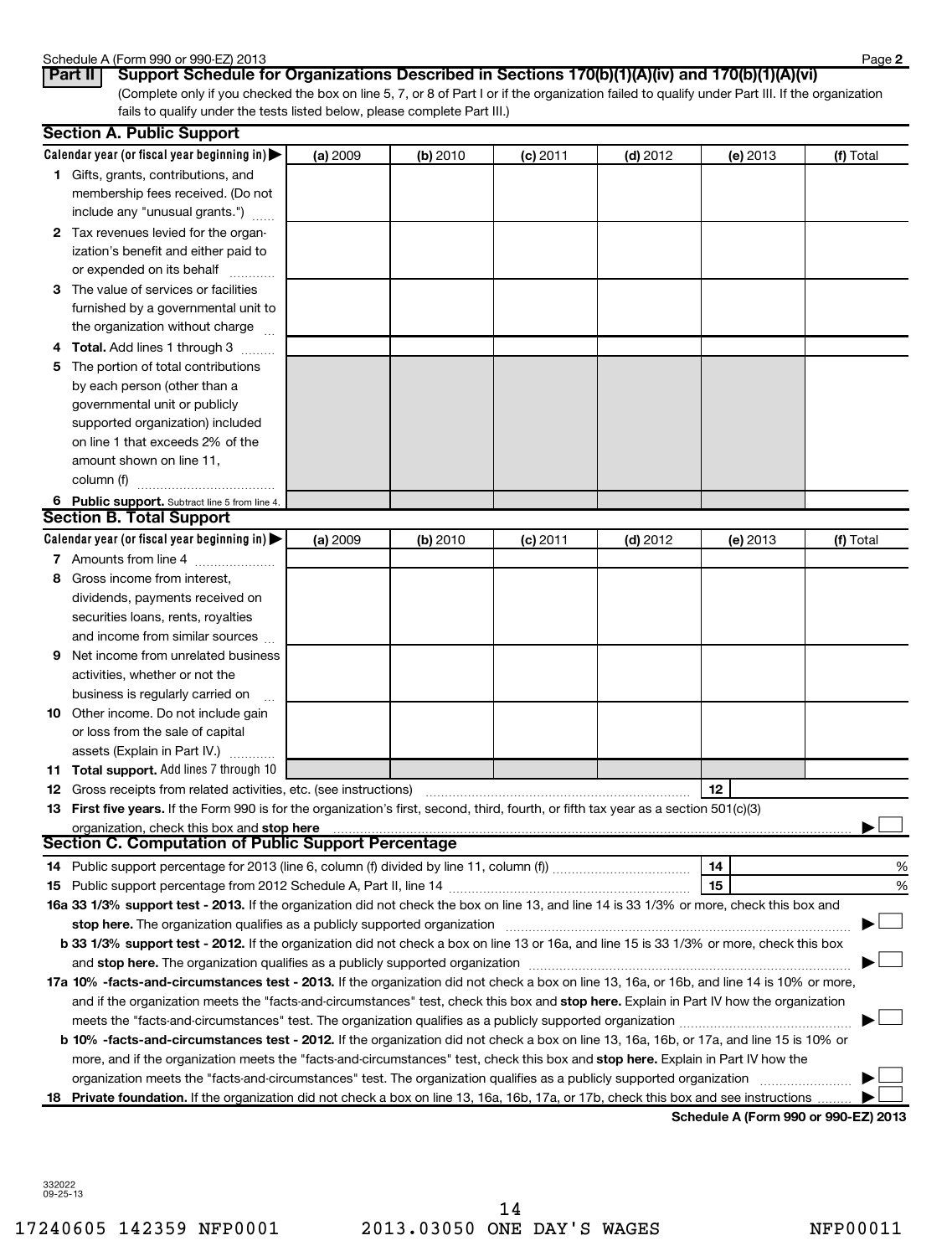# Schedule A (Form 990 or 990-EZ) 2013 Page ONE DAY'S WAGES 26-2566653

(Complete only if you checked the box on line 9 of Part I or if the organization failed to qualify under Part II. If the organization fails to qualify under the tests listed below, please complete Part II.)

|    | <b>Section A. Public Support</b>                                                                                                                                                                                                   |                        |                       |            |                      |                                      |                                           |
|----|------------------------------------------------------------------------------------------------------------------------------------------------------------------------------------------------------------------------------------|------------------------|-----------------------|------------|----------------------|--------------------------------------|-------------------------------------------|
|    | Calendar year (or fiscal year beginning in)                                                                                                                                                                                        | (a) 2009               | (b) 2010              | $(c)$ 2011 | $(d)$ 2012           | (e) 2013                             | (f) Total                                 |
|    | 1 Gifts, grants, contributions, and                                                                                                                                                                                                |                        |                       |            |                      |                                      |                                           |
|    | membership fees received. (Do not                                                                                                                                                                                                  |                        |                       |            |                      |                                      |                                           |
|    | include any "unusual grants.")                                                                                                                                                                                                     | 218, 227.              | 449,001.              | 530, 552.  | 474,929.             | 606,011.                             | 2278720.                                  |
|    | 2 Gross receipts from admissions,<br>merchandise sold or services per-<br>formed, or facilities furnished in<br>any activity that is related to the<br>organization's tax-exempt purpose                                           |                        |                       |            |                      |                                      |                                           |
|    | 3 Gross receipts from activities that                                                                                                                                                                                              |                        |                       |            |                      |                                      |                                           |
|    | are not an unrelated trade or bus-<br>iness under section 513                                                                                                                                                                      |                        | 3,877.                | 4,046.     | 3,434.               | 1,068.                               | 12,425.                                   |
|    | 4 Tax revenues levied for the organ-                                                                                                                                                                                               |                        |                       |            |                      |                                      |                                           |
|    | ization's benefit and either paid to<br>or expended on its behalf                                                                                                                                                                  |                        |                       |            |                      |                                      |                                           |
|    | 5 The value of services or facilities                                                                                                                                                                                              |                        |                       |            |                      |                                      |                                           |
|    | furnished by a governmental unit to<br>the organization without charge                                                                                                                                                             |                        |                       |            |                      |                                      |                                           |
|    | <b>6 Total.</b> Add lines 1 through 5                                                                                                                                                                                              | 218,227.               | 452,878.              | 534,598.   | 478, 363.            | 607,079.                             | 2291145.                                  |
|    | 7a Amounts included on lines 1, 2, and                                                                                                                                                                                             |                        |                       |            |                      |                                      |                                           |
|    | 3 received from disqualified persons                                                                                                                                                                                               | 98,035.                | 16,607.               | 34,920.    | 46,159.              | 36,863.                              | 232,584.                                  |
|    | <b>b</b> Amounts included on lines 2 and 3 received<br>from other than disqualified persons that<br>exceed the greater of \$5,000 or 1% of the<br>amount on line 13 for the year                                                   |                        |                       |            |                      |                                      | 0.                                        |
|    | c Add lines 7a and 7b                                                                                                                                                                                                              | 98,035.                | 16,607.               | 34,920.    | 46, 159.             | 36,863.                              | 232,584.                                  |
|    | 8 Public support (Subtract line 7c from line 6.)                                                                                                                                                                                   |                        |                       |            |                      |                                      | 2058561                                   |
|    | <b>Section B. Total Support</b>                                                                                                                                                                                                    |                        |                       |            |                      |                                      |                                           |
|    | Calendar year (or fiscal year beginning in)                                                                                                                                                                                        | (a) 2009               | (b) 2010              | $(c)$ 2011 | $(d)$ 2012           | (e) 2013                             | $($ f) Total<br>2291145.                  |
|    | 9 Amounts from line 6                                                                                                                                                                                                              | $\overline{218,227}$ . | $\overline{452,878.}$ | 534,598.   | $\overline{478,363}$ | 607,079.                             |                                           |
|    | <b>10a</b> Gross income from interest.<br>dividends, payments received on<br>securities loans, rents, royalties<br>and income from similar sources                                                                                 |                        | 54.                   | 1,139.     | $-353.$              | 663.                                 | 1,503.                                    |
|    | <b>b</b> Unrelated business taxable income                                                                                                                                                                                         |                        |                       |            |                      |                                      |                                           |
|    | (less section 511 taxes) from businesses                                                                                                                                                                                           |                        |                       |            |                      |                                      |                                           |
|    | acquired after June 30, 1975                                                                                                                                                                                                       |                        |                       |            |                      |                                      |                                           |
|    | c Add lines 10a and 10b                                                                                                                                                                                                            |                        | 54.                   | 1,139.     | $-353.$              | 663.                                 | 1,503.                                    |
|    | 11 Net income from unrelated business<br>activities not included in line 10b.<br>whether or not the business is<br>regularly carried on                                                                                            |                        |                       |            |                      |                                      |                                           |
|    | <b>12</b> Other income. Do not include gain<br>or loss from the sale of capital<br>assets (Explain in Part IV.) $\cdots$                                                                                                           |                        |                       |            |                      |                                      |                                           |
|    | <b>13</b> Total support. (Add lines 9, 10c, 11, and 12.)                                                                                                                                                                           | 218, 227.              | 452, 932.             |            | $535,737.$ 478,010.  | 607,742.                             | 2292648.                                  |
|    | 14 First five years. If the Form 990 is for the organization's first, second, third, fourth, or fifth tax year as a section 501(c)(3) organization,                                                                                |                        |                       |            |                      |                                      |                                           |
|    | check this box and stop here www.communication.communication.com/www.communication.com/www.communication.com/                                                                                                                      |                        |                       |            |                      |                                      | $\blacktriangleright$ $\lfloor x \rfloor$ |
|    | Section C. Computation of Public Support Percentage                                                                                                                                                                                |                        |                       |            |                      |                                      |                                           |
|    |                                                                                                                                                                                                                                    |                        |                       |            |                      | 15                                   | %                                         |
| 16 | Public support percentage from 2012 Schedule A, Part III, line 15                                                                                                                                                                  |                        |                       |            |                      | 16                                   | %                                         |
|    | Section D. Computation of Investment Income Percentage                                                                                                                                                                             |                        |                       |            |                      |                                      |                                           |
|    | 17<br>%                                                                                                                                                                                                                            |                        |                       |            |                      |                                      |                                           |
|    | 18<br>%<br>18 Investment income percentage from 2012 Schedule A, Part III, line 17<br>19a 33 1/3% support tests - 2013. If the organization did not check the box on line 14, and line 15 is more than 33 1/3%, and line 17 is not |                        |                       |            |                      |                                      |                                           |
|    | more than 33 1/3%, check this box and stop here. The organization qualifies as a publicly supported organization                                                                                                                   |                        |                       |            |                      |                                      |                                           |
|    | <b>b 33 1/3% support tests - 2012.</b> If the organization did not check a box on line 14 or line 19a, and line 16 is more than 33 1/3%, and                                                                                       |                        |                       |            |                      |                                      |                                           |
|    | line 18 is not more than 33 1/3%, check this box and stop here. The organization qualifies as a publicly supported organization                                                                                                    |                        |                       |            |                      |                                      |                                           |
| 20 | Private foundation. If the organization did not check a box on line 14, 19a, or 19b, check this box and see instructions                                                                                                           |                        |                       |            |                      |                                      |                                           |
|    | 332023 09-25-13                                                                                                                                                                                                                    |                        |                       |            |                      | Schedule A (Form 990 or 990-EZ) 2013 |                                           |
|    |                                                                                                                                                                                                                                    |                        |                       | 15         |                      |                                      |                                           |

<sup>17240605 142359</sup> NFP0001 2013.03050 ONE DAY'S WAGES NFP00011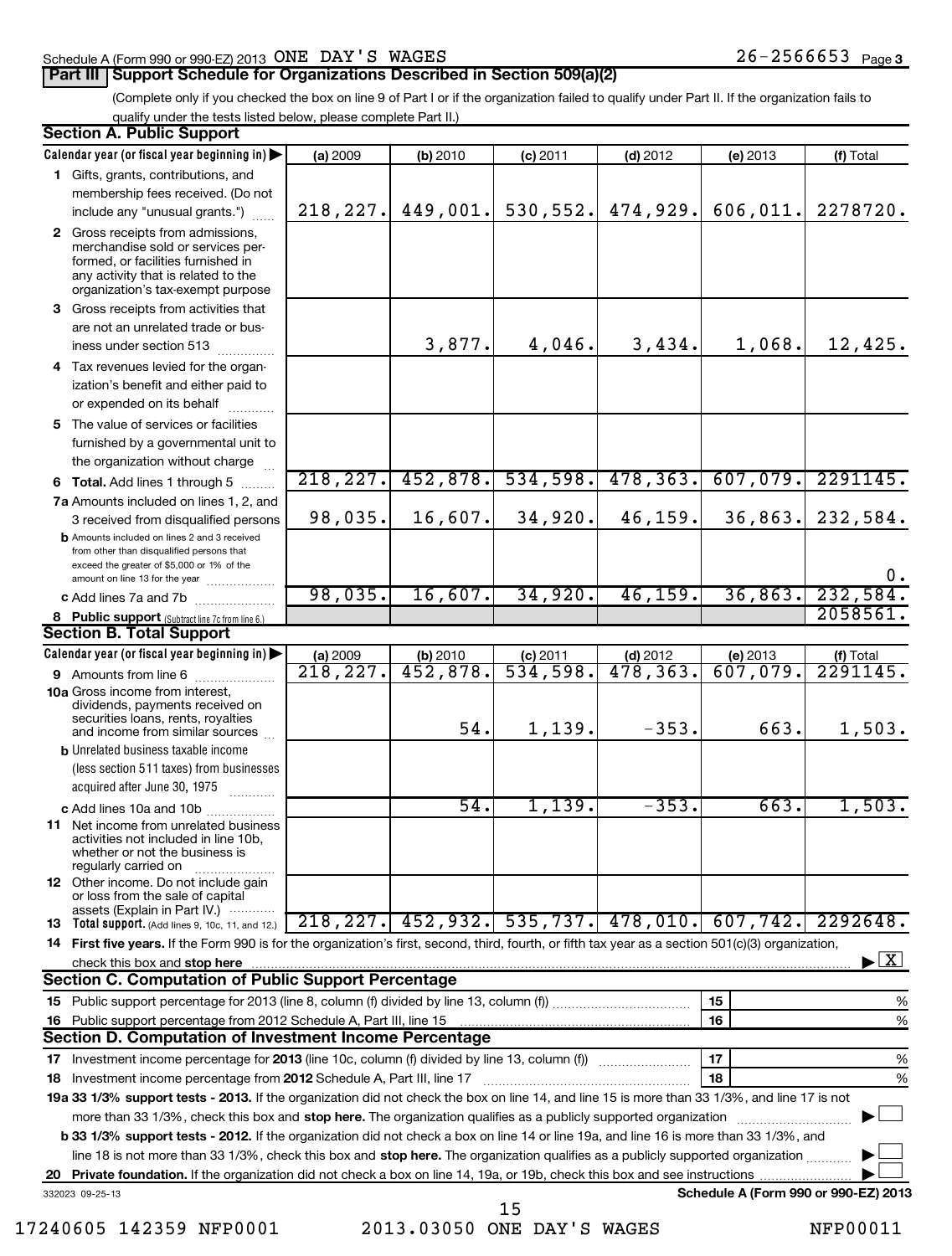Part IV | Supplemental Information. Provide the explanations required by Part II, line 10; Part II, line 17a or 17b; and Part III, line 12. Also complete this part for any additional information. (See instructions).

| 332024 09-25-13 | $\begin{array}{c} 16 \\ 2013.03050 \text{ ONE DAY'S WAGES} \end{array}$ | Schedule A (Form 990 or 990-EZ) 2013 |  |
|-----------------|-------------------------------------------------------------------------|--------------------------------------|--|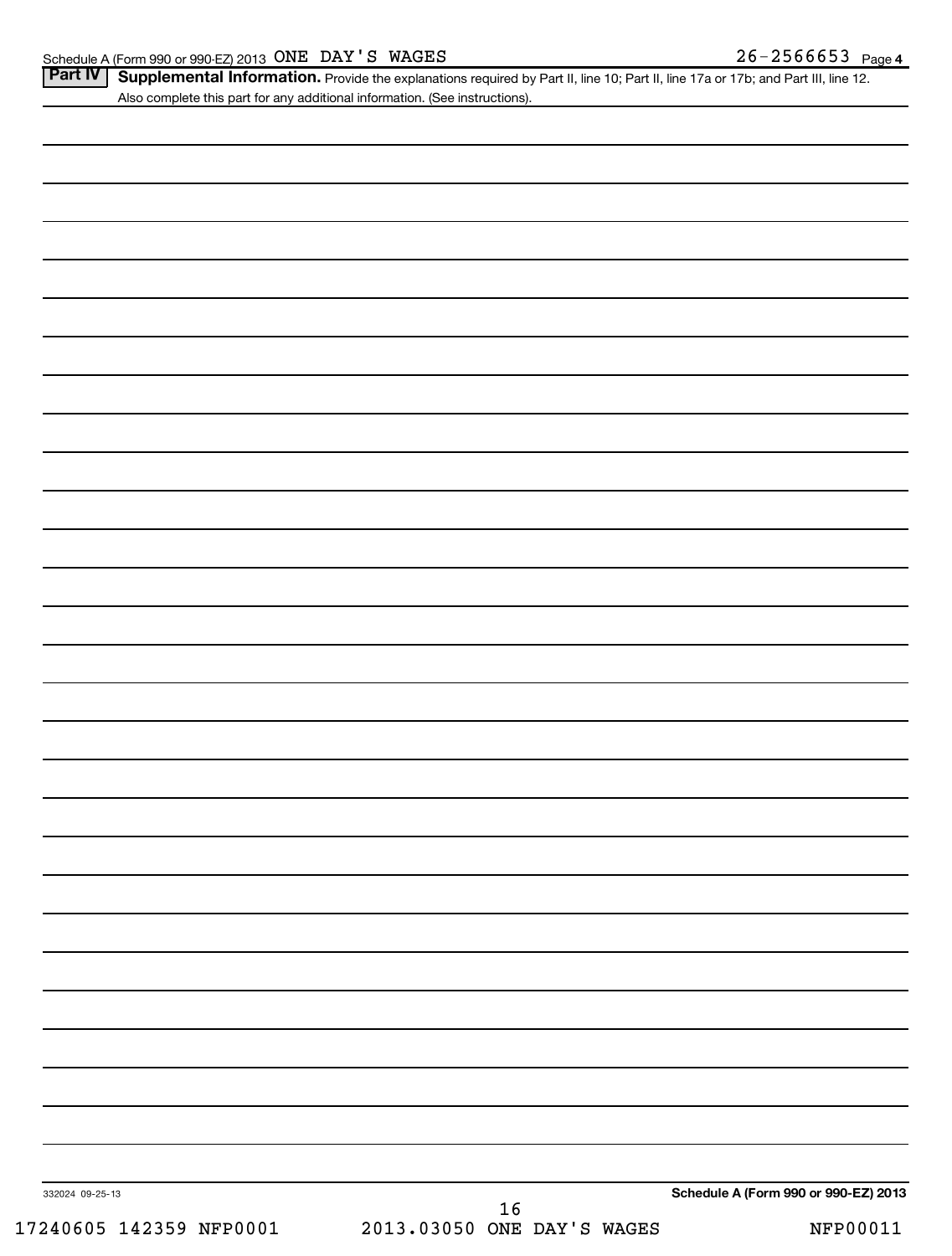# **Payments from Disqualified Persons Included on Part III, Line 7a Schedule A <sup>2013</sup>**

**\*\* Do Not File \*\* \*\*\* Not Open to Public Inspection \*\*\***

| Payer's Name                              | 2009<br>Amount     | 2010<br>Amount     | 2011<br>Amount | 2012<br>Amount     | 2013<br>Amount |
|-------------------------------------------|--------------------|--------------------|----------------|--------------------|----------------|
| EUGENE & MINHEE CHO                       | 68,035.            | 5,707.             | 4,200.         | 1,542.             | 358.           |
| STEVE BRAIN                               | 10,000.            | 10,000.            | 20,000.        | $\boldsymbol{0}$ . | $\mathbf 0$ .  |
| JASON KOH                                 | 20,000.            | 900.               | 10,720.        | 20,769.            | 5,000.         |
| MICHAEL CHANG                             | $\boldsymbol{0}$ . | $\boldsymbol{0}$ . | $\mathbf 0$ .  | 1,105.             | 25.            |
| CINDY BRANDT                              | $\boldsymbol{0}$ . | $\mathbf 0$ .      | $\mathbf 0$ .  | 22,743.            | 31,480.        |
|                                           |                    |                    |                |                    |                |
|                                           |                    |                    |                |                    |                |
|                                           |                    |                    |                |                    |                |
|                                           |                    |                    |                |                    |                |
|                                           |                    |                    |                |                    |                |
|                                           |                    |                    |                |                    |                |
|                                           |                    |                    |                |                    |                |
|                                           |                    |                    |                |                    |                |
|                                           |                    |                    |                |                    |                |
|                                           |                    |                    |                |                    |                |
|                                           |                    |                    |                |                    |                |
|                                           |                    |                    |                |                    |                |
|                                           |                    |                    |                |                    |                |
|                                           |                    |                    |                |                    |                |
|                                           |                    |                    |                |                    |                |
|                                           |                    |                    |                |                    |                |
|                                           |                    |                    |                |                    |                |
|                                           |                    |                    |                |                    |                |
|                                           |                    |                    |                |                    |                |
| Total to Schedule A,<br>Part III, Line 7a | 98,035.            | 16,607.            | 34,920.        | 46,159.            | 36,863.        |

323172 05-01-13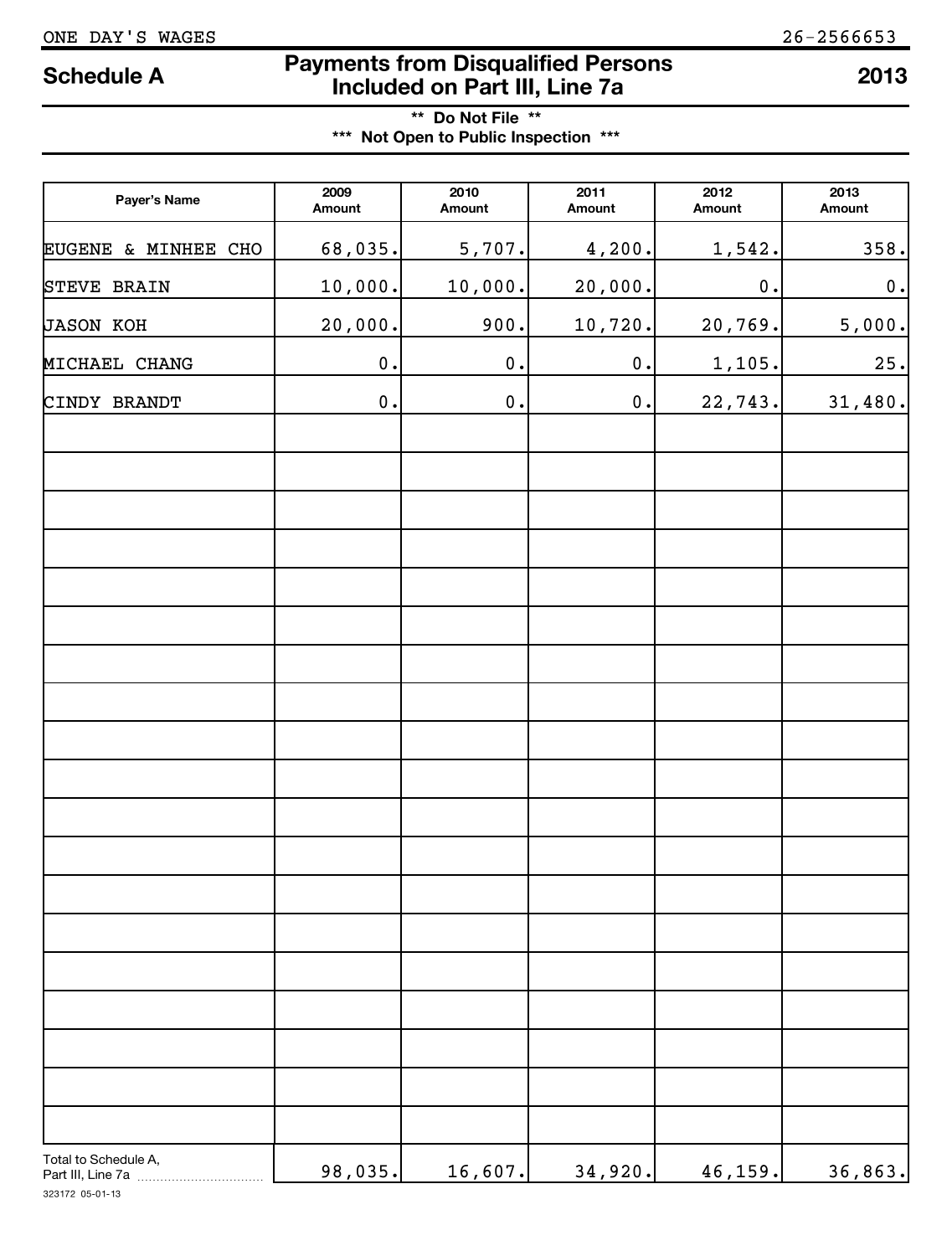# **Schedule of Contributors**

**or 990-PF) | Attach to Form 990, Form 990-EZ, or Form 990-PF. | Information about Schedule B (Form 990, 990-EZ, or 990-PF) and its instructions is at** <sub>www.irs.gov/form990  $\cdot$ </sub>

OMB No. 1545-0047

**2013**

**Name of the organization Employer identification number**

| <b>Schedule B</b><br>(Form 990, 990-EZ.<br>or 990-PF) |
|-------------------------------------------------------|
| Department of the Treasury                            |
| <b>Internal Revenue Service</b>                       |

ONE DAY'S WAGES 26-2566653

| <b>Organization type</b> (check one): |
|---------------------------------------|
|                                       |

| Filers of:         | Section:                                                                           |
|--------------------|------------------------------------------------------------------------------------|
| Form 990 or 990-FZ | $\lfloor \underline{X} \rfloor$ 501(c)( 3) (enter number) organization             |
|                    | $4947(a)(1)$ nonexempt charitable trust <b>not</b> treated as a private foundation |
|                    | 527 political organization                                                         |
| Form 990-PF        | 501(c)(3) exempt private foundation                                                |
|                    | 4947(a)(1) nonexempt charitable trust treated as a private foundation              |
|                    | 501(c)(3) taxable private foundation                                               |

Check if your organization is covered by the General Rule or a Special Rule. **Note.**  Only a section 501(c)(7), (8), or (10) organization can check boxes for both the General Rule and a Special Rule. See instructions.

### **General Rule**

 $\boxed{\textbf{X}}$  For an organization filing Form 990, 990-EZ, or 990-PF that received, during the year, \$5,000 or more (in money or property) from any one contributor. Complete Parts I and II.

#### **Special Rules**

509(a)(1) and 170(b)(1)(A)(vi) and received from any one contributor, during the year, a contribution of the greater of (1**)** \$5,000 or **(2)** 2% For a section 501(c)(3) organization filing Form 990 or 990-EZ that met the 33 1/3% support test of the regulations under sections of the amount on (i) Form 990, Part VIII, line 1h, or (ii) Form 990-EZ, line 1. Complete Parts I and II.  $\left| \begin{array}{c} \hline \hline \hline \hline \hline \hline \end{array} \right|$ 

total contributions of more than \$1,000 for use exclusively for religious, charitable, scientific, literary, or educational purposes, or For a section 501(c)(7), (8), or (10) organization filing Form 990 or 990-EZ that received from any one contributor, during the year, the prevention of cruelty to children or animals. Complete Parts I, II, and III.  $\left| \begin{array}{c} \hline \hline \hline \hline \hline \hline \end{array} \right|$ 

purpose. Do not complete any of the parts unless the General Rule applies to this organization because it received nonexclusively contributions for use exclusively for religious, charitable, etc., purposes, but these contributions did not total to more than \$1,000. If this box is checked, enter here the total contributions that were received during the year for an exclusively religious, charitable, etc., For a section 501(c)(7), (8), or (10) organization filing Form 990 or 990-EZ that received from any one contributor, during the year, religious, charitable, etc., contributions of \$5,000 or more during the year  $\ldots$   $\ldots$   $\ldots$   $\ldots$   $\ldots$   $\ldots$   $\ldots$   $\ldots$   $\ldots$  $\left| \begin{array}{c} \hline \hline \hline \hline \hline \hline \end{array} \right|$ 

**Caution.** An organization that is not covered by the General Rule and/or the Special Rules does not file Schedule B (Form 990, 990-EZ, or 990-PF),  **must** but it answer "No" on Part IV, line 2, of its Form 990; or check the box on line H of its Form 990-EZ or on its Form 990-PF, Part I, line 2, to certify that it does not meet the filing requirements of Schedule B (Form 990, 990-EZ, or 990-PF).

LHA For Paperwork Reduction Act Notice, see the Instructions for Form 990, 990-EZ, or 990-PF. Schedule B (Form 990, 990-EZ, or 990-PF) (2013)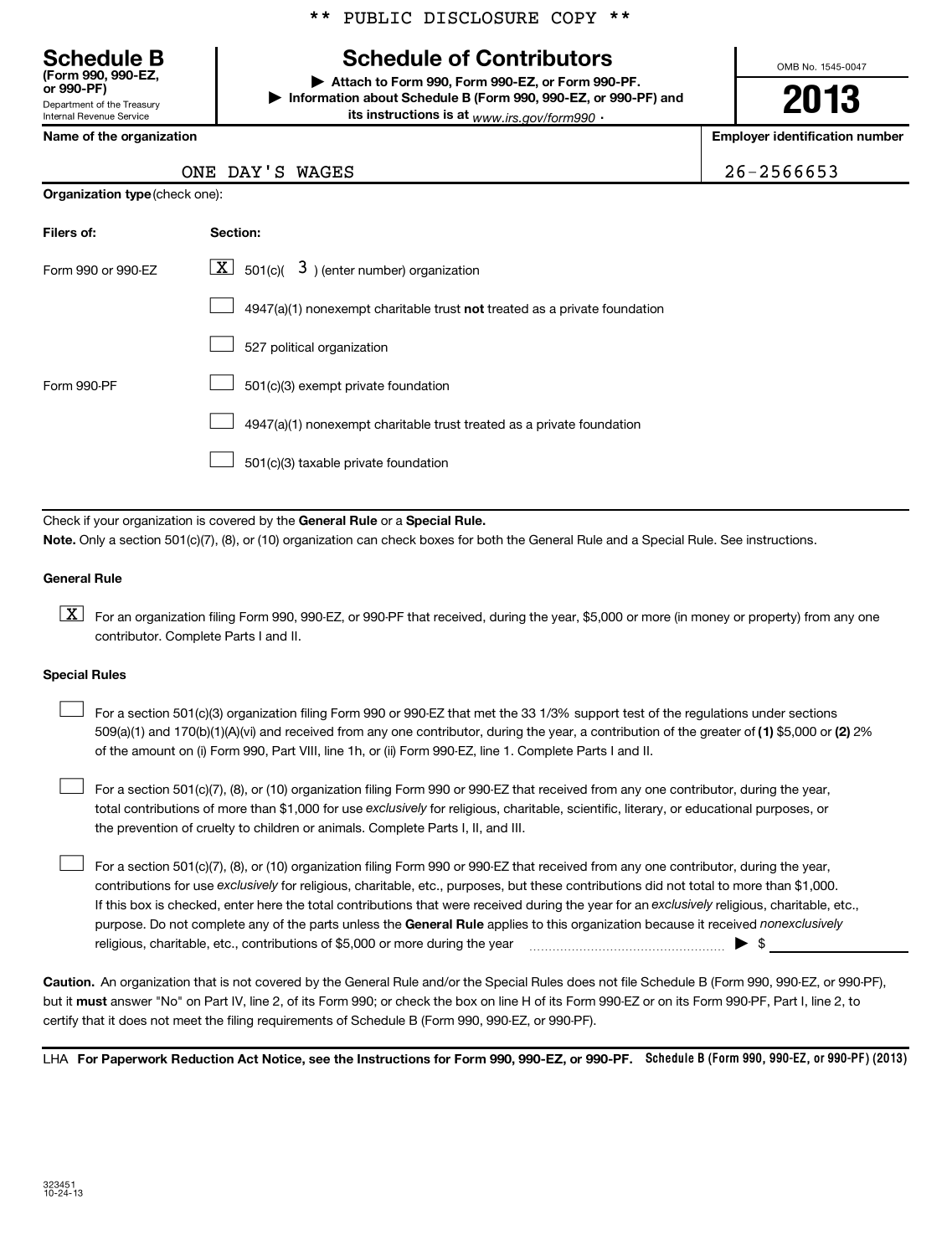| Schedule B (Form 990, 990-EZ, or 990-PF) (2013) | Page |
|-------------------------------------------------|------|
|-------------------------------------------------|------|

Part I Contributors (see instructions). Use duplicate copies of Part I if additional space is needed.

**Name of organization Employer identification number**

# ONE DAY'S WAGES 26-2566653

| (a)<br>No. | (b)<br>Name, address, and ZIP + 4 | (c)<br><b>Total contributions</b> | (d)<br>Type of contribution                                                      |                         |
|------------|-----------------------------------|-----------------------------------|----------------------------------------------------------------------------------|-------------------------|
| 9          |                                   | \$<br>5,797.                      | Person<br>Payroll<br>Noncash<br>(Complete Part II for<br>noncash contributions.) | ΙX                      |
| (a)<br>No. | (b)<br>Name, address, and ZIP + 4 | (c)<br><b>Total contributions</b> | (d)<br>Type of contribution                                                      |                         |
| 10         |                                   | \$<br>6,505.                      | Person<br>Payroll<br>Noncash<br>(Complete Part II for<br>noncash contributions.) | ΙX                      |
| (a)<br>No. | (b)<br>Name, address, and ZIP + 4 | (c)<br><b>Total contributions</b> | (d)<br>Type of contribution                                                      |                         |
| 11         |                                   | \$<br>5,005.                      | Person<br>Payroll<br>Noncash<br>(Complete Part II for<br>noncash contributions.) | X                       |
| (a)<br>No. | (b)<br>Name, address, and ZIP + 4 | (c)<br><b>Total contributions</b> | (d)<br>Type of contribution                                                      |                         |
| 12         |                                   | \$<br>5,000.                      | Person<br>Payroll<br>Noncash<br>(Complete Part II for<br>noncash contributions.) | x                       |
| (a)<br>No. | (b)<br>Name, address, and ZIP + 4 | (c)<br><b>Total contributions</b> | (d)<br>Type of contribution                                                      |                         |
| 13         |                                   | \$<br>5,080.                      | Person<br>Payroll<br>Noncash<br>(Complete Part II for<br>noncash contributions.) | $\boxed{\text{X}}$      |
| (a)<br>No. | (b)<br>Name, address, and ZIP + 4 | (c)<br><b>Total contributions</b> | (d)<br>Type of contribution                                                      |                         |
| 14         |                                   | \$<br>7,400.                      | Person<br>Payroll<br>Noncash<br>(Complete Part II for                            | $\overline{\mathbf{X}}$ |

noncash contributions.)

17240605 142359 NFP0001 2013.03050 ONE DAY'S WAGES NFP00011

323452 10-24-13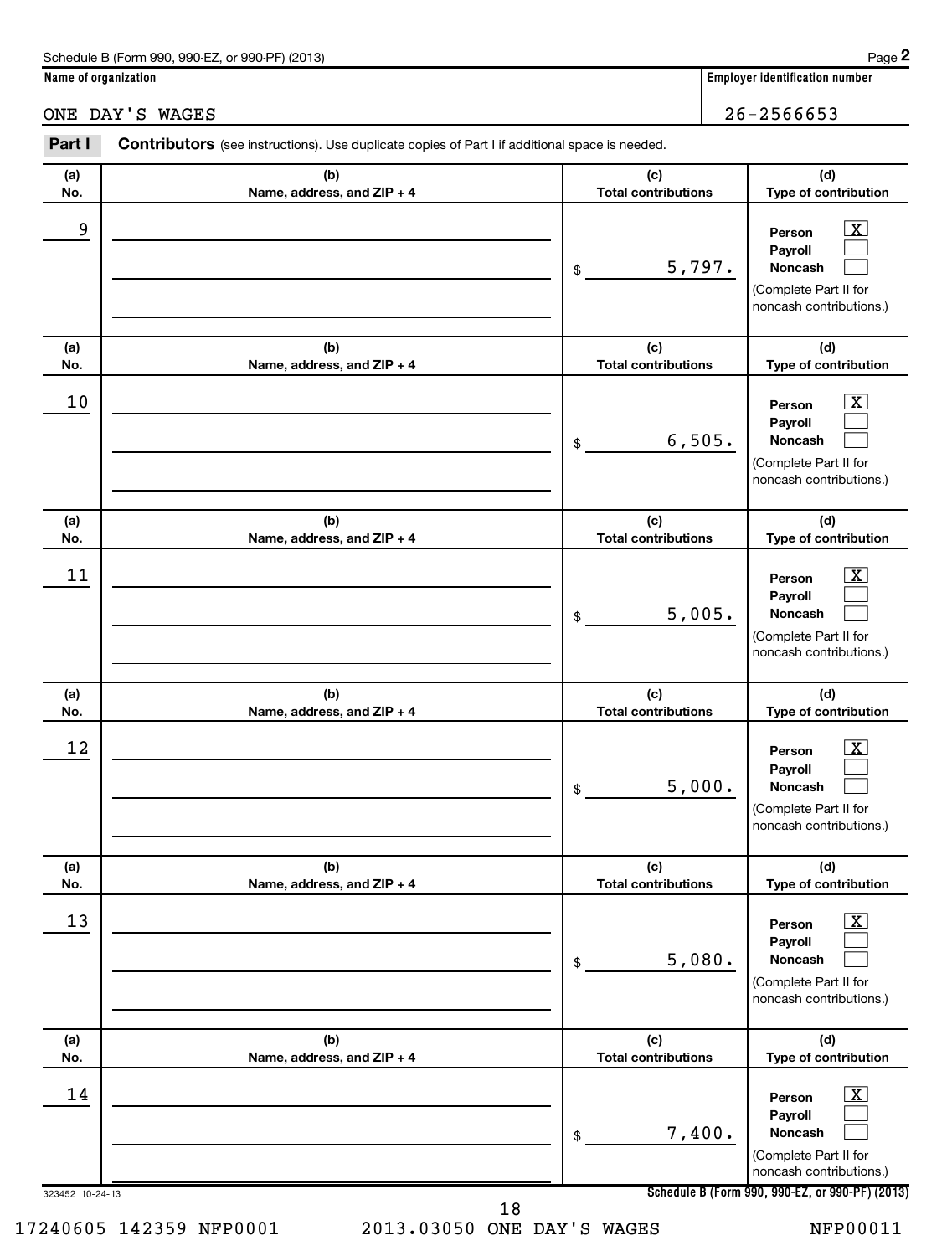| Schedule B (Form 990, 990-EZ, or 990-PF) (2013) | Page |
|-------------------------------------------------|------|
|-------------------------------------------------|------|

**Name of organization Employer identification number**

**(d)**

 $\overline{X}$  $\left| \begin{array}{c} \end{array} \right|$  $\left| \begin{array}{c} \end{array} \right|$ 

 $\boxed{\mathbf{X}}$  $\left| \begin{array}{c} \end{array} \right|$  $\left| \begin{array}{c} \end{array} \right|$ 

ONE DAY'S WAGES 26-2566653

#### **(a) No. (b) Name, address, and ZIP + 4 (c) Total contributions Type of contribution Person Payroll Noncash (a) No. (b) Name, address, and ZIP + 4 (c) Total contributions (d) Type of contribution Person Payroll Noncash (a) No. (b) Name, address, and ZIP + 4 (c) Total contributions (d) Type of contribution Person Payroll** \$ (Complete Part II for noncash contributions.) \$ (Complete Part II for noncash contributions.) \$  $15$  Person  $\overline{\text{X}}$ 8,505.  $16$  Person  $\overline{\text{X}}$ 14,500.  $17$  Person  $\overline{\text{X}}$ 5,925.

Part I Contributors (see instructions). Use duplicate copies of Part I if additional space is needed.

| 17              |                                   | $\lfloor x \rfloor$<br>Person<br>Payroll<br>5,925.<br>Noncash<br>\$<br>(Complete Part II for<br>noncash contributions.)                    |
|-----------------|-----------------------------------|--------------------------------------------------------------------------------------------------------------------------------------------|
| (a)<br>No.      | (b)<br>Name, address, and ZIP + 4 | (c)<br>(d)<br><b>Total contributions</b><br>Type of contribution                                                                           |
| 18              |                                   | $\boxed{\textbf{X}}$<br>Person<br>Payroll<br>5,200.<br><b>Noncash</b><br>$\frac{1}{2}$<br>(Complete Part II for<br>noncash contributions.) |
| (a)<br>No.      | (b)<br>Name, address, and ZIP + 4 | (c)<br>(d)<br><b>Total contributions</b><br>Type of contribution                                                                           |
| 19              |                                   | $\boxed{\text{X}}$<br>Person<br>Payroll<br>16,519.<br>Noncash<br>\$<br>(Complete Part II for<br>noncash contributions.)                    |
| (a)<br>No.      | (b)<br>Name, address, and ZIP + 4 | (c)<br>(d)<br><b>Total contributions</b><br>Type of contribution                                                                           |
| 20              |                                   | $\overline{\mathbf{x}}$<br>Person<br>Payroll<br>5,000.<br><b>Noncash</b><br>\$<br>(Complete Part II for<br>noncash contributions.)         |
| 323452 10-24-13 |                                   | Schedule B (Form 990, 990-EZ, or 990-PF) (2013)<br>19                                                                                      |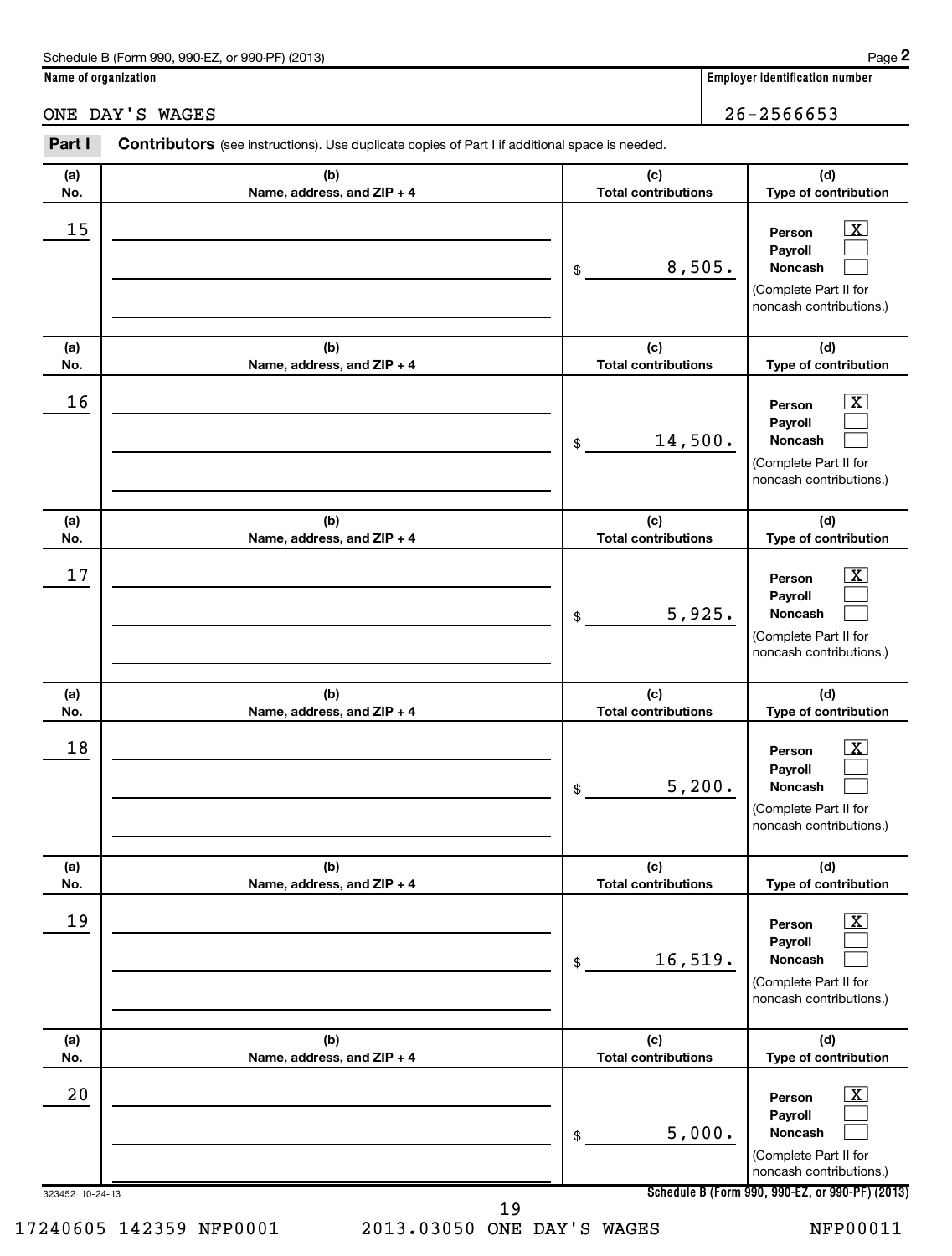| Schedule B (Form 990, 990-EZ, or 990-PF) (2013) | Page |
|-------------------------------------------------|------|
|-------------------------------------------------|------|

**Name of organization Employer identification number**

ONE DAY'S WAGES 26-2566653

**Person Payroll Noncash**

6,324.

(Complete Part II for noncash contributions.)

**(d) Type of contribution**

> $\overline{X}$  $\left| \begin{array}{c} \end{array} \right|$  $\left| \begin{array}{c} \end{array} \right|$

# **(a) No. (b) Name, address, and ZIP + 4 (c) Total contributions (a) No. (b) Name, address, and ZIP + 4 (a) No. (b) Name, address, and ZIP + 4** \$ \$  $21$  Person  $\overline{\text{X}}$

Part I Contributors (see instructions). Use duplicate copies of Part I if additional space is needed.

| (a)<br>No.      | (b)<br>Name, address, and ZIP + 4 | (c)<br><b>Total contributions</b> | (d)<br>Type of contribution                                                                                                                               |
|-----------------|-----------------------------------|-----------------------------------|-----------------------------------------------------------------------------------------------------------------------------------------------------------|
| 22              |                                   | 5,000.<br>$\mathsf{\$}$           | <u>x</u><br>Person<br>Payroll<br>Noncash<br>(Complete Part II for<br>noncash contributions.)                                                              |
| (a)<br>No.      | (b)<br>Name, address, and ZIP + 4 | (c)<br><b>Total contributions</b> | (d)<br>Type of contribution                                                                                                                               |
| 23              |                                   | 6,000.<br>$\mathsf{\$}$           | <u>x</u><br>Person<br>Payroll<br>Noncash<br>(Complete Part II for<br>noncash contributions.)                                                              |
| (a)<br>No.      | (b)<br>Name, address, and ZIP + 4 | (c)<br><b>Total contributions</b> | (d)<br>Type of contribution                                                                                                                               |
| 24              |                                   | 5,000.<br>$\frac{1}{2}$           | <u>x</u><br>Person<br>Payroll<br>Noncash<br>(Complete Part II for<br>noncash contributions.)                                                              |
| (a)<br>No.      | (b)<br>Name, address, and ZIP + 4 | (c)<br><b>Total contributions</b> | (d)<br>Type of contribution                                                                                                                               |
| 25              |                                   | 5,000.<br>\$                      | $\mathbf X$<br>Person<br>Payroll<br>Noncash<br>(Complete Part II for<br>noncash contributions.)                                                           |
| (a)<br>No.      | (b)<br>Name, address, and ZIP + 4 | (c)<br><b>Total contributions</b> | (d)<br>Type of contribution                                                                                                                               |
| 1               |                                   | 23,850.<br>\$                     | $\boxed{\text{X}}$<br>Person<br>Payroll<br>Noncash<br>(Complete Part II for<br>noncash contributions.)<br>Schedule B (Form 990, 990-EZ, or 990-PF) (2013) |
| 323452 10-24-13 | $20$                              |                                   |                                                                                                                                                           |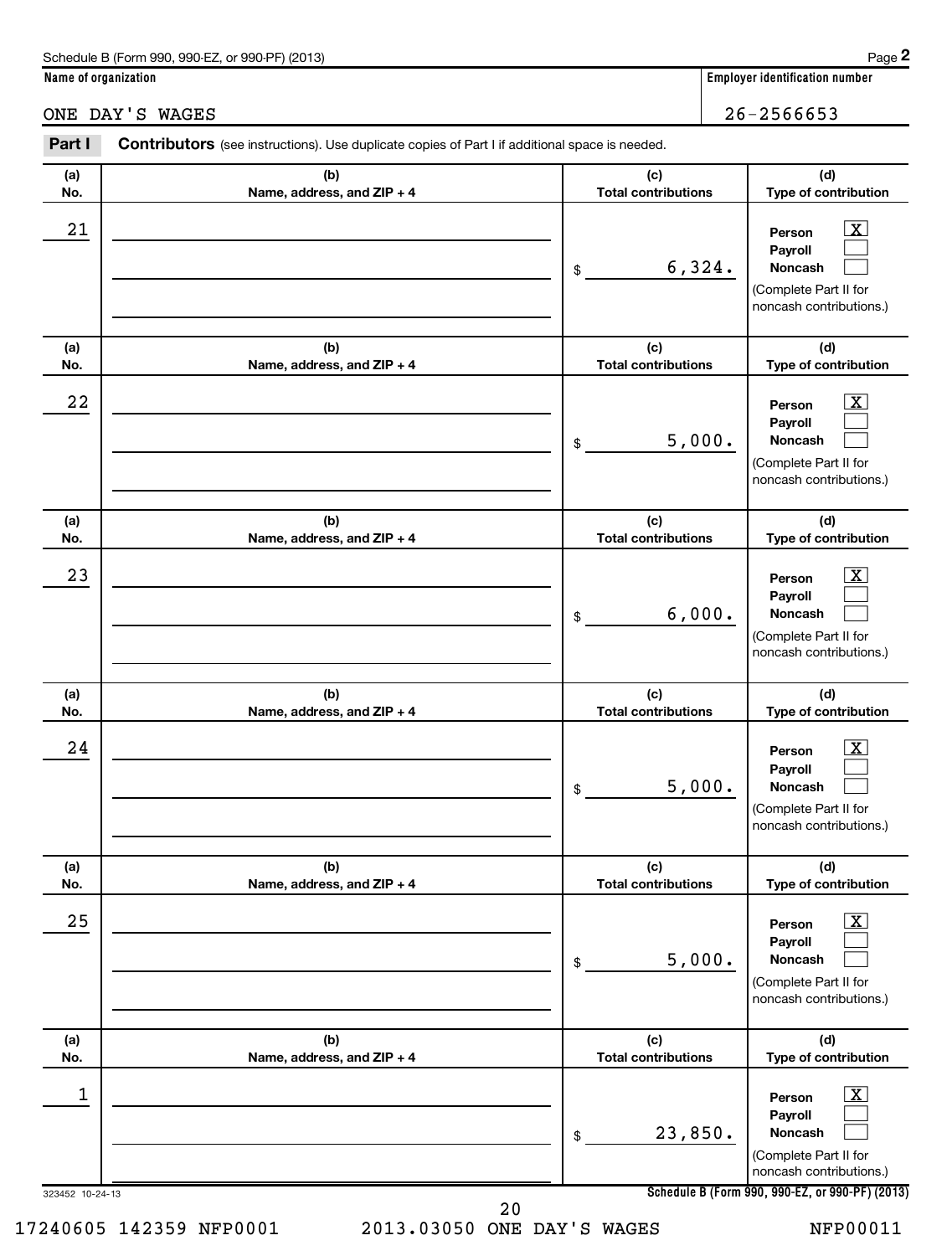| Schedule B (Form 990, 990-EZ, or 990-PF) (2013) | Page |
|-------------------------------------------------|------|
|-------------------------------------------------|------|

**Name of organization Employer identification number**

ONE DAY'S WAGES 26-2566653

**Person**

**(d) Type of contribution**

 $\boxed{\text{X}}$ 

**(c) Total contributions**

# **(a) No. (b) Name, address, and ZIP + 4**  $2$  Person  $\overline{\text{X}}$

Part I Contributors (see instructions). Use duplicate copies of Part I if additional space is needed.

| 323452 10-24-13 |                                   |                                   | noncash contributions.)<br>Schedule B (Form 990, 990-EZ, or 990-PF) (2013)                                  |
|-----------------|-----------------------------------|-----------------------------------|-------------------------------------------------------------------------------------------------------------|
| 7               |                                   | 20,000.<br>\$                     | $\boxed{\text{X}}$<br>Person<br>Payroll<br>Noncash<br>(Complete Part II for                                 |
| (a)<br>No.      | (b)<br>Name, address, and ZIP + 4 | (c)<br><b>Total contributions</b> | (d)<br>Type of contribution                                                                                 |
| 6               |                                   | 5,000.<br>\$                      | х<br>Person<br>Payroll<br><b>Noncash</b><br>لــــــا<br>(Complete Part II for<br>noncash contributions.)    |
| (a)<br>No.      | (b)<br>Name, address, and ZIP + 4 | (c)<br><b>Total contributions</b> | (d)<br>Type of contribution                                                                                 |
| 5               |                                   | 9,585.<br>\$                      | $\overline{\textbf{x}}$<br>Person<br>Payroll<br>Noncash<br>(Complete Part II for<br>noncash contributions.) |
| (a)<br>No.      | (b)<br>Name, address, and ZIP + 4 | (c)<br><b>Total contributions</b> | (d)<br>Type of contribution                                                                                 |
| 4               |                                   | 19,980.<br>\$                     | $\overline{\text{X}}$<br>Person<br>Payroll<br>Noncash<br>(Complete Part II for<br>noncash contributions.)   |
| (a)<br>No.      | (b)<br>Name, address, and ZIP + 4 | (c)<br><b>Total contributions</b> | (d)<br>Type of contribution                                                                                 |
| 3               |                                   | 31,480.<br>\$                     | $\overline{\mathbf{X}}$<br>Person<br>Payroll<br>Noncash<br>(Complete Part II for<br>noncash contributions.) |
| (a)<br>No.      | (b)<br>Name, address, and ZIP + 4 | (c)<br><b>Total contributions</b> | (d)<br>Type of contribution                                                                                 |
|                 |                                   | 5,000.<br>\$                      | Payroll<br>Noncash<br>(Complete Part II for<br>noncash contributions.)                                      |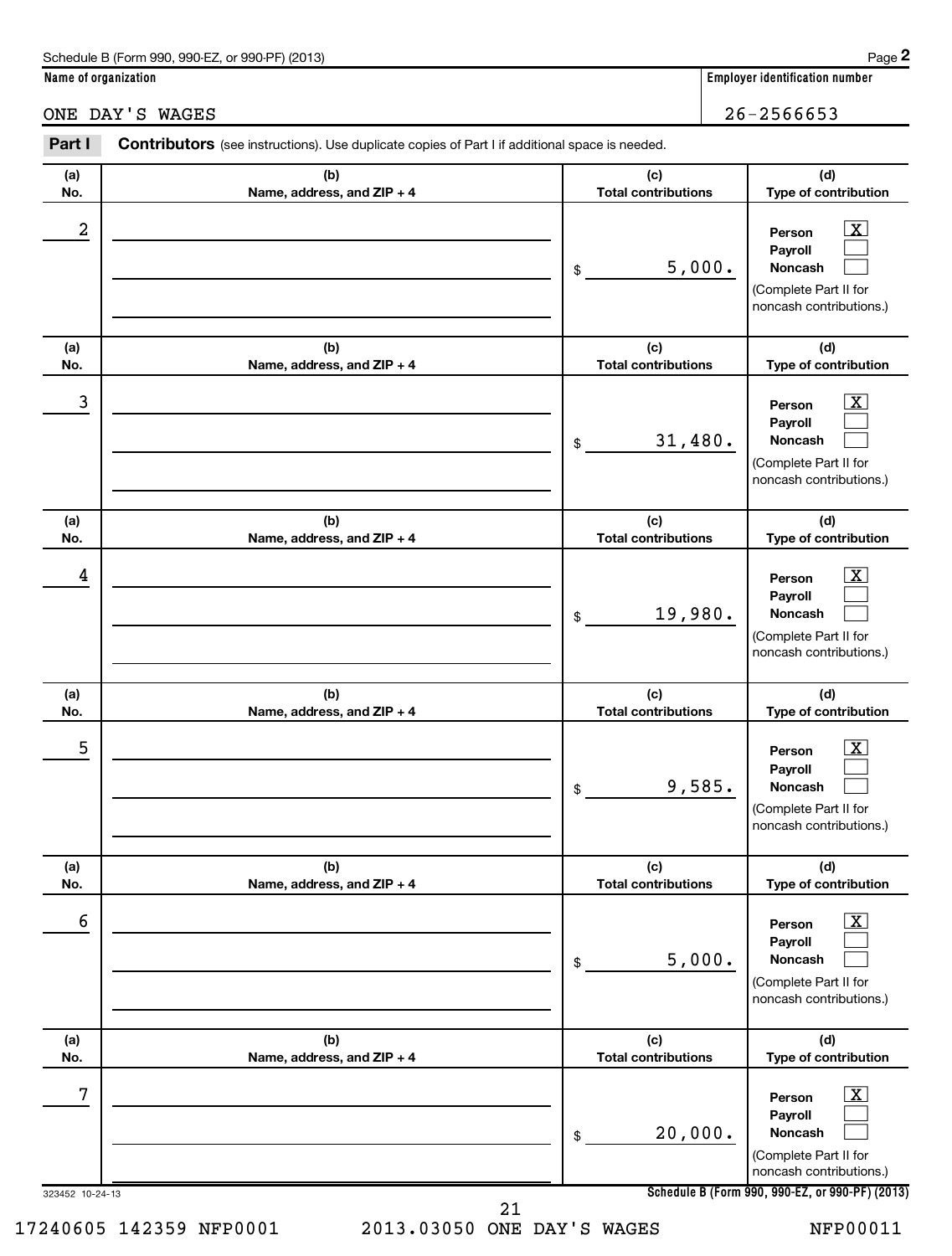| Schedule B (Form 990, 990-EZ, or 990-PF) (2013) | Page |
|-------------------------------------------------|------|
|-------------------------------------------------|------|

Part I Contributors (see instructions). Use duplicate copies of Part I if additional space is needed.

**Name of organization Employer identification number**

## ONE DAY'S WAGES 26-2566653

**(a) No. (b) Name, address, and ZIP + 4 (c) Total contributions (d) Type of contribution Person Payroll Noncash (a) No. (b) Name, address, and ZIP + 4 (c) Total contributions (d) Type of contribution Person Payroll Noncash (a) No. (b) Name, address, and ZIP + 4 (c) Total contributions (d) Type of contribution Person Payroll Noncash (a) No. (b) Name, address, and ZIP + 4 (c) Total contributions (d) Type of contribution Person Payroll Noncash (a) No. (b) Name, address, and ZIP + 4 (c) Total contributions (d) Type of contribution Person Payroll Noncash (a) No. (b) Name, address, and ZIP + 4 (c) Total contributions (d) Type of contribution Person Payroll Noncash** \$ (Complete Part II for noncash contributions.) \$ (Complete Part II for noncash contributions.) \$ (Complete Part II for noncash contributions.) \$ (Complete Part II for noncash contributions.) \$ (Complete Part II for noncash contributions.) \$ (Complete Part II for  $\overline{X}$  $\left| \begin{array}{c} \end{array} \right|$  $\left| \begin{array}{c} \end{array} \right|$  $\left| \begin{array}{c} \end{array} \right|$  $\left| \begin{array}{c} \end{array} \right|$  $\left| \begin{array}{c} \end{array} \right|$  $\left| \begin{array}{c} \end{array} \right|$  $\left| \begin{array}{c} \end{array} \right|$  $\left| \begin{array}{c} \end{array} \right|$  $\left| \begin{array}{c} \end{array} \right|$  $\left| \begin{array}{c} \end{array} \right|$  $\left| \begin{array}{c} \end{array} \right|$  $\left| \begin{array}{c} \end{array} \right|$  $\left| \begin{array}{c} \end{array} \right|$  $\left| \begin{array}{c} \end{array} \right|$  $\left| \begin{array}{c} \end{array} \right|$  $\left| \begin{array}{c} \end{array} \right|$  $\left| \begin{array}{c} \end{array} \right|$  $8$  Person  $\overline{\text{X}}$ 5,000.

noncash contributions.)

22

323452 10-24-13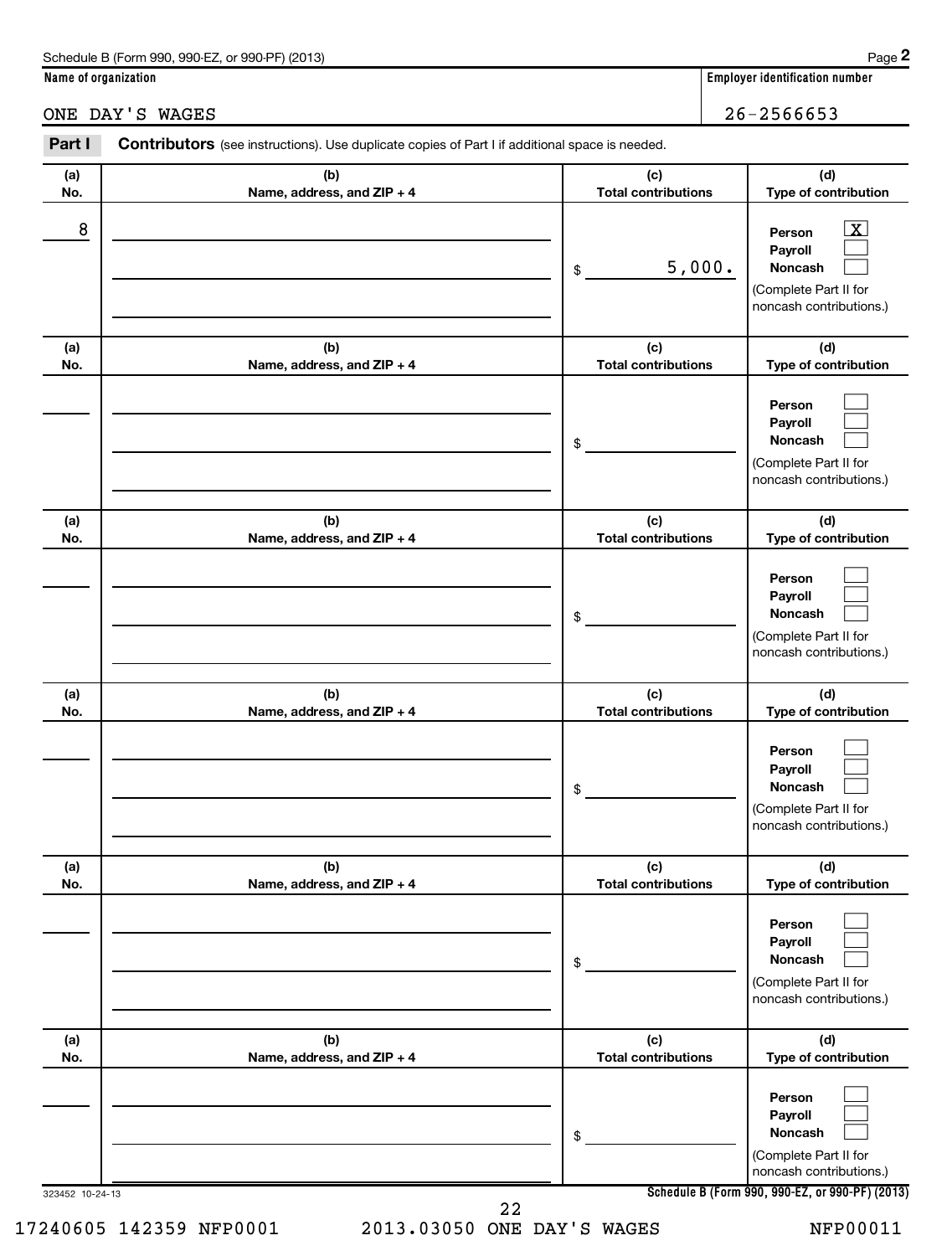| 990-EZ<br>Schedule B<br>(2013)<br>े (Form 990.<br>$QQ0$ . $PF$<br>or<br><b>UU</b> | Page                                    |
|-----------------------------------------------------------------------------------|-----------------------------------------|
| Name of organization                                                              | <br>. identification number<br>Emplovei |

**3**

# ONE DAY'S WAGES 26-2566653

Part II Noncash Property (see instructions). Use duplicate copies of Part II if additional space is needed.

| (a)<br>No.<br>from<br>Part I | (b)<br>Description of noncash property given | (c)<br>FMV (or estimate)<br>(see instructions) | (d)<br>Date received                            |
|------------------------------|----------------------------------------------|------------------------------------------------|-------------------------------------------------|
|                              |                                              |                                                |                                                 |
|                              |                                              | $$\circ$$                                      |                                                 |
| (a)<br>No.<br>from<br>Part I | (b)<br>Description of noncash property given | (c)<br>FMV (or estimate)<br>(see instructions) | (d)<br>Date received                            |
|                              |                                              |                                                |                                                 |
|                              |                                              | $$\circ$$                                      |                                                 |
| (a)<br>No.<br>from<br>Part I | (b)<br>Description of noncash property given | (c)<br>FMV (or estimate)<br>(see instructions) | (d)<br>Date received                            |
|                              |                                              |                                                |                                                 |
|                              |                                              | $$\circ$$                                      |                                                 |
| (a)<br>No.<br>from<br>Part I | (b)<br>Description of noncash property given | (c)<br>FMV (or estimate)<br>(see instructions) | (d)<br>Date received                            |
|                              |                                              |                                                |                                                 |
|                              |                                              | \$                                             |                                                 |
| (a)<br>No.<br>from<br>Part I | (b)<br>Description of noncash property given | (c)<br>FMV (or estimate)<br>(see instructions) | (d)<br>Date received                            |
|                              |                                              |                                                |                                                 |
|                              |                                              | \$                                             |                                                 |
| (a)<br>No.<br>from<br>Part I | (b)<br>Description of noncash property given | (c)<br>FMV (or estimate)<br>(see instructions) | (d)<br>Date received                            |
|                              |                                              |                                                |                                                 |
| 323453 10-24-13              |                                              | \$                                             | Schedule B (Form 990, 990-EZ, or 990-PF) (2013) |
|                              | 23                                           |                                                |                                                 |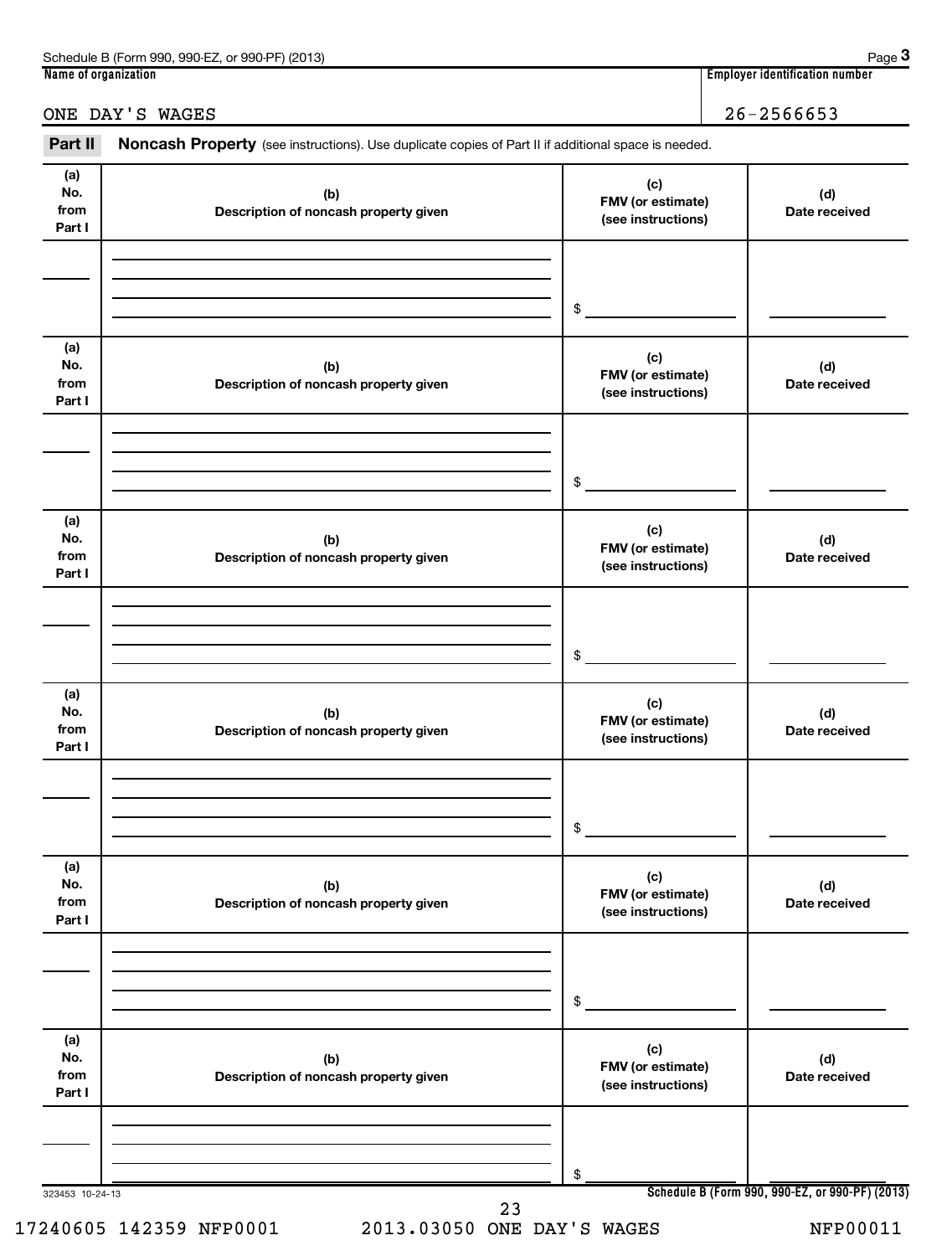|                           | ONE DAY'S WAGES                                                                                                                      |                      | 26-2566653                                                                                                                                                                                                                                                     |
|---------------------------|--------------------------------------------------------------------------------------------------------------------------------------|----------------------|----------------------------------------------------------------------------------------------------------------------------------------------------------------------------------------------------------------------------------------------------------------|
| Part III                  | the total of exclusively religious, charitable, etc., contributions of $$1,000$ or less for the year. (Enter this information once.) |                      | Exclusively religious, charitable, etc., individual contributions to section 501(c)(7), (8), or (10) organizations that total more than \$1,000 for the<br>year. Complete columns (a) through (e) and the following line entry. Fo<br>$\blacktriangleright$ \$ |
| (a) No.                   | Use duplicate copies of Part III if additional space is needed.                                                                      |                      |                                                                                                                                                                                                                                                                |
| from<br>Part I            | (b) Purpose of gift                                                                                                                  | (c) Use of gift      | (d) Description of how gift is held                                                                                                                                                                                                                            |
|                           |                                                                                                                                      | (e) Transfer of gift |                                                                                                                                                                                                                                                                |
|                           | Transferee's name, address, and ZIP + 4                                                                                              |                      | Relationship of transferor to transferee                                                                                                                                                                                                                       |
| (a) No.<br>from<br>Part I | (b) Purpose of gift                                                                                                                  | (c) Use of gift      | (d) Description of how gift is held                                                                                                                                                                                                                            |
|                           |                                                                                                                                      |                      |                                                                                                                                                                                                                                                                |
|                           |                                                                                                                                      | (e) Transfer of gift |                                                                                                                                                                                                                                                                |
|                           | Transferee's name, address, and ZIP + 4                                                                                              |                      | Relationship of transferor to transferee                                                                                                                                                                                                                       |
| (a) No.<br>from           | (b) Purpose of gift                                                                                                                  | (c) Use of gift      | (d) Description of how gift is held                                                                                                                                                                                                                            |
| Part I                    |                                                                                                                                      |                      |                                                                                                                                                                                                                                                                |
|                           |                                                                                                                                      | (e) Transfer of gift |                                                                                                                                                                                                                                                                |
|                           | Transferee's name, address, and ZIP + 4                                                                                              |                      | Relationship of transferor to transferee                                                                                                                                                                                                                       |
| (a) No.<br>from<br>Part I | (b) Purpose of gift                                                                                                                  | (c) Use of gift      | (d) Description of how gift is held                                                                                                                                                                                                                            |
|                           |                                                                                                                                      |                      |                                                                                                                                                                                                                                                                |
|                           |                                                                                                                                      | (e) Transfer of gift |                                                                                                                                                                                                                                                                |
|                           | Transferee's name, address, and ZIP + 4                                                                                              |                      | Relationship of transferor to transferee                                                                                                                                                                                                                       |
|                           |                                                                                                                                      |                      |                                                                                                                                                                                                                                                                |
| 323454 10-24-13           |                                                                                                                                      | 24                   | Schedule B (Form 990, 990-EZ, or 990-PF) (2013)                                                                                                                                                                                                                |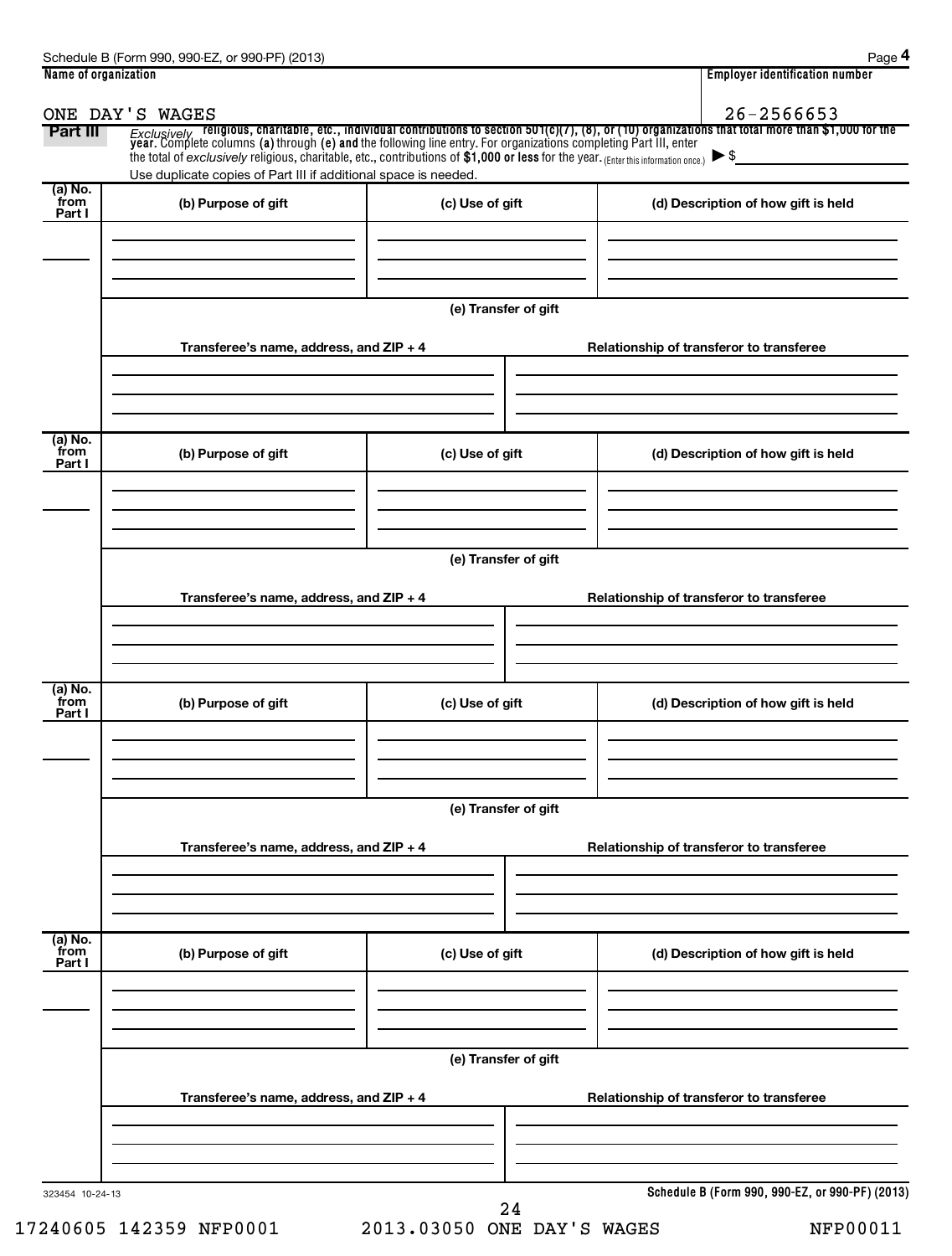|         | <b>SCHEDULE D</b>                                      |                                                                                                        | <b>Supplemental Financial Statements</b>                                                                                                                   |    | OMB No. 1545-0047                                   |           |
|---------|--------------------------------------------------------|--------------------------------------------------------------------------------------------------------|------------------------------------------------------------------------------------------------------------------------------------------------------------|----|-----------------------------------------------------|-----------|
|         | (Form 990)                                             |                                                                                                        | Complete if the organization answered "Yes," to Form 990,<br>Part IV, line 6, 7, 8, 9, 10, 11a, 11b, 11c, 11d, 11e, 11f, 12a, or 12b.                      |    | Open to Public                                      |           |
|         | Department of the Treasury<br>Internal Revenue Service |                                                                                                        | Attach to Form 990.<br>Information about Schedule D (Form 990) and its instructions is at www irs gov/form990                                              |    | Inspection                                          |           |
|         | Name of the organization                               | ONE DAY'S WAGES                                                                                        |                                                                                                                                                            |    | <b>Employer identification number</b><br>26-2566653 |           |
| Part I  |                                                        |                                                                                                        | Organizations Maintaining Donor Advised Funds or Other Similar Funds or Accounts. Complete if the                                                          |    |                                                     |           |
|         |                                                        | organization answered "Yes" to Form 990, Part IV, line 6.                                              |                                                                                                                                                            |    |                                                     |           |
|         |                                                        |                                                                                                        | (a) Donor advised funds                                                                                                                                    |    | (b) Funds and other accounts                        |           |
| 1       |                                                        |                                                                                                        |                                                                                                                                                            |    |                                                     |           |
| 2       |                                                        |                                                                                                        |                                                                                                                                                            |    |                                                     |           |
| 3       |                                                        |                                                                                                        |                                                                                                                                                            |    |                                                     |           |
| 4       |                                                        |                                                                                                        |                                                                                                                                                            |    |                                                     |           |
| 5       |                                                        |                                                                                                        | Did the organization inform all donors and donor advisors in writing that the assets held in donor advised funds                                           |    |                                                     |           |
|         |                                                        |                                                                                                        |                                                                                                                                                            |    | Yes                                                 | No        |
| 6       |                                                        |                                                                                                        | Did the organization inform all grantees, donors, and donor advisors in writing that grant funds can be used only                                          |    |                                                     |           |
|         |                                                        |                                                                                                        | for charitable purposes and not for the benefit of the donor or donor advisor, or for any other purpose conferring                                         |    |                                                     |           |
|         | impermissible private benefit?                         |                                                                                                        |                                                                                                                                                            |    | Yes                                                 | No        |
| Part II |                                                        |                                                                                                        | Conservation Easements. Complete if the organization answered "Yes" to Form 990, Part IV, line 7.                                                          |    |                                                     |           |
| 1       |                                                        | Purpose(s) of conservation easements held by the organization (check all that apply).                  |                                                                                                                                                            |    |                                                     |           |
|         |                                                        | Preservation of land for public use (e.g., recreation or education)                                    | Preservation of an historically important land area                                                                                                        |    |                                                     |           |
|         |                                                        | Protection of natural habitat                                                                          | Preservation of a certified historic structure                                                                                                             |    |                                                     |           |
|         |                                                        | Preservation of open space                                                                             |                                                                                                                                                            |    |                                                     |           |
| 2       |                                                        |                                                                                                        | Complete lines 2a through 2d if the organization held a qualified conservation contribution in the form of a conservation easement on the last             |    |                                                     |           |
|         | day of the tax year.                                   |                                                                                                        |                                                                                                                                                            |    | Held at the End of the Tax Year                     |           |
| a       |                                                        |                                                                                                        |                                                                                                                                                            | 2a |                                                     |           |
| b       |                                                        | Total acreage restricted by conservation easements                                                     |                                                                                                                                                            | 2b |                                                     |           |
| с       |                                                        |                                                                                                        |                                                                                                                                                            | 2c |                                                     |           |
| d       |                                                        |                                                                                                        | Number of conservation easements included in (c) acquired after 8/17/06, and not on a historic structure                                                   |    |                                                     |           |
|         |                                                        |                                                                                                        |                                                                                                                                                            | 2d |                                                     |           |
| З       |                                                        |                                                                                                        | Number of conservation easements modified, transferred, released, extinguished, or terminated by the organization during the tax                           |    |                                                     |           |
|         | $\vee$ ear $\blacktriangleright$                       |                                                                                                        |                                                                                                                                                            |    |                                                     |           |
|         |                                                        | Number of states where property subject to conservation easement is located >                          |                                                                                                                                                            |    |                                                     |           |
| 5       |                                                        | Does the organization have a written policy regarding the periodic monitoring, inspection, handling of |                                                                                                                                                            |    |                                                     |           |
|         |                                                        | violations, and enforcement of the conservation easements it holds?                                    |                                                                                                                                                            |    | $\Box$ Yes                                          | ⊿ No      |
| 6       |                                                        |                                                                                                        | Staff and volunteer hours devoted to monitoring, inspecting, and enforcing conservation easements during the year                                          |    |                                                     |           |
| 7       |                                                        |                                                                                                        | Amount of expenses incurred in monitoring, inspecting, and enforcing conservation easements during the year $\triangleright$ \$                            |    |                                                     |           |
| 8       |                                                        |                                                                                                        | Does each conservation easement reported on line 2(d) above satisfy the requirements of section 170(h)(4)(B)(i)                                            |    |                                                     |           |
|         |                                                        |                                                                                                        |                                                                                                                                                            |    | Yes                                                 | <b>No</b> |
| 9       |                                                        |                                                                                                        | In Part XIII, describe how the organization reports conservation easements in its revenue and expense statement, and balance sheet, and                    |    |                                                     |           |
|         |                                                        |                                                                                                        | include, if applicable, the text of the footnote to the organization's financial statements that describes the organization's accounting for               |    |                                                     |           |
|         | conservation easements.                                |                                                                                                        |                                                                                                                                                            |    |                                                     |           |
|         | Part III                                               | Complete if the organization answered "Yes" to Form 990, Part IV, line 8.                              | Organizations Maintaining Collections of Art, Historical Treasures, or Other Similar Assets.                                                               |    |                                                     |           |
|         |                                                        |                                                                                                        | 1a If the organization elected, as permitted under SFAS 116 (ASC 958), not to report in its revenue statement and balance sheet works of art,              |    |                                                     |           |
|         |                                                        |                                                                                                        | historical treasures, or other similar assets held for public exhibition, education, or research in furtherance of public service, provide, in Part XIII,  |    |                                                     |           |
|         |                                                        | the text of the footnote to its financial statements that describes these items.                       |                                                                                                                                                            |    |                                                     |           |
|         |                                                        |                                                                                                        | <b>b</b> If the organization elected, as permitted under SFAS 116 (ASC 958), to report in its revenue statement and balance sheet works of art, historical |    |                                                     |           |
|         |                                                        |                                                                                                        | treasures, or other similar assets held for public exhibition, education, or research in furtherance of public service, provide the following amounts      |    |                                                     |           |
|         | relating to these items:                               |                                                                                                        |                                                                                                                                                            |    |                                                     |           |

| (i)<br>$\blacktriangleright$ s                                                                                                 |  |
|--------------------------------------------------------------------------------------------------------------------------------|--|
| (ii) Assets included in Form 990, Part X [11] [12] Assets included in Form 990, Part X                                         |  |
| 2 If the organization received or held works of art, historical treasures, or other similar assets for financial gain, provide |  |
| the following amounts required to be reported under SFAS 116 (ASC 958) relating to these items:                                |  |
| <b>a</b> Revenues included in Form 990, Part VIII, line 1                                                                      |  |
| <b>b</b> Assets included in Form 990, Part X                                                                                   |  |
|                                                                                                                                |  |

|                    | LHA For Paperwork Reduction Act Notice, see the Instructions for Form 990. |    |
|--------------------|----------------------------------------------------------------------------|----|
| 332051<br>09-25-13 |                                                                            |    |
|                    |                                                                            | 25 |

**Schedule D (Form 990) 2013** 

| 17240605 142359 NFP0001 | 2013.03050 ONE DAY'S WAGES | <b>NFP00011</b> |
|-------------------------|----------------------------|-----------------|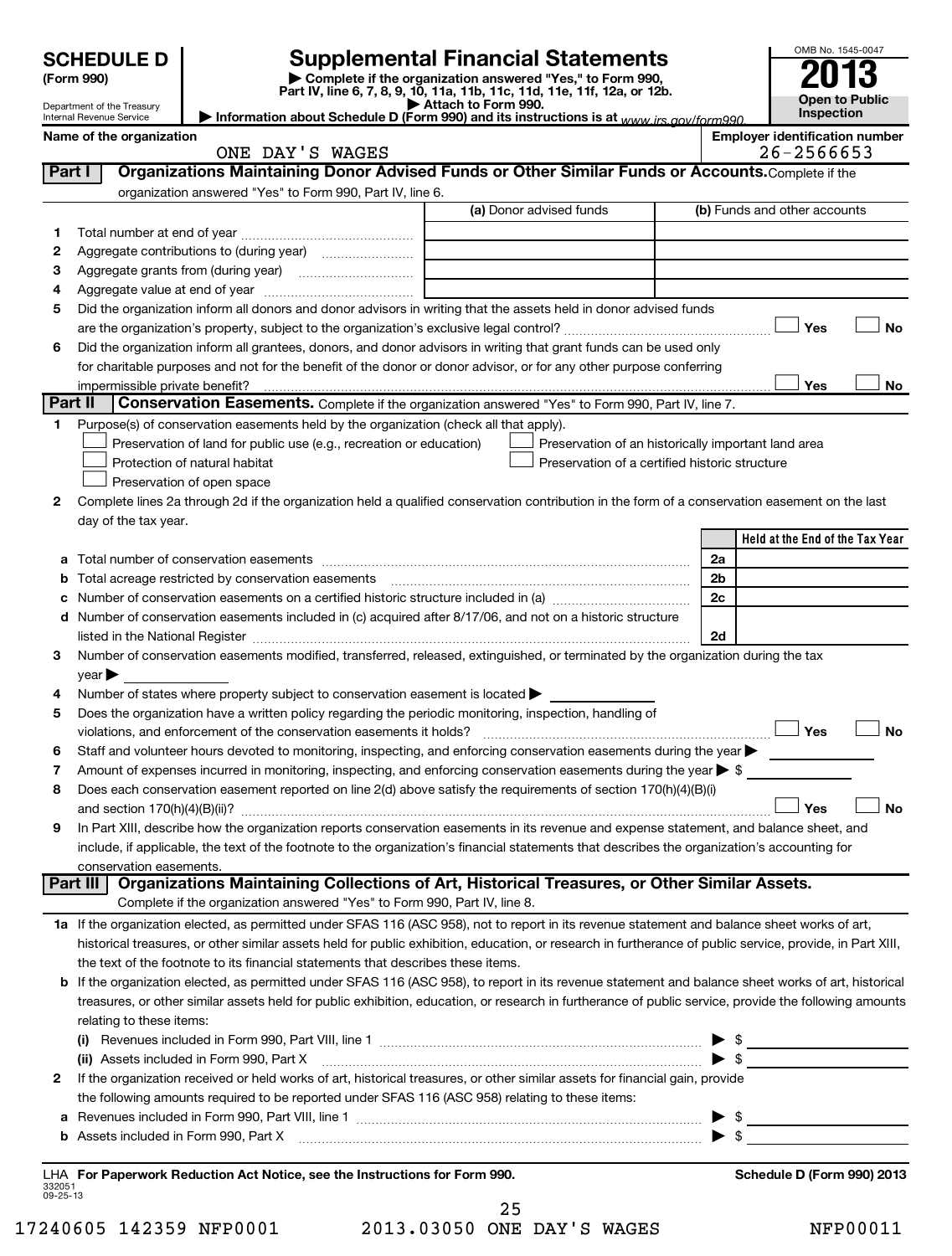|          | ONE DAY'S WAGES<br>Schedule D (Form 990) 2013                                                                                                                                                                                  |                                         |                |                                                                                                                                                                                                                                |                                 | $26 - 2566653$ Page 2      |                |     |                  |
|----------|--------------------------------------------------------------------------------------------------------------------------------------------------------------------------------------------------------------------------------|-----------------------------------------|----------------|--------------------------------------------------------------------------------------------------------------------------------------------------------------------------------------------------------------------------------|---------------------------------|----------------------------|----------------|-----|------------------|
| Part III | Organizations Maintaining Collections of Art, Historical Treasures, or Other Similar Assets (continued)                                                                                                                        |                                         |                |                                                                                                                                                                                                                                |                                 |                            |                |     |                  |
| 3        | Using the organization's acquisition, accession, and other records, check any of the following that are a significant use of its collection items                                                                              |                                         |                |                                                                                                                                                                                                                                |                                 |                            |                |     |                  |
|          | (check all that apply):                                                                                                                                                                                                        |                                         |                |                                                                                                                                                                                                                                |                                 |                            |                |     |                  |
| а        | Public exhibition                                                                                                                                                                                                              |                                         |                | Loan or exchange programs                                                                                                                                                                                                      |                                 |                            |                |     |                  |
| b        | Scholarly research                                                                                                                                                                                                             | e                                       |                | Other and the control of the control of the control of the control of the control of the control of the control of the control of the control of the control of the control of the control of the control of the control of th |                                 |                            |                |     |                  |
| c        | Preservation for future generations                                                                                                                                                                                            |                                         |                |                                                                                                                                                                                                                                |                                 |                            |                |     |                  |
| 4        | Provide a description of the organization's collections and explain how they further the organization's exempt purpose in Part XIII.                                                                                           |                                         |                |                                                                                                                                                                                                                                |                                 |                            |                |     |                  |
| 5        | During the year, did the organization solicit or receive donations of art, historical treasures, or other similar assets                                                                                                       |                                         |                |                                                                                                                                                                                                                                |                                 |                            |                |     |                  |
|          |                                                                                                                                                                                                                                |                                         |                |                                                                                                                                                                                                                                |                                 |                            | Yes            |     | No               |
|          | Part IV<br>Escrow and Custodial Arrangements. Complete if the organization answered "Yes" to Form 990, Part IV, line 9, or<br>reported an amount on Form 990, Part X, line 21.                                                 |                                         |                |                                                                                                                                                                                                                                |                                 |                            |                |     |                  |
|          | 1a Is the organization an agent, trustee, custodian or other intermediary for contributions or other assets not included                                                                                                       |                                         |                |                                                                                                                                                                                                                                |                                 |                            |                |     |                  |
|          |                                                                                                                                                                                                                                |                                         |                |                                                                                                                                                                                                                                |                                 |                            | Yes            |     | No               |
|          | b If "Yes," explain the arrangement in Part XIII and complete the following table:                                                                                                                                             |                                         |                |                                                                                                                                                                                                                                |                                 |                            |                |     |                  |
|          |                                                                                                                                                                                                                                |                                         |                |                                                                                                                                                                                                                                |                                 |                            | Amount         |     |                  |
| c        | Beginning balance measurements and the contract of the contract of the contract of the contract of the contract of the contract of the contract of the contract of the contract of the contract of the contract of the contrac |                                         |                |                                                                                                                                                                                                                                | 1c                              |                            |                |     |                  |
|          |                                                                                                                                                                                                                                |                                         |                |                                                                                                                                                                                                                                | 1d                              |                            |                |     |                  |
|          | Distributions during the year manufactured and continuum and continuum and continuum and continuum and continuum                                                                                                               |                                         |                |                                                                                                                                                                                                                                | 1e                              |                            |                |     |                  |
|          |                                                                                                                                                                                                                                |                                         |                |                                                                                                                                                                                                                                | 1f                              |                            |                |     |                  |
|          |                                                                                                                                                                                                                                |                                         |                |                                                                                                                                                                                                                                |                                 |                            | Yes            |     | No               |
|          | b If "Yes," explain the arrangement in Part XIII. Check here if the explanation has been provided in Part XIII                                                                                                                 |                                         |                |                                                                                                                                                                                                                                |                                 |                            |                |     |                  |
| Part V   | Endowment Funds. Complete if the organization answered "Yes" to Form 990, Part IV, line 10.                                                                                                                                    |                                         |                |                                                                                                                                                                                                                                |                                 |                            |                |     |                  |
|          |                                                                                                                                                                                                                                | (a) Current year                        | (b) Prior year | (c) Two years back $\vert$ (d) Three years back $\vert$ (e) Four years back                                                                                                                                                    |                                 |                            |                |     |                  |
| 1a       | Beginning of year balance                                                                                                                                                                                                      |                                         |                |                                                                                                                                                                                                                                |                                 |                            |                |     |                  |
|          |                                                                                                                                                                                                                                |                                         |                |                                                                                                                                                                                                                                |                                 |                            |                |     |                  |
|          | Net investment earnings, gains, and losses                                                                                                                                                                                     |                                         |                |                                                                                                                                                                                                                                |                                 |                            |                |     |                  |
|          |                                                                                                                                                                                                                                |                                         |                |                                                                                                                                                                                                                                |                                 |                            |                |     |                  |
| е        | Other expenditures for facilities                                                                                                                                                                                              |                                         |                |                                                                                                                                                                                                                                |                                 |                            |                |     |                  |
|          | and programs                                                                                                                                                                                                                   |                                         |                |                                                                                                                                                                                                                                |                                 |                            |                |     |                  |
|          |                                                                                                                                                                                                                                |                                         |                |                                                                                                                                                                                                                                |                                 |                            |                |     |                  |
| g        | End of year balance                                                                                                                                                                                                            |                                         |                |                                                                                                                                                                                                                                |                                 |                            |                |     |                  |
| 2        | Provide the estimated percentage of the current year end balance (line 1g, column (a)) held as:                                                                                                                                |                                         |                |                                                                                                                                                                                                                                |                                 |                            |                |     |                  |
| а        | Board designated or quasi-endowment >                                                                                                                                                                                          |                                         |                |                                                                                                                                                                                                                                |                                 |                            |                |     |                  |
|          | Permanent endowment                                                                                                                                                                                                            | %                                       |                |                                                                                                                                                                                                                                |                                 |                            |                |     |                  |
|          | Temporarily restricted endowment                                                                                                                                                                                               | %                                       |                |                                                                                                                                                                                                                                |                                 |                            |                |     |                  |
|          | The percentages in lines 2a, 2b, and 2c should equal 100%.                                                                                                                                                                     |                                         |                |                                                                                                                                                                                                                                |                                 |                            |                |     |                  |
|          | 3a Are there endowment funds not in the possession of the organization that are held and administered for the organization                                                                                                     |                                         |                |                                                                                                                                                                                                                                |                                 |                            |                |     |                  |
|          | by:                                                                                                                                                                                                                            |                                         |                |                                                                                                                                                                                                                                |                                 |                            |                | Yes | No               |
|          | (i)                                                                                                                                                                                                                            |                                         |                |                                                                                                                                                                                                                                |                                 |                            | 3a(i)          |     |                  |
|          |                                                                                                                                                                                                                                |                                         |                |                                                                                                                                                                                                                                |                                 |                            | 3a(ii)         |     |                  |
|          |                                                                                                                                                                                                                                |                                         |                |                                                                                                                                                                                                                                |                                 |                            | 3b             |     |                  |
|          | Describe in Part XIII the intended uses of the organization's endowment funds.<br><b>Part VI</b><br>Land, Buildings, and Equipment.                                                                                            |                                         |                |                                                                                                                                                                                                                                |                                 |                            |                |     |                  |
|          |                                                                                                                                                                                                                                |                                         |                |                                                                                                                                                                                                                                |                                 |                            |                |     |                  |
|          | Complete if the organization answered "Yes" to Form 990, Part IV, line 11a. See Form 990, Part X, line 10.                                                                                                                     |                                         |                |                                                                                                                                                                                                                                |                                 |                            |                |     |                  |
|          | Description of property                                                                                                                                                                                                        | (a) Cost or other<br>basis (investment) |                | (b) Cost or other<br>basis (other)                                                                                                                                                                                             | (c) Accumulated<br>depreciation |                            | (d) Book value |     |                  |
|          |                                                                                                                                                                                                                                |                                         |                |                                                                                                                                                                                                                                |                                 |                            |                |     |                  |
|          |                                                                                                                                                                                                                                |                                         |                |                                                                                                                                                                                                                                |                                 |                            |                |     |                  |
|          |                                                                                                                                                                                                                                |                                         |                |                                                                                                                                                                                                                                |                                 |                            |                |     |                  |
|          |                                                                                                                                                                                                                                |                                         | 5,488.         |                                                                                                                                                                                                                                | 5,488.                          |                            |                |     | $\overline{0}$ . |
|          |                                                                                                                                                                                                                                |                                         |                |                                                                                                                                                                                                                                |                                 |                            |                |     |                  |
|          | Total. Add lines 1a through 1e. (Column (d) must equal Form 990, Part X, column (B), line 10(c).)                                                                                                                              |                                         |                |                                                                                                                                                                                                                                |                                 |                            |                |     | 0.               |
|          |                                                                                                                                                                                                                                |                                         |                |                                                                                                                                                                                                                                |                                 | Schedule D (Form 990) 2013 |                |     |                  |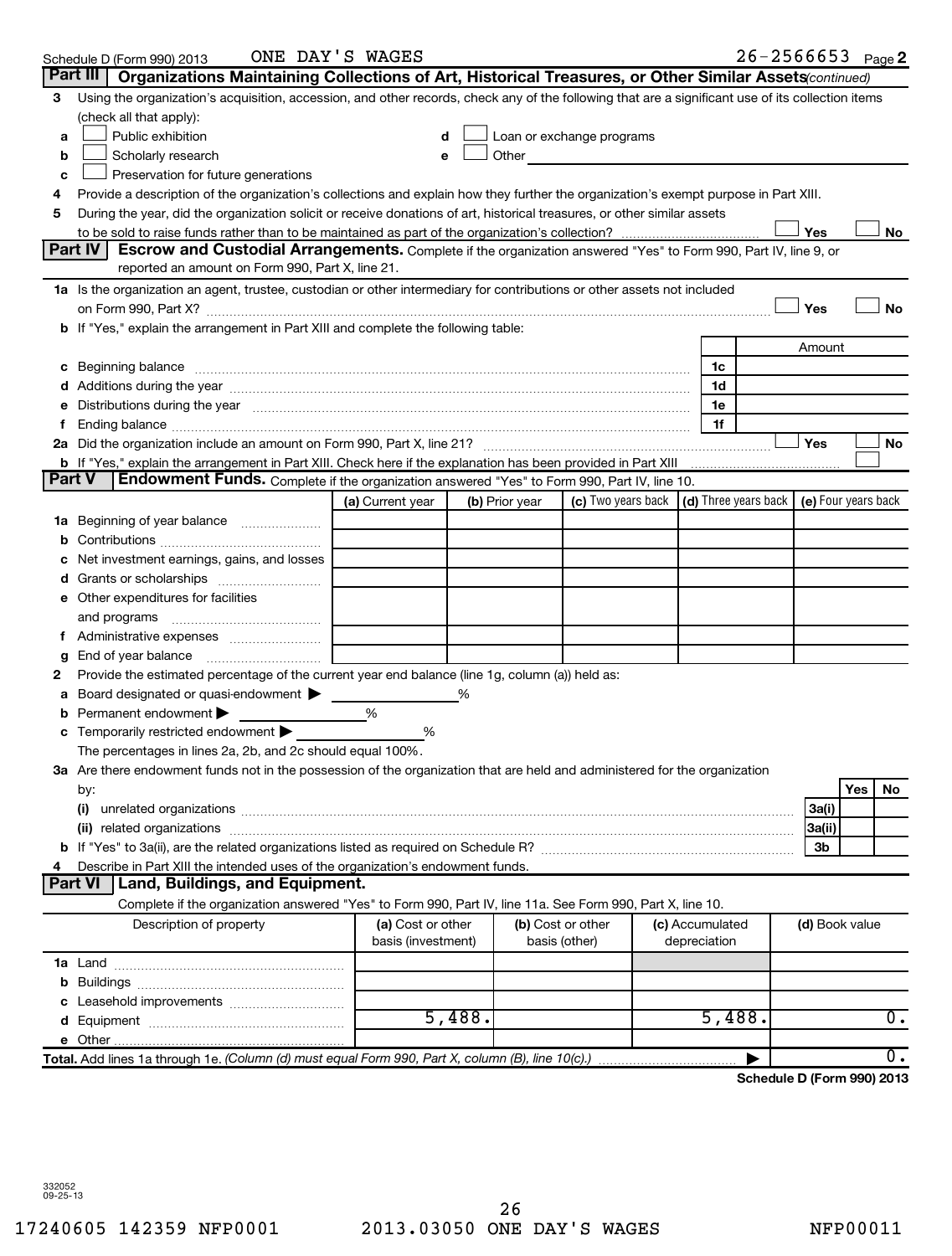|                                                                                                                             |                 | Complete if the organization answered "Yes" to Form 990, Part IV, line 11b. See Form 990, Part X, line 12. |                                                           |                                                           |
|-----------------------------------------------------------------------------------------------------------------------------|-----------------|------------------------------------------------------------------------------------------------------------|-----------------------------------------------------------|-----------------------------------------------------------|
| (a) Description of security or category (including name of security)                                                        | (b) Book value  |                                                                                                            |                                                           | (c) Method of valuation: Cost or end-of-year market value |
|                                                                                                                             |                 |                                                                                                            |                                                           |                                                           |
|                                                                                                                             |                 |                                                                                                            |                                                           |                                                           |
| $(3)$ Other                                                                                                                 |                 |                                                                                                            |                                                           |                                                           |
|                                                                                                                             |                 |                                                                                                            |                                                           |                                                           |
| (A)<br>(B)                                                                                                                  |                 |                                                                                                            |                                                           |                                                           |
|                                                                                                                             |                 |                                                                                                            |                                                           |                                                           |
| (C)                                                                                                                         |                 |                                                                                                            |                                                           |                                                           |
| (D)                                                                                                                         |                 |                                                                                                            |                                                           |                                                           |
| (E)                                                                                                                         |                 |                                                                                                            |                                                           |                                                           |
| (F)                                                                                                                         |                 |                                                                                                            |                                                           |                                                           |
| (G)                                                                                                                         |                 |                                                                                                            |                                                           |                                                           |
| (H)                                                                                                                         |                 |                                                                                                            |                                                           |                                                           |
| Total. (Col. (b) must equal Form 990, Part X, col. (B) line 12.) $\blacktriangleright$                                      |                 |                                                                                                            |                                                           |                                                           |
| Part VIII Investments - Program Related.                                                                                    |                 |                                                                                                            |                                                           |                                                           |
| Complete if the organization answered "Yes" to Form 990, Part IV, line 11c. See Form 990, Part X, line 13.                  |                 |                                                                                                            |                                                           |                                                           |
| (a) Description of investment                                                                                               | (b) Book value  |                                                                                                            | (c) Method of valuation: Cost or end-of-year market value |                                                           |
| (1)                                                                                                                         |                 |                                                                                                            |                                                           |                                                           |
| (2)                                                                                                                         |                 |                                                                                                            |                                                           |                                                           |
| (3)                                                                                                                         |                 |                                                                                                            |                                                           |                                                           |
| (4)                                                                                                                         |                 |                                                                                                            |                                                           |                                                           |
| (5)                                                                                                                         |                 |                                                                                                            |                                                           |                                                           |
|                                                                                                                             |                 |                                                                                                            |                                                           |                                                           |
| (6)                                                                                                                         |                 |                                                                                                            |                                                           |                                                           |
| (7)                                                                                                                         |                 |                                                                                                            |                                                           |                                                           |
| (8)                                                                                                                         |                 |                                                                                                            |                                                           |                                                           |
|                                                                                                                             |                 |                                                                                                            |                                                           |                                                           |
| <b>Other Assets.</b>                                                                                                        |                 |                                                                                                            |                                                           |                                                           |
| (9)<br>Complete if the organization answered "Yes" to Form 990, Part IV, line 11d. See Form 990, Part X, line 15.           | (a) Description |                                                                                                            |                                                           | (b) Book value                                            |
|                                                                                                                             |                 |                                                                                                            |                                                           |                                                           |
| (1)<br>(2)                                                                                                                  |                 |                                                                                                            |                                                           |                                                           |
| (3)                                                                                                                         |                 |                                                                                                            |                                                           |                                                           |
| Total. (Col. (b) must equal Form 990, Part X, col. (B) line 13.) $\blacktriangleright$<br>Part IX                           |                 |                                                                                                            |                                                           |                                                           |
| (4)                                                                                                                         |                 |                                                                                                            |                                                           |                                                           |
| (5)                                                                                                                         |                 |                                                                                                            |                                                           |                                                           |
| (6)                                                                                                                         |                 |                                                                                                            |                                                           |                                                           |
| (7)                                                                                                                         |                 |                                                                                                            |                                                           |                                                           |
| (8)                                                                                                                         |                 |                                                                                                            |                                                           |                                                           |
| (9)                                                                                                                         |                 |                                                                                                            |                                                           |                                                           |
| <b>Other Liabilities.</b>                                                                                                   |                 |                                                                                                            |                                                           |                                                           |
| Part X<br>Complete if the organization answered "Yes" to Form 990, Part IV, line 11e or 11f. See Form 990, Part X, line 25. |                 |                                                                                                            |                                                           |                                                           |
| (a) Description of liability                                                                                                |                 | (b) Book value                                                                                             |                                                           |                                                           |
| Federal income taxes<br>(1)                                                                                                 |                 |                                                                                                            |                                                           |                                                           |
| CREDIT CARD PAYABLE<br>(2)                                                                                                  |                 | $-168.$                                                                                                    |                                                           |                                                           |
| PAYROLL PAYABLE<br>(3)                                                                                                      |                 | 1,569.                                                                                                     |                                                           |                                                           |
|                                                                                                                             |                 |                                                                                                            |                                                           |                                                           |
|                                                                                                                             |                 |                                                                                                            |                                                           |                                                           |
| (4)<br>(5)                                                                                                                  |                 |                                                                                                            |                                                           |                                                           |
| (6)                                                                                                                         |                 |                                                                                                            |                                                           |                                                           |
| (7)                                                                                                                         |                 |                                                                                                            |                                                           |                                                           |
| (8)                                                                                                                         |                 |                                                                                                            |                                                           |                                                           |
| (9)<br>Total. (Column (b) must equal Form 990, Part X, col. (B) line 25.)                                                   |                 | 1,401.                                                                                                     |                                                           |                                                           |

|  | Schedule D (Form 990) 2013 |
|--|----------------------------|
|--|----------------------------|

332053 09-25-13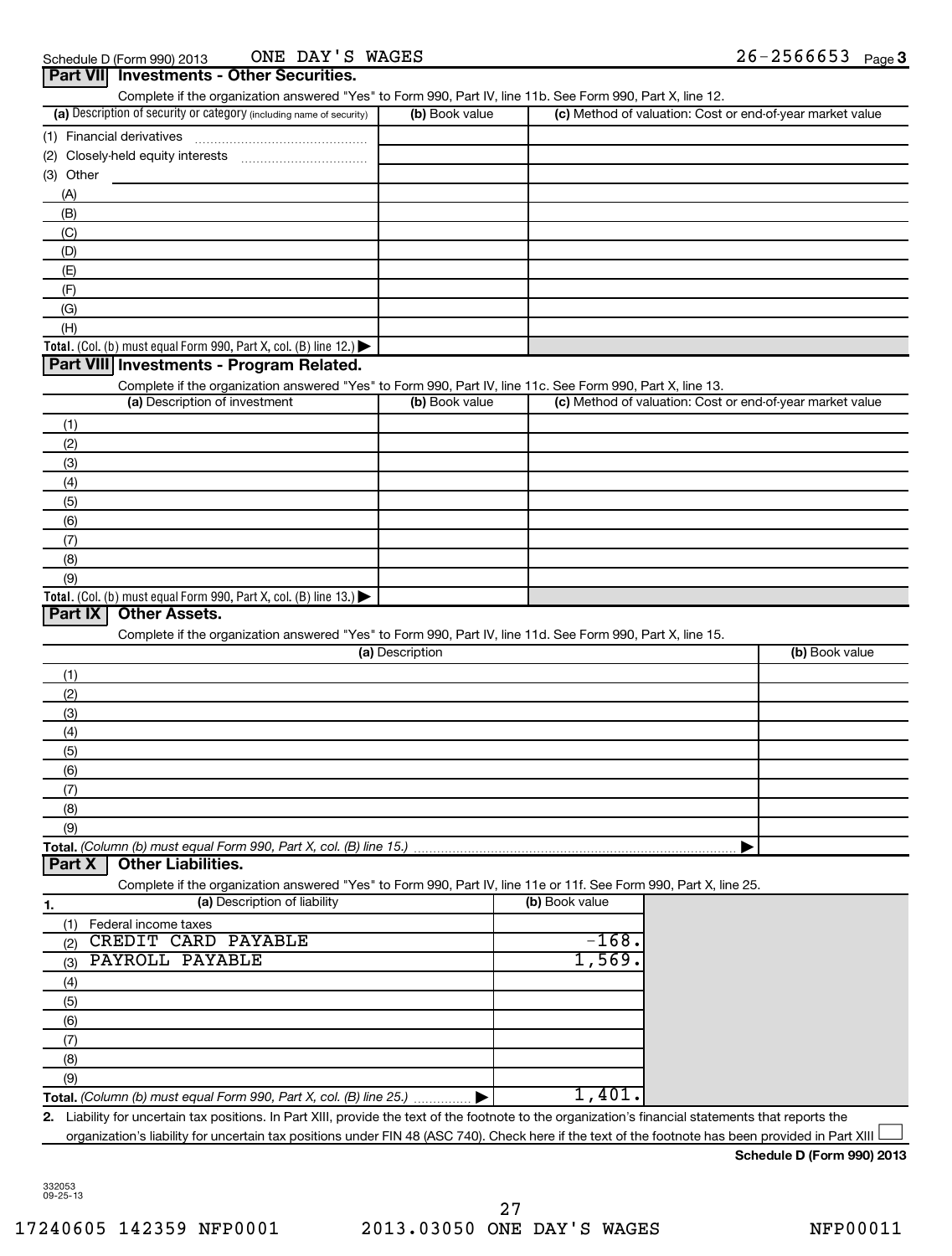|  | ONE<br>Schedule D (Form 990) 2013 | DAY'S<br>WAGES |  | 2566653<br>$26 -$ | Page 4 |
|--|-----------------------------------|----------------|--|-------------------|--------|
|--|-----------------------------------|----------------|--|-------------------|--------|

|              | Part XI | Reconciliation of Revenue per Audited Financial Statements With Revenue per Return.                                                                                                                                            |                |              |
|--------------|---------|--------------------------------------------------------------------------------------------------------------------------------------------------------------------------------------------------------------------------------|----------------|--------------|
|              |         | Complete if the organization answered "Yes" to Form 990, Part IV, line 12a.                                                                                                                                                    |                |              |
| 1            |         | Total revenue, gains, and other support per audited financial statements [11] [11] Total revenue, gains, and other support per audited financial statements                                                                    |                | $\mathbf{1}$ |
| $\mathbf{2}$ |         | Amounts included on line 1 but not on Form 990, Part VIII, line 12:                                                                                                                                                            |                |              |
|              |         |                                                                                                                                                                                                                                | 2a             |              |
| b            |         |                                                                                                                                                                                                                                | 2 <sub>b</sub> |              |
| с            |         |                                                                                                                                                                                                                                | 2c             |              |
| d            |         |                                                                                                                                                                                                                                | 2d             |              |
| е            |         | Add lines 2a through 2d                                                                                                                                                                                                        |                | 2e           |
| 3            |         |                                                                                                                                                                                                                                |                | 3            |
| 4            |         | Amounts included on Form 990, Part VIII, line 12, but not on line 1:                                                                                                                                                           |                |              |
| a            |         |                                                                                                                                                                                                                                |                |              |
|              |         |                                                                                                                                                                                                                                | 4 <sub>b</sub> |              |
|              |         | c Add lines 4a and 4b                                                                                                                                                                                                          |                | 4c           |
| 5            |         |                                                                                                                                                                                                                                |                | 5            |
|              |         | Part XII   Reconciliation of Expenses per Audited Financial Statements With Expenses per Return.                                                                                                                               |                |              |
|              |         | Complete if the organization answered "Yes" to Form 990, Part IV, line 12a.                                                                                                                                                    |                |              |
| 1            |         |                                                                                                                                                                                                                                |                | $\mathbf{1}$ |
| $\mathbf{2}$ |         | Amounts included on line 1 but not on Form 990, Part IX, line 25:                                                                                                                                                              |                |              |
| a            |         |                                                                                                                                                                                                                                | 2a             |              |
| b            |         |                                                                                                                                                                                                                                | 2 <sub>b</sub> |              |
|              |         | Other losses                                                                                                                                                                                                                   | 2c             |              |
| d            |         |                                                                                                                                                                                                                                | 2d             |              |
|              |         | e Add lines 2a through 2d                                                                                                                                                                                                      |                | 2e           |
| 3            |         |                                                                                                                                                                                                                                |                | 3            |
| 4            |         | Amounts included on Form 990, Part IX, line 25, but not on line 1:                                                                                                                                                             |                |              |
| а            |         | Investment expenses not included on Form 990, Part VIII, line 7b [ <i>[[[[[[[[[[[]]]</i> ]                                                                                                                                     | 4a l           |              |
| b            |         | Other (Describe in Part XIII.) [2001] [2012] [2012] [2012] [2013] [2013] [2013] [2013] [2014] [2014] [2014] [2014] [2014] [2014] [2014] [2014] [2014] [2014] [2014] [2014] [2014] [2014] [2014] [2014] [2014] [2014] [2014] [2 | 4 <sub>b</sub> |              |
|              |         | c Add lines 4a and 4b                                                                                                                                                                                                          |                | 4с           |
| 5.           |         |                                                                                                                                                                                                                                |                | 5            |
|              |         | Part XIII Supplemental Information.                                                                                                                                                                                            |                |              |

Provide the descriptions required for Part II, lines 3, 5, and 9; Part III, lines 1a and 4; Part IV, lines 1b and 2b; Part V, line 4; Part X, line 2; Part XI, lines 2d and 4b; and Part XII, lines 2d and 4b. Also complete this part to provide any additional information.

# FORM 990, PART X, LINE 25

# EXPLANATION: OTHER LIABILITIES:

| ACCOUNTS PAYABLE     | \$1597    |
|----------------------|-----------|
| CREDIT CARDS PAYABLE | $-$ \$168 |
| PAYROLL PAYABLE      | \$1569    |

332054 09-25-13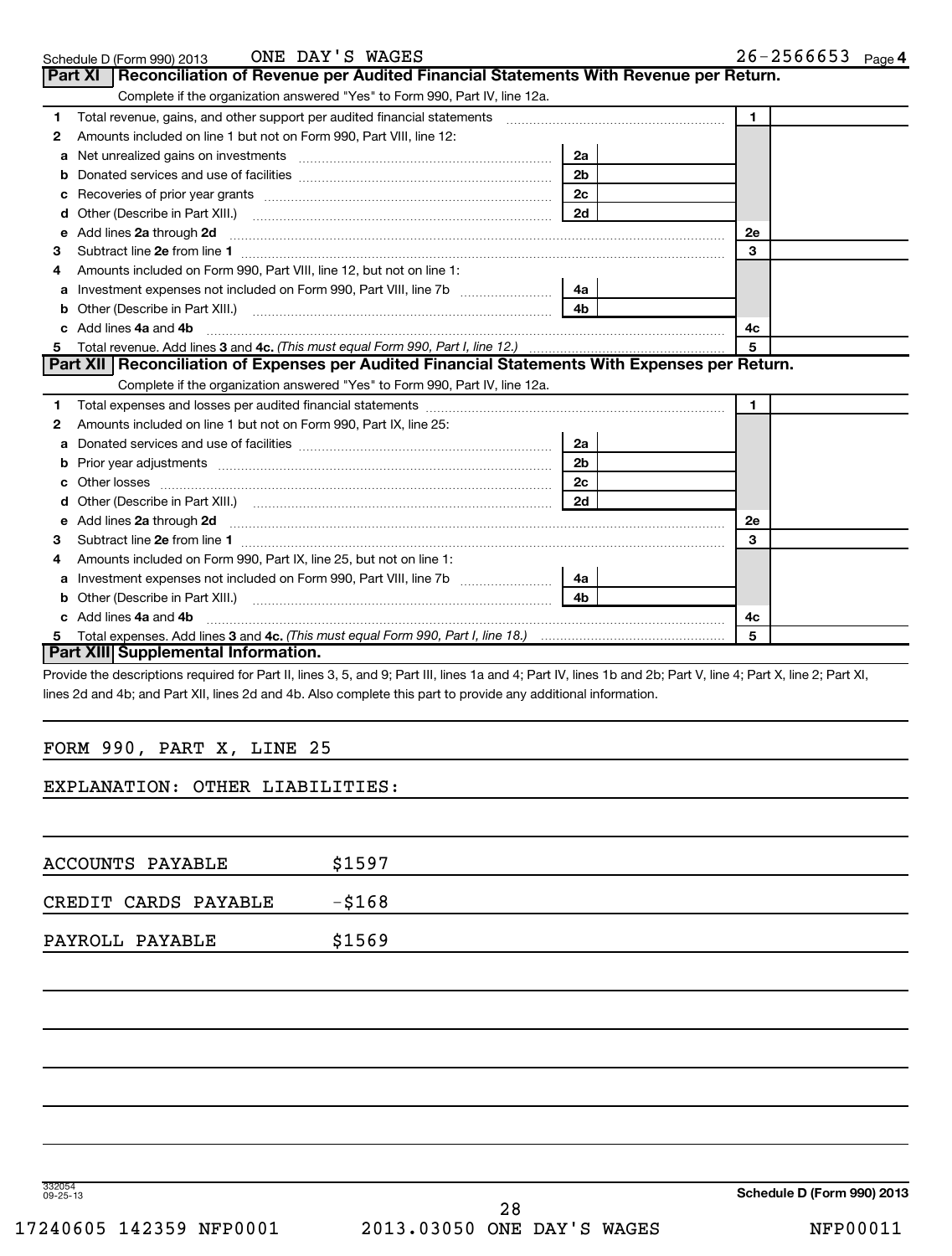| <b>SCHEDULE F</b><br>(Form 990)                        |                                           |                                                                                       | <b>Statement of Activities Outside the United States</b><br>> Complete if the organization answered "Yes" on Form 990, Part IV, line 14b, 15, or 16.                                                                                                 |               |                                                                                                             | OMB No. 1545-0047                                                |               |
|--------------------------------------------------------|-------------------------------------------|---------------------------------------------------------------------------------------|------------------------------------------------------------------------------------------------------------------------------------------------------------------------------------------------------------------------------------------------------|---------------|-------------------------------------------------------------------------------------------------------------|------------------------------------------------------------------|---------------|
| Department of the Treasury<br>Internal Revenue Service |                                           |                                                                                       | Attach to Form 990. See separate instructions.<br>Information about Schedule F (Form 990) and its instructions is at $_{WW\cdot lrs. qov/form990.}$                                                                                                  |               |                                                                                                             | Open to Public<br><b>Inspection</b>                              |               |
| Name of the organization                               |                                           |                                                                                       |                                                                                                                                                                                                                                                      |               |                                                                                                             | <b>Employer identification number</b>                            |               |
| ONE DAY'S WAGES                                        |                                           |                                                                                       |                                                                                                                                                                                                                                                      |               | 26-2566653                                                                                                  |                                                                  |               |
| Part I                                                 |                                           |                                                                                       | General Information on Activities Outside the United States. Complete if the organization answered "Yes" on                                                                                                                                          |               |                                                                                                             |                                                                  |               |
| Form 990, Part IV, line 14b.                           |                                           |                                                                                       |                                                                                                                                                                                                                                                      |               |                                                                                                             |                                                                  |               |
| 1.                                                     |                                           |                                                                                       | For grantmakers. Does the organization maintain records to substantiate the amount of its grants and other assistance,<br>the grantees' eligibility for the grants or assistance, and the selection criteria used to award the grants or assistance? |               |                                                                                                             | $\boxed{\text{X}}$ Yes<br><b>No</b>                              |               |
| $\mathbf{2}$<br>United States.                         |                                           |                                                                                       | For grantmakers. Describe in Part V the organization's procedures for monitoring the use of its grants and other assistance outside the                                                                                                              |               |                                                                                                             |                                                                  |               |
| 3                                                      |                                           |                                                                                       | Activities per Region. (The following Part I, line 3 table can be duplicated if additional space is needed.)                                                                                                                                         |               |                                                                                                             |                                                                  |               |
| (a) Region                                             | (b) Number of<br>offices<br>in the region | (c) Number of<br>employees,<br>agents, and<br>independent<br>contractors<br>in region | (d) Activities conducted in region<br>(by type) (e.g., fundraising, program<br>services, investments, grants to<br>recipients located in the region)                                                                                                 |               | (e) If activity listed in (d)<br>is a program service,<br>describe specific type<br>of service(s) in region | (f) Total<br>expenditures<br>for and<br>investments<br>in region |               |
| EAST ASIA & PACIFIC                                    |                                           |                                                                                       | GRANTS TO RECIPIENTS                                                                                                                                                                                                                                 |               |                                                                                                             |                                                                  |               |
| CAMBODIA                                               | 0                                         | 0                                                                                     | LOCATED IN REGION                                                                                                                                                                                                                                    | GRANTS        |                                                                                                             | 23,817.                                                          |               |
|                                                        |                                           |                                                                                       |                                                                                                                                                                                                                                                      |               |                                                                                                             |                                                                  |               |
| CENTRAL AMERICA -                                      |                                           |                                                                                       | GRANTS TO RECIPIENTS                                                                                                                                                                                                                                 |               |                                                                                                             |                                                                  |               |
| <b>GUATEMALA</b>                                       | 0                                         | $^{\circ}$                                                                            | LOCATED IN REGION                                                                                                                                                                                                                                    | <b>GRANTS</b> |                                                                                                             | 10,416.                                                          |               |
|                                                        |                                           |                                                                                       |                                                                                                                                                                                                                                                      |               |                                                                                                             |                                                                  |               |
| SUB-SAHARAN AFRICA -                                   |                                           |                                                                                       | GRANTS TO RECIPIENTS                                                                                                                                                                                                                                 |               |                                                                                                             |                                                                  |               |
| RWANDA                                                 | 0                                         | 0                                                                                     | LOCATED IN REGION                                                                                                                                                                                                                                    | <b>GRANTS</b> |                                                                                                             | 5,000.                                                           |               |
|                                                        |                                           |                                                                                       |                                                                                                                                                                                                                                                      |               |                                                                                                             |                                                                  |               |
| SUB-SAHARAN AFRICA -                                   |                                           |                                                                                       | GRANTS TO RECIPIENTS                                                                                                                                                                                                                                 |               |                                                                                                             |                                                                  |               |
| D.R. CONGO                                             | 0                                         | 0                                                                                     | LOCATED IN REGION                                                                                                                                                                                                                                    | GRANTS        |                                                                                                             | 20,000.                                                          |               |
|                                                        |                                           |                                                                                       |                                                                                                                                                                                                                                                      |               |                                                                                                             |                                                                  |               |
| SUB-SAHARAN AFRICA -                                   |                                           |                                                                                       | GRANTS TO RECIPIENTS                                                                                                                                                                                                                                 |               |                                                                                                             |                                                                  |               |
| SOUTH SUDAN                                            | 0                                         | 0                                                                                     | LOCATED IN REGION                                                                                                                                                                                                                                    | <b>GRANTS</b> |                                                                                                             | 5,078.                                                           |               |
|                                                        |                                           |                                                                                       |                                                                                                                                                                                                                                                      |               |                                                                                                             |                                                                  |               |
|                                                        |                                           |                                                                                       |                                                                                                                                                                                                                                                      |               |                                                                                                             |                                                                  |               |
|                                                        |                                           |                                                                                       |                                                                                                                                                                                                                                                      |               |                                                                                                             |                                                                  |               |
|                                                        |                                           |                                                                                       |                                                                                                                                                                                                                                                      |               |                                                                                                             |                                                                  |               |
|                                                        |                                           |                                                                                       |                                                                                                                                                                                                                                                      |               |                                                                                                             |                                                                  |               |
| 3 a Sub-total                                          | $\mathbf{0}$                              | $\mathbf 0$                                                                           |                                                                                                                                                                                                                                                      |               |                                                                                                             | 64, 311.                                                         |               |
| <b>b</b> Total from continuation<br>sheets to Part I   | $\Omega$                                  | 0                                                                                     |                                                                                                                                                                                                                                                      |               |                                                                                                             |                                                                  | $\mathbf 0$ . |
| c Totals (add lines 3a<br>and 3b)<br>.                 | 0                                         | 0                                                                                     |                                                                                                                                                                                                                                                      |               |                                                                                                             | 64, 311.                                                         |               |

**For Paperwork Reduction Act Notice, see the Instructions for Form 990. Schedule F (Form 990) 2013** LHA

332071 10-03-13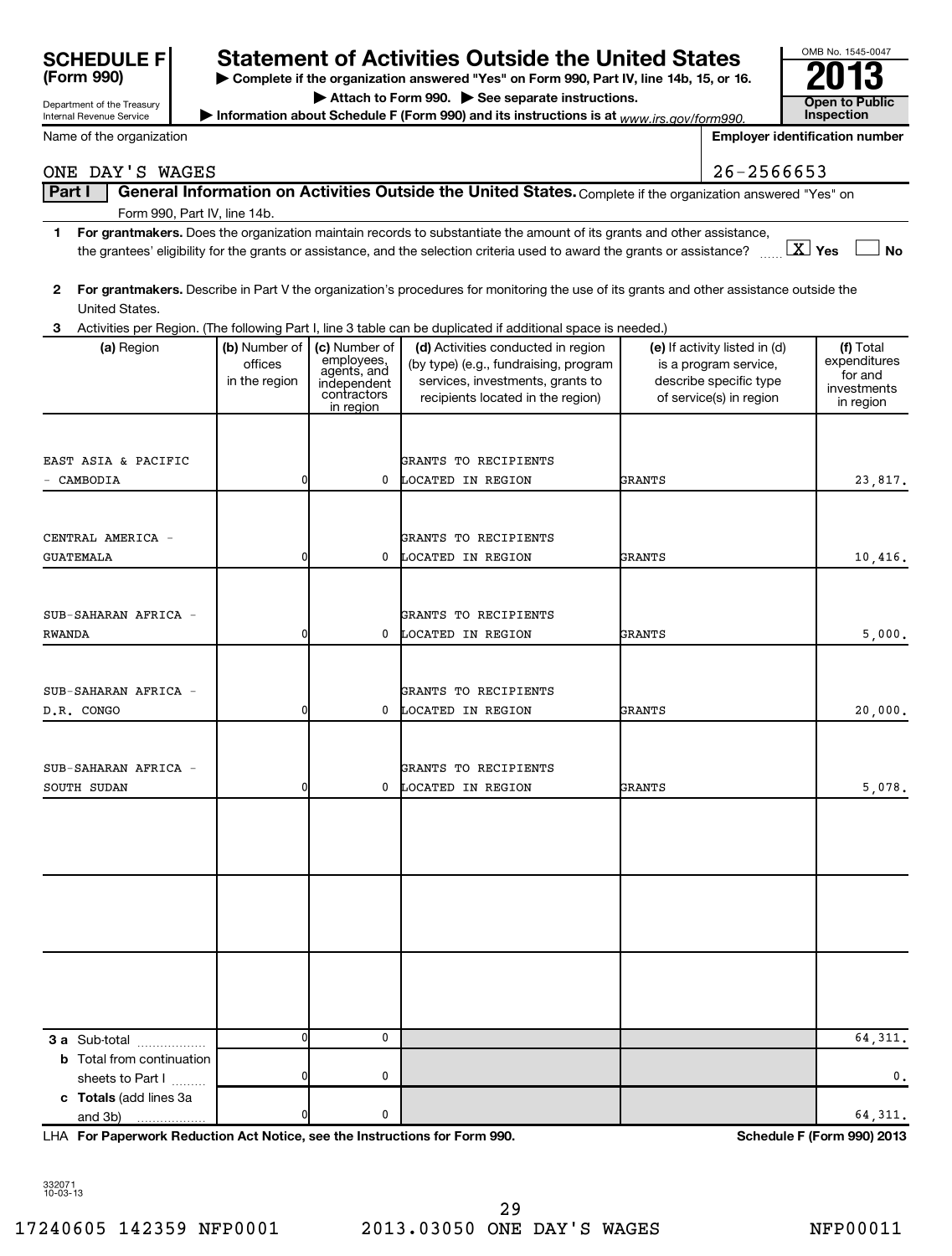Schedule F (Form 990) 2013  $\qquad \qquad \text{ONE } \text{DAY } 'S \text{ WAGES}$  26 - 2566653 ONE DAY'S WAGES

**2**

**Schedule F (Form 990) 2013**

Part II | Grants and Other Assistance to Organizations or Entities Outside the United States. Complete if the organization answered "Yes" on Form 990, Part IV, line 15, for any recipient who received more than \$5,000. Part II can be duplicated if additional space is needed.

| 1<br>(a) Name of organization                              | (b) IRS code section<br>and EIN (if applicable) | (c) Region         | (d) Purpose of<br>grant                                                                                                                         | (e) Amount<br>of cash grant | (f) Manner of<br>cash disbursement | (g) Amount of<br>non-cash | (h) Description<br>of non-cash | (i) Method of<br>valuation (book, FMV, |
|------------------------------------------------------------|-------------------------------------------------|--------------------|-------------------------------------------------------------------------------------------------------------------------------------------------|-----------------------------|------------------------------------|---------------------------|--------------------------------|----------------------------------------|
|                                                            |                                                 |                    |                                                                                                                                                 |                             |                                    | assistance                | assistance                     | appraisal, other)                      |
|                                                            |                                                 |                    | CARAM (COORDINATION                                                                                                                             |                             |                                    |                           |                                |                                        |
|                                                            |                                                 | EAST ASIA &        | ON ACTION RESEARCH ON                                                                                                                           |                             |                                    |                           |                                |                                        |
|                                                            |                                                 | PACIFIC -          | AIDS AND MOBILITY) -                                                                                                                            |                             |                                    |                           |                                |                                        |
|                                                            |                                                 | CAMBODIA           | RAISING AWARENESS TO                                                                                                                            |                             | 23,817. WIRE TRANSFER              | 0.                        |                                |                                        |
|                                                            |                                                 |                    | PRIMEROS PASOS -                                                                                                                                |                             |                                    |                           |                                |                                        |
|                                                            |                                                 |                    | PROVIDING TAILORED                                                                                                                              |                             |                                    |                           |                                |                                        |
|                                                            |                                                 | CENTRAL AMERICA -  | MEDICAL AND                                                                                                                                     |                             |                                    |                           |                                |                                        |
|                                                            |                                                 | <b>GUATEMALA</b>   | NUTRITIONAL TREATMENT                                                                                                                           |                             | 10,416. WIRE TRANSFER              | $\mathbf 0$               |                                |                                        |
|                                                            |                                                 |                    | RWANDA VILLAGE                                                                                                                                  |                             |                                    |                           |                                |                                        |
|                                                            |                                                 |                    | CONCEPT PROJECT -                                                                                                                               |                             |                                    |                           |                                |                                        |
|                                                            |                                                 | <b>SUB-SAHARAN</b> | THIS PROJECT WILL                                                                                                                               |                             |                                    |                           |                                |                                        |
|                                                            |                                                 | AFRICA - RWANDA    | PROVIDE WOMEN, AGES                                                                                                                             |                             | 5,000. WIRE TRANSFER               | 0.                        |                                |                                        |
|                                                            |                                                 |                    | SAIPED - AGRICULTURE                                                                                                                            |                             |                                    |                           |                                |                                        |
|                                                            |                                                 | SUB-SAHARAN        | DEVELOPMENT IN THE                                                                                                                              |                             |                                    |                           |                                |                                        |
|                                                            |                                                 | AFRICA - D.R.      | DRC WORKING WITH                                                                                                                                |                             |                                    |                           |                                |                                        |
|                                                            |                                                 | CONGO              | VULNERABLE FAMILIES.                                                                                                                            |                             | 20,000. WIRE TRANSFER              | $\mathbf{0}$              |                                |                                        |
|                                                            |                                                 |                    | FORUM FOR COMMUNITY                                                                                                                             |                             |                                    |                           |                                |                                        |
|                                                            |                                                 | <b>SUB-SAHARAN</b> | CHANGE & DEVELOPMENT                                                                                                                            |                             |                                    |                           |                                |                                        |
|                                                            |                                                 | AFRICA - SOUTH     | WILL FUND A                                                                                                                                     |                             |                                    |                           |                                |                                        |
|                                                            |                                                 | <b>SUDAN</b>       | COMPUTER LAB ALLOWING                                                                                                                           |                             | 5,078. WIRE TRANSFER               | 0.                        |                                |                                        |
|                                                            |                                                 |                    |                                                                                                                                                 |                             |                                    |                           |                                |                                        |
|                                                            |                                                 |                    |                                                                                                                                                 |                             |                                    |                           |                                |                                        |
|                                                            |                                                 |                    |                                                                                                                                                 |                             |                                    |                           |                                |                                        |
|                                                            |                                                 |                    |                                                                                                                                                 |                             |                                    |                           |                                |                                        |
|                                                            |                                                 |                    |                                                                                                                                                 |                             |                                    |                           |                                |                                        |
|                                                            |                                                 |                    |                                                                                                                                                 |                             |                                    |                           |                                |                                        |
|                                                            |                                                 |                    |                                                                                                                                                 |                             |                                    |                           |                                |                                        |
|                                                            |                                                 |                    |                                                                                                                                                 |                             |                                    |                           |                                |                                        |
|                                                            |                                                 |                    |                                                                                                                                                 |                             |                                    |                           |                                |                                        |
|                                                            |                                                 |                    |                                                                                                                                                 |                             |                                    |                           |                                |                                        |
|                                                            |                                                 |                    |                                                                                                                                                 |                             |                                    |                           |                                |                                        |
|                                                            |                                                 |                    |                                                                                                                                                 |                             |                                    |                           |                                |                                        |
| 2                                                          |                                                 |                    | Enter total number of recipient organizations listed above that are recognized as charities by the foreign country, recognized as tax-exempt by |                             |                                    |                           |                                |                                        |
|                                                            |                                                 |                    |                                                                                                                                                 |                             |                                    |                           |                                |                                        |
| Enter total number of other organizations or entities<br>3 |                                                 |                    |                                                                                                                                                 |                             |                                    |                           |                                | $\overline{5}$                         |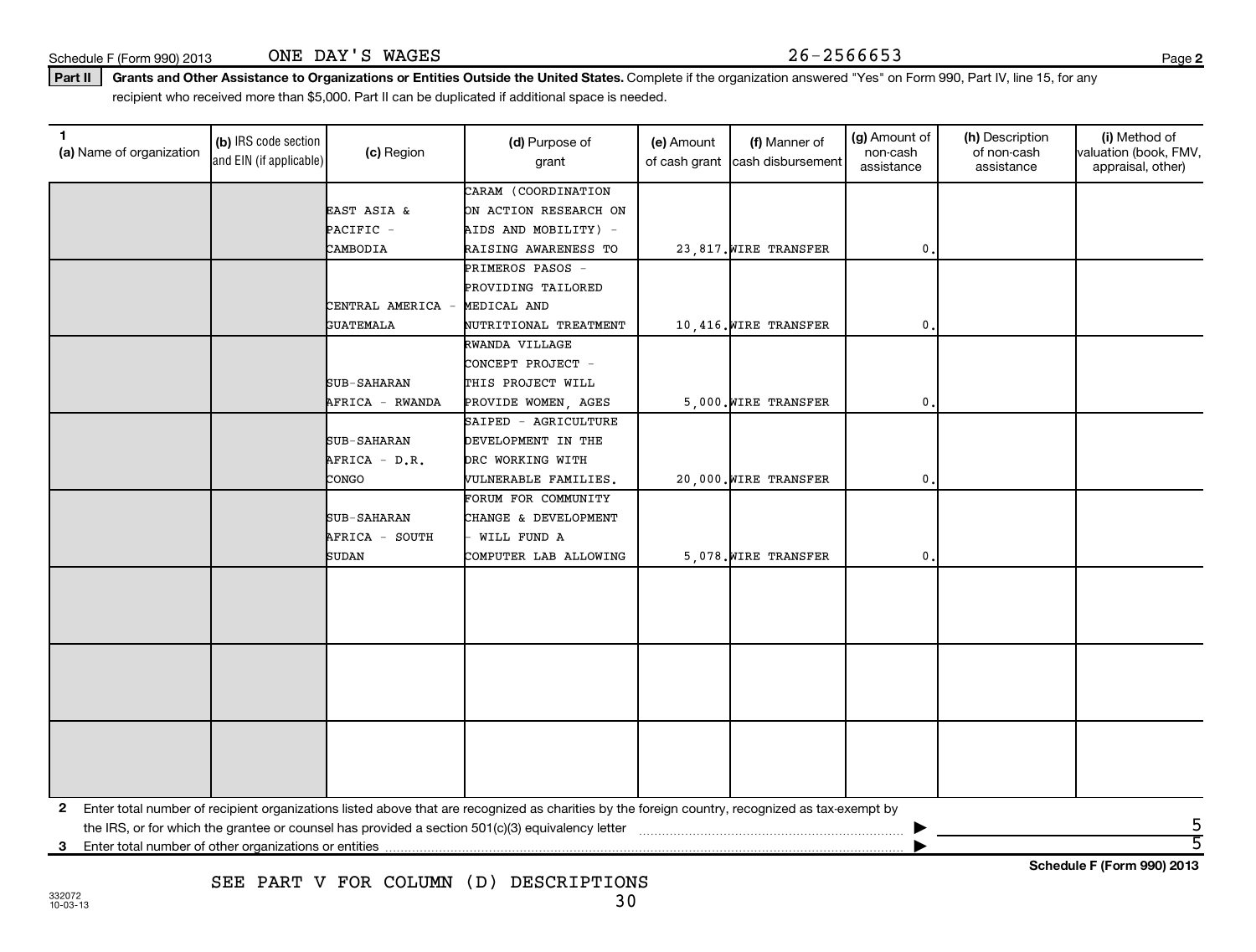31

Schedule F (Form 990) 2013  $\qquad \qquad \text{ONE } \text{DAY } 'S \text{ WAGES}$   $26-2566653$ ONE DAY'S WAGES

#### Part III Grants and Other Assistance to Individuals Outside the United States. Complete if the organization answered "Yes" on Form 990, Part IV, line 16.

(c) Number of **recipients** 

(a) Type of grant or assistance (b) Region (b) Region (c) Number of (d) Amount of (e) Manner of (f) Amount of (f)<br>Region (cash grant cash dishursement pop-cash non-cash assistance v

(e) Manner of cash disbursement

(d) Amount of cash grant

Part III can be duplicated if additional space is needed.

(g) Description of non-cash assistance

(f) Amount of non-cash assistance

**Schedule F (Form 990) 2013**

(**h)** Method of<br>valuation<br>(book, FMV,<br>appraisal, other)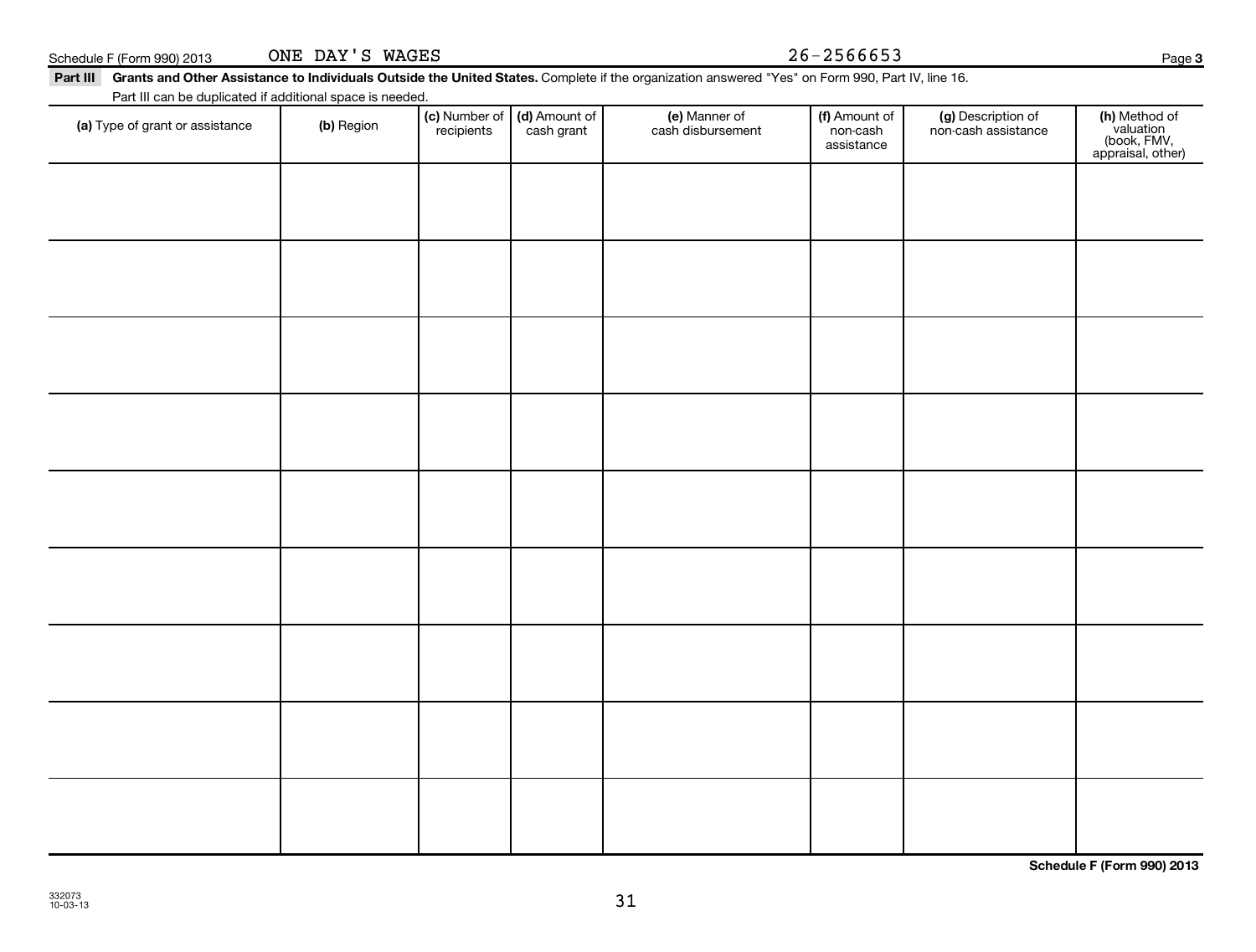| 1            | Was the organization a U.S. transferor of property to a foreign corporation during the tax year? If "Yes," the<br>organization may be required to file Form 926, Return by a U.S. Transferor of Property to a Foreign<br>Corporation (see Instructions for Form 926) [11] Corporation continuum contract of the Instruction (see Instructions for Form 926)     | Yes | $X _{N0}$                      |
|--------------|-----------------------------------------------------------------------------------------------------------------------------------------------------------------------------------------------------------------------------------------------------------------------------------------------------------------------------------------------------------------|-----|--------------------------------|
| $\mathbf{2}$ | Did the organization have an interest in a foreign trust during the tax year? If "Yes," the organization<br>may be required to file Form 3520, Annual Return to Report Transactions with Foreign Trusts and<br>Receipt of Certain Foreign Gifts, and/or Form 3520-A, Annual Information Return of Foreign Trust With                                            | Yes | $X _{N0}$                      |
| 3            | Did the organization have an ownership interest in a foreign corporation during the tax year? If "Yes,"<br>the organization may be required to file Form 5471, Information Return of U.S. Persons With Respect To                                                                                                                                               | Yes | $\sqrt{X}$ No                  |
| 4            | Was the organization a direct or indirect shareholder of a passive foreign investment company or a<br>qualified electing fund during the tax year? If "Yes," the organization may be required to file Form 8621,<br>Information Return by a Shareholder of a Passive Foreign Investment Company or Qualified Electing Fund.<br>(see Instructions for Form 8621) | Yes | $ X _{\sf No}$                 |
| 5            | Did the organization have an ownership interest in a foreign partnership during the tax year? If "Yes,"<br>the organization may be required to file Form 8865, Return of U.S. Persons With Respect To Certain                                                                                                                                                   | Yes | $\mathbf{X}$<br>N <sub>0</sub> |
| 6            | Did the organization have any operations in or related to any boycotting countries during the tax year? If<br>"Yes," the organization may be required to file Form 5713, International Boycott Report. (see Instructions<br>for Form 5713)                                                                                                                      | Yes | X                              |

**Schedule F (Form 990) 2013**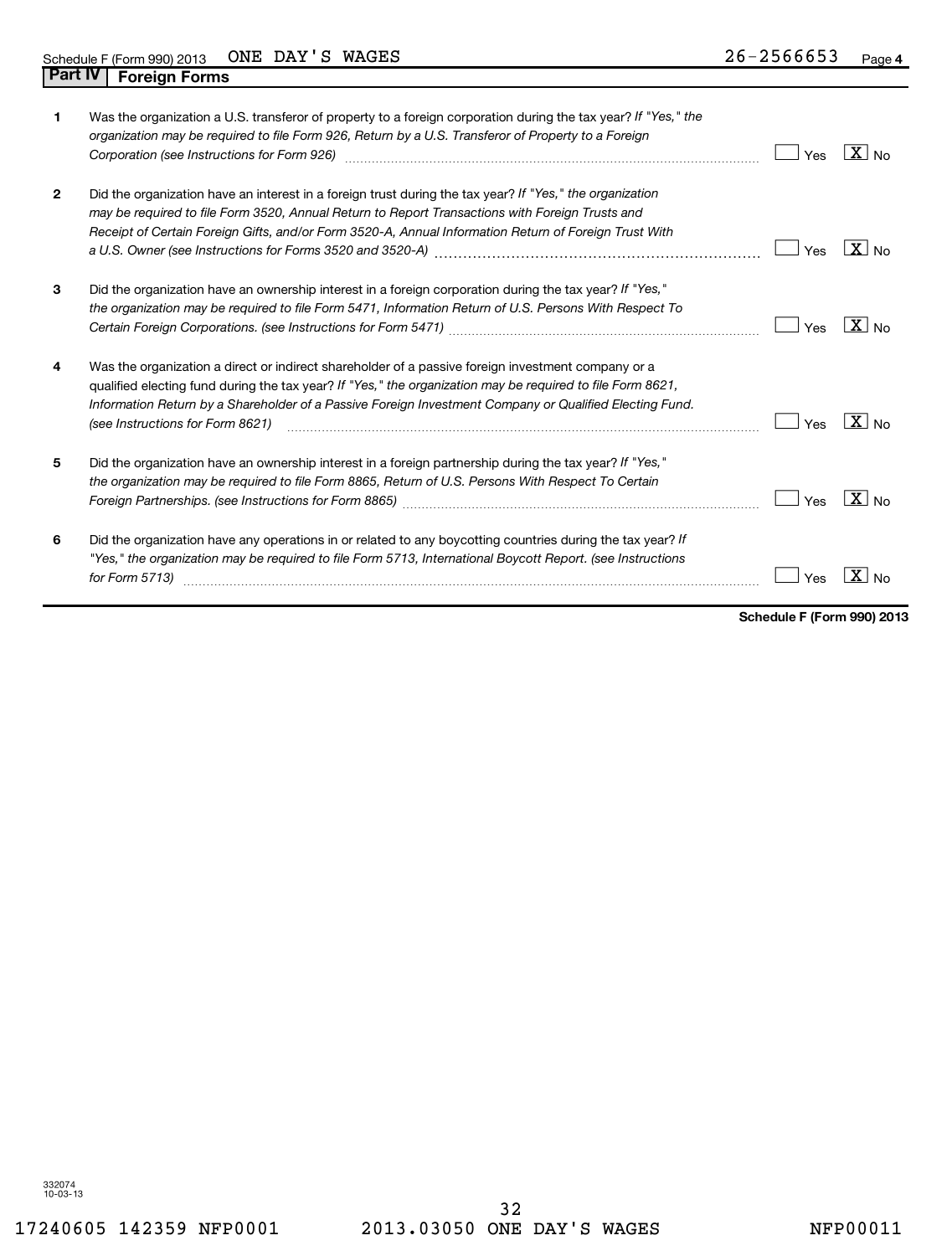**Part V** | Supplemental Information

Provide the information required by Part I, line 2 (monitoring of funds); Part I, line 3, column (f) (accounting method; amounts of investments vs. expenditures per region); Part II, line 1 (accounting method); Part III (accounting method); and Part III, column (c) (estimated number of recipients), as applicable. Also complete this part to provide any additional information.

PART I, LINE 2:

EXPLANATION: ONE DAY'S WAGES REQUIRES GRANT RECIPIENTS TO PROVIDE

SPECIFIC FOLLOW-UP DOCUMENTATION AT THREE DIFFERENT TIME INTERVALS

FOLLOWING GRANT FUNDING. THE DOCUMENTATION REQUIRED INCLUDES NARRATIVE

ACCOUNTS FROM BENEFICIARIES, PHOTOS OF THE PROJECT AND/OR THE

BENEFACTORS, IMPACT SURVEYS/MEASUREMENTS TO SHOW PROGRESS TOWARDS STATED

GOAL, AND DETAILED BUDGET OF ACTUAL PROJECTS EXPENSE.

PART II, COLUMN (D):

REGION: EAST ASIA & PACIFIC - CAMBODIA

(D) PURPOSE OF GRANT: CARAM (COORDINATION ON ACTION RESEARCH ON AIDS AND

MOBILITY) - RAISING AWARENESS TO PREVENT HUMAN TRAFFICKING IN CAMBODIA.

REGION: CENTRAL AMERICA - GUATEMALA

(D) PURPOSE OF GRANT: PRIMEROS PASOS - PROVIDING TAILORED MEDICAL AND

NUTRITIONAL TREATMENT ALONG WITH PRACTICAL NUTRITION AND HEALTH CLASSES

TO EMPOWER MOTHERS WITH KNOWLEDGE AND TOOLS NEEDED TO MAINTAIN HEALTHY

DIETS FOR THEMSELVES AND THEIR FAMILIES.

REGION: SUB-SAHARAN AFRICA - RWANDA

(D) PURPOSE OF GRANT: RWANDA VILLAGE CONCEPT PROJECT - THIS PROJECT WILL

PROVIDE WOMEN, AGES 15-25 WHO WERE FORCED TO DROP OUT OF SCHOOL, WITH

ACCESS TO LAND, IRRIGATION SYSTEMS, TECHNICAL AGRICULTURE TRAINING, AND

ACCESS TO MARKETS TO SELL THEIR PRODUCE.

# REGION: SUB-SAHARAN AFRICA - SOUTH SUDAN

(D) PURPOSE OF GRANT: FORUM FOR COMMUNITY CHANGE & DEVELOPMENT - WILL

332075 10-03-13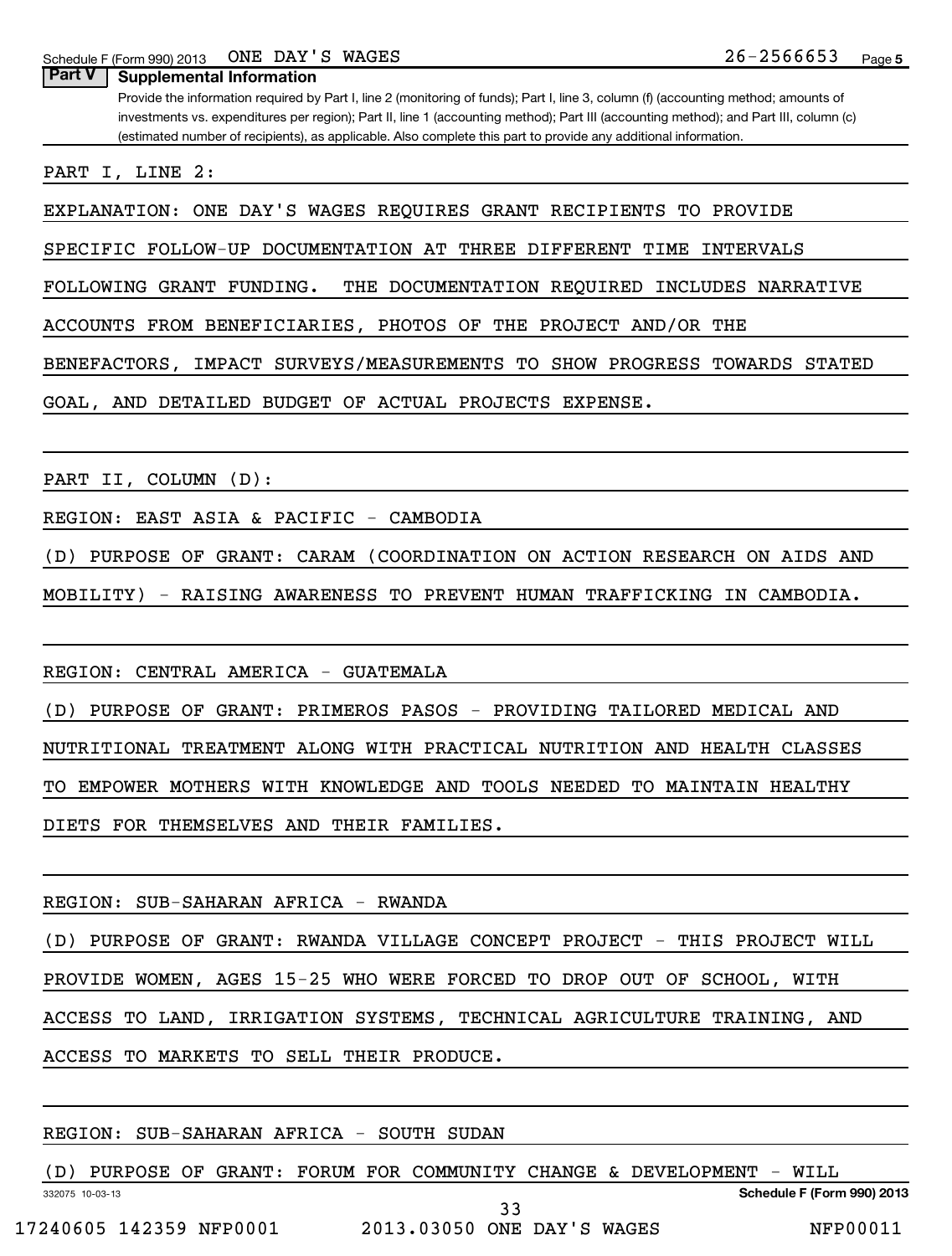# **Part V Supplemental Information**

Provide the information required by Part I, line 2 (monitoring of funds); Part I, line 3, column (f) (accounting method; amounts of investments vs. expenditures per region); Part II, line 1 (accounting method); Part III (accounting method); and Part III, column (c) (estimated number of recipients), as applicable. Also complete this part to provide any additional information.

# FUND A COMPUTER LAB ALLOWING 50 WOMEN TO LEARN THE SKILLS NEEDED FOR

### EMPLOYMENT.

332075 10-03-13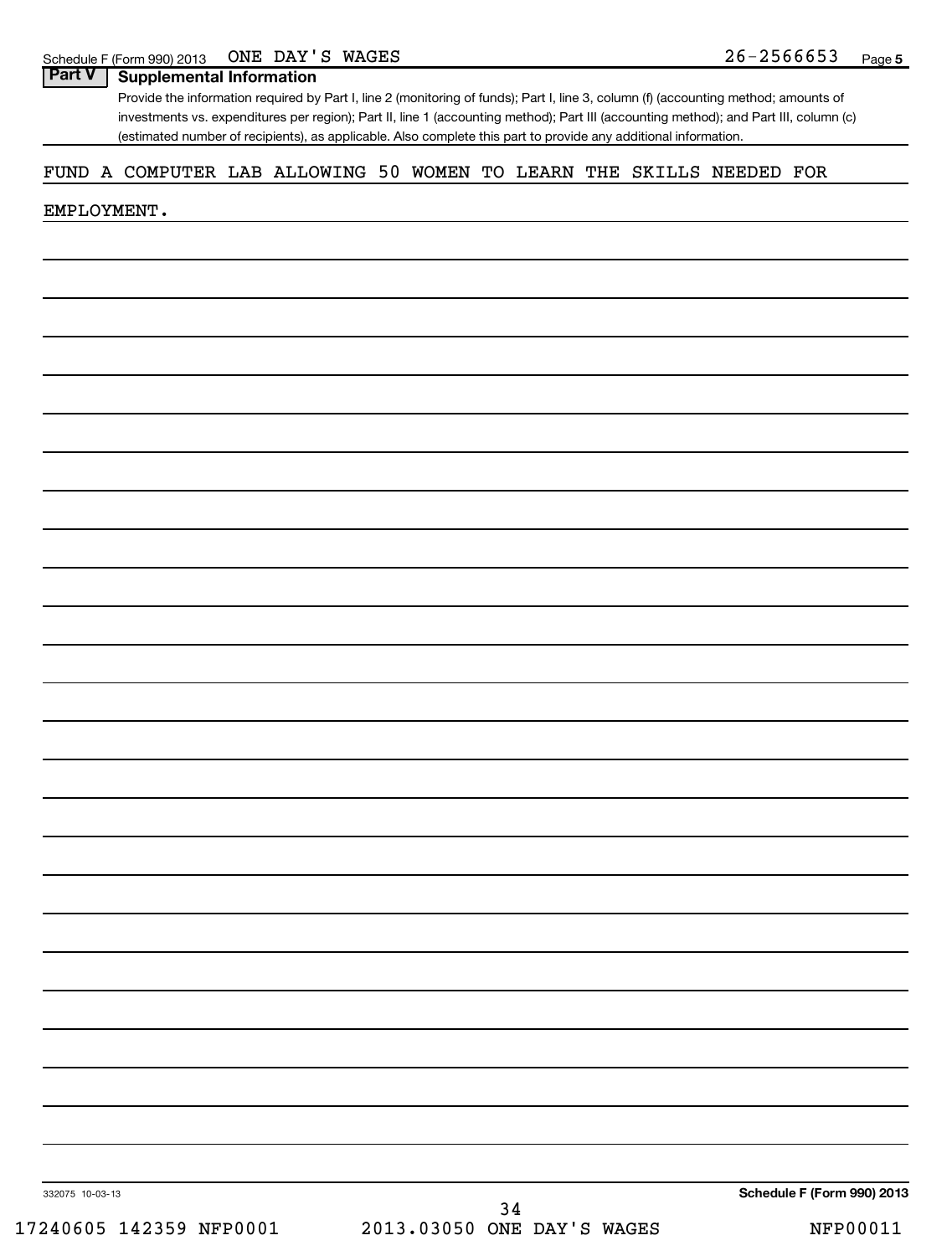| <b>SCHEDULE G</b><br>(Form 990 or 990-EZ)<br>Department of the Treasury<br>Internal Revenue Service<br>Name of the organization<br>Part I<br>Mail solicitations<br>a | required to complete this part.                                                       | <b>Supplemental Information Regarding Fundraising or Gaming Activities</b><br>Complete if the organization answered "Yes" to Form 990, Part IV, lines 17, 18, or 19, or if the<br>organization entered more than \$15,000 on Form 990-EZ, line 6a.<br>Attach to Form 990 or Form 990-EZ.<br>Information about Schedule G (Form 990 or 990-EZ) and its instructions is at www irs gov/form 990<br>ONE DAY'S WAGES<br>Fundraising Activities. Complete if the organization answered "Yes" to Form 990, Part IV, line 17. Form 990-EZ filers are not<br>1 Indicate whether the organization raised funds through any of the following activities. Check all that apply.<br>e |                               |                                           | Solicitation of non-government grants | 26-2566653                                                                 | OMB No. 1545-0047<br>N13<br><b>Open To Public</b><br>Inspection<br><b>Employer identification number</b> |
|----------------------------------------------------------------------------------------------------------------------------------------------------------------------|---------------------------------------------------------------------------------------|---------------------------------------------------------------------------------------------------------------------------------------------------------------------------------------------------------------------------------------------------------------------------------------------------------------------------------------------------------------------------------------------------------------------------------------------------------------------------------------------------------------------------------------------------------------------------------------------------------------------------------------------------------------------------|-------------------------------|-------------------------------------------|---------------------------------------|----------------------------------------------------------------------------|----------------------------------------------------------------------------------------------------------|
| b<br>Phone solicitations<br>с<br>In-person solicitations<br>d                                                                                                        | Internet and email solicitations<br>compensated at least \$5,000 by the organization. | f<br>Special fundraising events<br>g<br>2 a Did the organization have a written or oral agreement with any individual (including officers, directors, trustees or<br>key employees listed in Form 990, Part VII) or entity in connection with professional fundraising services?<br>b If "Yes," list the ten highest paid individuals or entities (fundraisers) pursuant to agreements under which the fundraiser is to be                                                                                                                                                                                                                                                |                               |                                           | Solicitation of government grants     | Yes                                                                        | <b>No</b>                                                                                                |
| (i) Name and address of individual<br>or entity (fundraiser)                                                                                                         |                                                                                       | (ii) Activity                                                                                                                                                                                                                                                                                                                                                                                                                                                                                                                                                                                                                                                             | have custody<br>or control of | (iii) Did<br>fundraiser<br>contributions? | (iv) Gross receipts<br>from activity  | (v) Amount paid<br>to (or retained by)<br>fundraiser<br>listed in col. (i) | (vi) Amount paid<br>to (or retained by)<br>organization                                                  |
|                                                                                                                                                                      |                                                                                       |                                                                                                                                                                                                                                                                                                                                                                                                                                                                                                                                                                                                                                                                           | Yes                           | No.                                       |                                       |                                                                            |                                                                                                          |
| Total<br>or licensing.                                                                                                                                               |                                                                                       | 3 List all states in which the organization is registered or licensed to solicit contributions or has been notified it is exempt from registration<br>LHA For Paperwork Reduction Act Notice, see the Instructions for Form 990 or 990-EZ.                                                                                                                                                                                                                                                                                                                                                                                                                                |                               |                                           |                                       |                                                                            | Schedule G (Form 990 or 990-EZ) 2013                                                                     |

332081 09-12-13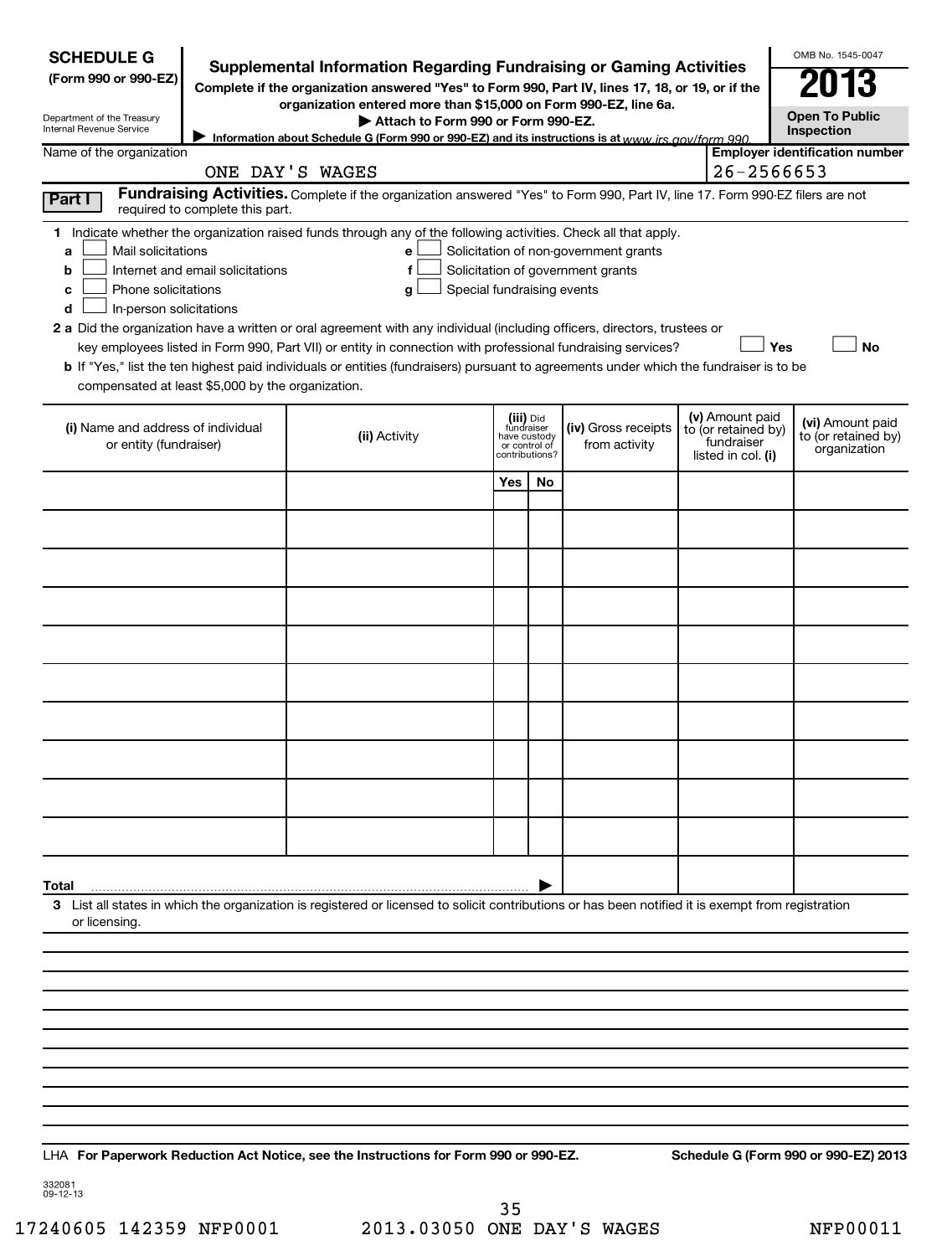# Schedule G (Form 990 or 990-EZ) 2013  $\overline{\text{ONE}}$   $\overline{\text{DAY}}$   $\overline{\text{S}}$   $\overline{\text{WAGES}}$   $\overline{\text{NE}}$   $\overline{\text{DES}}$   $\overline{\text{P}}$   $\overline{\text{Q6}}$   $\overline{\text{Q6}}$   $\overline{\text{Q6}}$   $\overline{\text{Q6}}$   $\overline{\text{Q6}}$   $\overline{\text{Q6}}$   $\overline{\text{Q7}}$   $\overline{\text{Q8}}$

|                 | Part II      | <b>Fundraising Events.</b> Complete if the organization answered "Yes" to Form 990, Part IV, line 18, or reported more than \$15,000<br>of fundraising event contributions and gross income on Form 990-EZ, lines 1 and 6b. List events with gross receipts greater than \$5,000.                                                                                                |                                    |                         |                                 |                                                       |
|-----------------|--------------|----------------------------------------------------------------------------------------------------------------------------------------------------------------------------------------------------------------------------------------------------------------------------------------------------------------------------------------------------------------------------------|------------------------------------|-------------------------|---------------------------------|-------------------------------------------------------|
|                 |              |                                                                                                                                                                                                                                                                                                                                                                                  | (a) Event #1<br><b>ANNUAL GALA</b> | (b) Event #2            | (c) Other events<br><b>NONE</b> | (d) Total events<br>(add col. (a) through<br>col. (c) |
|                 |              |                                                                                                                                                                                                                                                                                                                                                                                  | (event type)                       | (event type)            | (total number)                  |                                                       |
| Revenue         | 1            |                                                                                                                                                                                                                                                                                                                                                                                  | 122,152.                           |                         |                                 | 122,152.                                              |
|                 | 2            |                                                                                                                                                                                                                                                                                                                                                                                  | 37,870.                            |                         |                                 | 37,870.                                               |
|                 | 3            | Gross income (line 1 minus line 2)                                                                                                                                                                                                                                                                                                                                               | 84,282.                            |                         |                                 | 84,282.                                               |
|                 | 4            |                                                                                                                                                                                                                                                                                                                                                                                  |                                    |                         |                                 |                                                       |
|                 | 5            |                                                                                                                                                                                                                                                                                                                                                                                  |                                    |                         |                                 |                                                       |
| Direct Expenses | 6            |                                                                                                                                                                                                                                                                                                                                                                                  | 4,739.                             |                         |                                 | 4,739.                                                |
|                 | 7            |                                                                                                                                                                                                                                                                                                                                                                                  | 10,719.                            |                         |                                 | 10,719.                                               |
|                 | 8            |                                                                                                                                                                                                                                                                                                                                                                                  |                                    |                         |                                 |                                                       |
|                 | 9            |                                                                                                                                                                                                                                                                                                                                                                                  | 39,034.                            |                         |                                 | 39,034.                                               |
|                 | 10           | Direct expense summary. Add lines 4 through 9 in column (d)                                                                                                                                                                                                                                                                                                                      |                                    |                         |                                 | 54,492.                                               |
|                 | 11           | Net income summary. Subtract line 10 from line 3, column (d)                                                                                                                                                                                                                                                                                                                     |                                    |                         |                                 | 29,790.                                               |
| <b>Part III</b> |              | Gaming. Complete if the organization answered "Yes" to Form 990, Part IV, line 19, or reported more than                                                                                                                                                                                                                                                                         |                                    |                         |                                 |                                                       |
|                 |              | \$15,000 on Form 990-EZ, line 6a.                                                                                                                                                                                                                                                                                                                                                |                                    |                         |                                 |                                                       |
|                 |              |                                                                                                                                                                                                                                                                                                                                                                                  |                                    | (b) Pull tabs/instant   | (c) Other gaming                | (d) Total gaming (add                                 |
| Revenue         |              |                                                                                                                                                                                                                                                                                                                                                                                  | (a) Bingo                          | bingo/progressive bingo |                                 | col. (a) through col. (c))                            |
|                 |              |                                                                                                                                                                                                                                                                                                                                                                                  |                                    |                         |                                 |                                                       |
|                 | 1            |                                                                                                                                                                                                                                                                                                                                                                                  |                                    |                         |                                 |                                                       |
|                 | $\mathbf{2}$ |                                                                                                                                                                                                                                                                                                                                                                                  |                                    |                         |                                 |                                                       |
|                 | 3            |                                                                                                                                                                                                                                                                                                                                                                                  |                                    |                         |                                 |                                                       |
| Direct Expenses | 4            |                                                                                                                                                                                                                                                                                                                                                                                  |                                    |                         |                                 |                                                       |
|                 | 5            |                                                                                                                                                                                                                                                                                                                                                                                  |                                    |                         |                                 |                                                       |
|                 |              |                                                                                                                                                                                                                                                                                                                                                                                  | Yes<br>$\%$                        | Yes<br>%                | Yes<br>%                        |                                                       |
|                 | 6.           | Volunteer labor<br>$\mathcal{L} = \{1, 2, \ldots, 2, \ldots, 2, \ldots, 2, \ldots, 2, \ldots, 2, \ldots, 2, \ldots, 2, \ldots, 2, \ldots, 2, \ldots, 2, \ldots, 2, \ldots, 2, \ldots, 2, \ldots, 2, \ldots, 2, \ldots, 2, \ldots, 2, \ldots, 2, \ldots, 2, \ldots, 2, \ldots, 2, \ldots, 2, \ldots, 2, \ldots, 2, \ldots, 2, \ldots, 2, \ldots, 2, \ldots, 2, \ldots, 2, \ldots$ | No                                 | No                      | No                              |                                                       |
|                 |              | 7 Direct expense summary. Add lines 2 through 5 in column (d)                                                                                                                                                                                                                                                                                                                    |                                    |                         |                                 |                                                       |
|                 |              |                                                                                                                                                                                                                                                                                                                                                                                  |                                    |                         |                                 |                                                       |
|                 | 8            |                                                                                                                                                                                                                                                                                                                                                                                  |                                    |                         |                                 |                                                       |
|                 |              | Enter the state(s) in which the organization operates gaming activities:                                                                                                                                                                                                                                                                                                         |                                    |                         |                                 |                                                       |
|                 |              |                                                                                                                                                                                                                                                                                                                                                                                  |                                    |                         |                                 | Yes<br><b>No</b>                                      |
|                 |              | <b>b</b> If "No," explain:<br>and the control of the control of the control of the control of the control of the control of the control of the                                                                                                                                                                                                                                   |                                    |                         |                                 |                                                       |
|                 |              |                                                                                                                                                                                                                                                                                                                                                                                  |                                    |                         |                                 |                                                       |
|                 |              |                                                                                                                                                                                                                                                                                                                                                                                  |                                    |                         |                                 |                                                       |
|                 |              |                                                                                                                                                                                                                                                                                                                                                                                  |                                    |                         |                                 | Yes<br><b>No</b>                                      |
|                 |              |                                                                                                                                                                                                                                                                                                                                                                                  |                                    |                         |                                 |                                                       |
|                 |              |                                                                                                                                                                                                                                                                                                                                                                                  |                                    |                         |                                 |                                                       |
|                 |              |                                                                                                                                                                                                                                                                                                                                                                                  |                                    |                         |                                 |                                                       |

332082 09-12-13

**Schedule G (Form 990 or 990-EZ) 2013**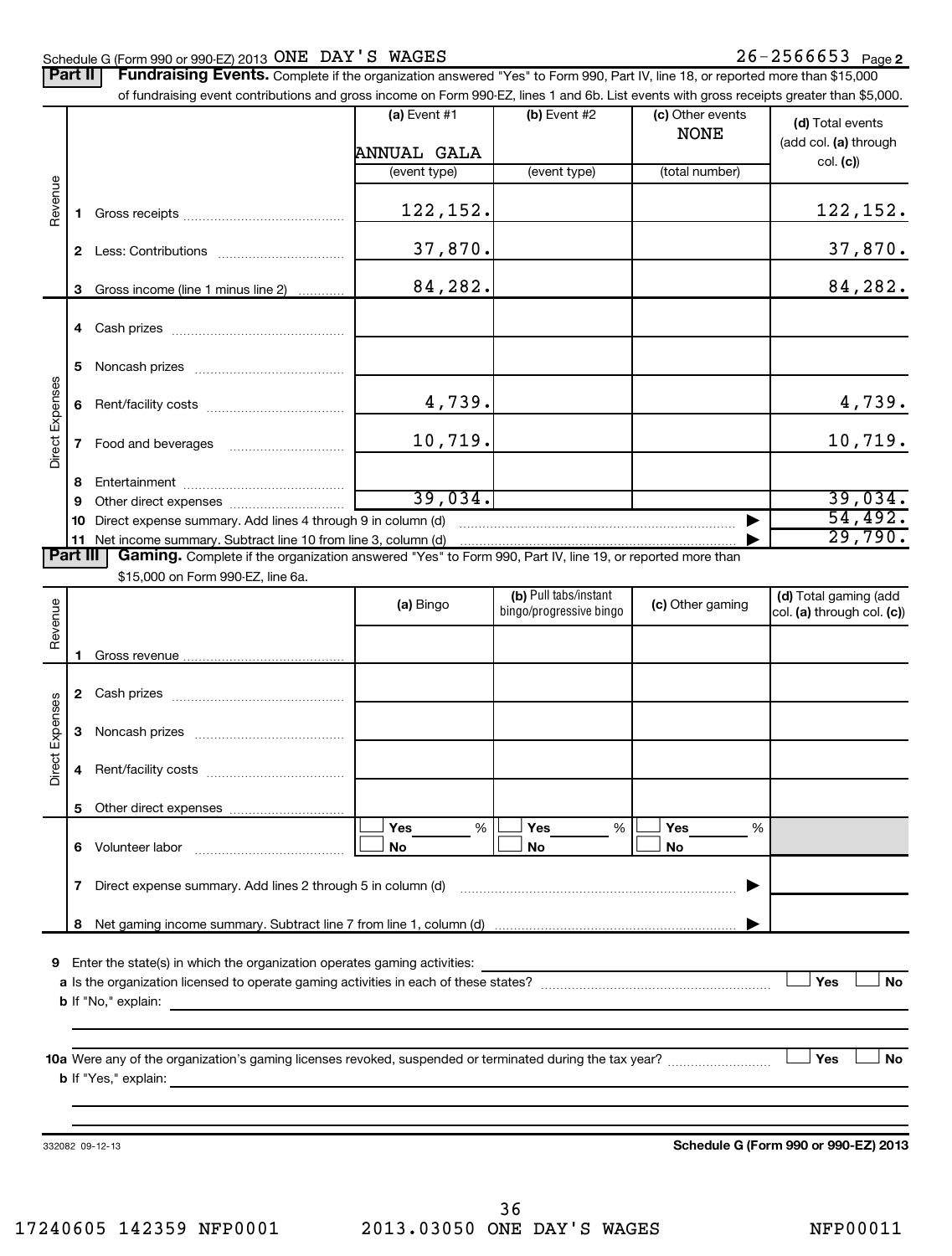| Schedule G (Form 990 or 990-EZ) 2013 ONE DAY'S WAGES                                                                                                                                                                                          |                 |     | $26 - 2566653$ Page 3 |
|-----------------------------------------------------------------------------------------------------------------------------------------------------------------------------------------------------------------------------------------------|-----------------|-----|-----------------------|
|                                                                                                                                                                                                                                               |                 | Yes | <b>No</b>             |
| 12 Is the organization a grantor, beneficiary or trustee of a trust or a member of a partnership or other entity formed                                                                                                                       |                 | Yes | <b>No</b>             |
| 13 Indicate the percentage of gaming activity operated in:                                                                                                                                                                                    |                 |     |                       |
| a The organization's facility www.communication.communications.com/international/                                                                                                                                                             | 13a             |     | %                     |
|                                                                                                                                                                                                                                               | 13 <sub>b</sub> |     | %                     |
| 14 Enter the name and address of the person who prepares the organization's gaming/special events books and records:                                                                                                                          |                 |     |                       |
|                                                                                                                                                                                                                                               |                 |     |                       |
|                                                                                                                                                                                                                                               |                 |     |                       |
|                                                                                                                                                                                                                                               |                 | Yes | No                    |
|                                                                                                                                                                                                                                               |                 |     |                       |
| of gaming revenue retained by the third party $\triangleright$ \$ _________________.<br>c If "Yes," enter name and address of the third party:                                                                                                |                 |     |                       |
| Name $\blacktriangleright$ $\lrcorner$                                                                                                                                                                                                        |                 |     |                       |
|                                                                                                                                                                                                                                               |                 |     |                       |
|                                                                                                                                                                                                                                               |                 |     |                       |
| 16 Gaming manager information:                                                                                                                                                                                                                |                 |     |                       |
|                                                                                                                                                                                                                                               |                 |     |                       |
| Gaming manager compensation > \$                                                                                                                                                                                                              |                 |     |                       |
| $Description of services provided \triangleright$                                                                                                                                                                                             |                 |     |                       |
|                                                                                                                                                                                                                                               |                 |     |                       |
|                                                                                                                                                                                                                                               |                 |     |                       |
| Director/officer<br>Employee<br>J Independent contractor                                                                                                                                                                                      |                 |     |                       |
| <b>17</b> Mandatory distributions:                                                                                                                                                                                                            |                 |     |                       |
| a Is the organization required under state law to make charitable distributions from the gaming proceeds to                                                                                                                                   |                 |     |                       |
| retain the state gaming license? <b>Construction and the state gaming license</b> ? No                                                                                                                                                        |                 |     |                       |
| <b>b</b> Enter the amount of distributions required under state law to be distributed to other exempt organizations or spent in the                                                                                                           |                 |     |                       |
| organization's own exempt activities during the tax year $\triangleright$ \$<br><b>Part IV</b><br>Supplemental Information. Provide the explanations required by Part I, line 2b, columns (iii) and (v), and Part III, lines 9, 9b, 10b, 15b, |                 |     |                       |
| 15c, 16, and 17b, as applicable. Also complete this part to provide any additional information (see instructions).                                                                                                                            |                 |     |                       |
|                                                                                                                                                                                                                                               |                 |     |                       |
|                                                                                                                                                                                                                                               |                 |     |                       |
|                                                                                                                                                                                                                                               |                 |     |                       |
|                                                                                                                                                                                                                                               |                 |     |                       |
|                                                                                                                                                                                                                                               |                 |     |                       |
|                                                                                                                                                                                                                                               |                 |     |                       |
|                                                                                                                                                                                                                                               |                 |     |                       |
|                                                                                                                                                                                                                                               |                 |     |                       |
|                                                                                                                                                                                                                                               |                 |     |                       |
| Schedule G (Form 990 or 990-EZ) 2013<br>332083 09-12-13                                                                                                                                                                                       |                 |     |                       |
| 37                                                                                                                                                                                                                                            |                 |     |                       |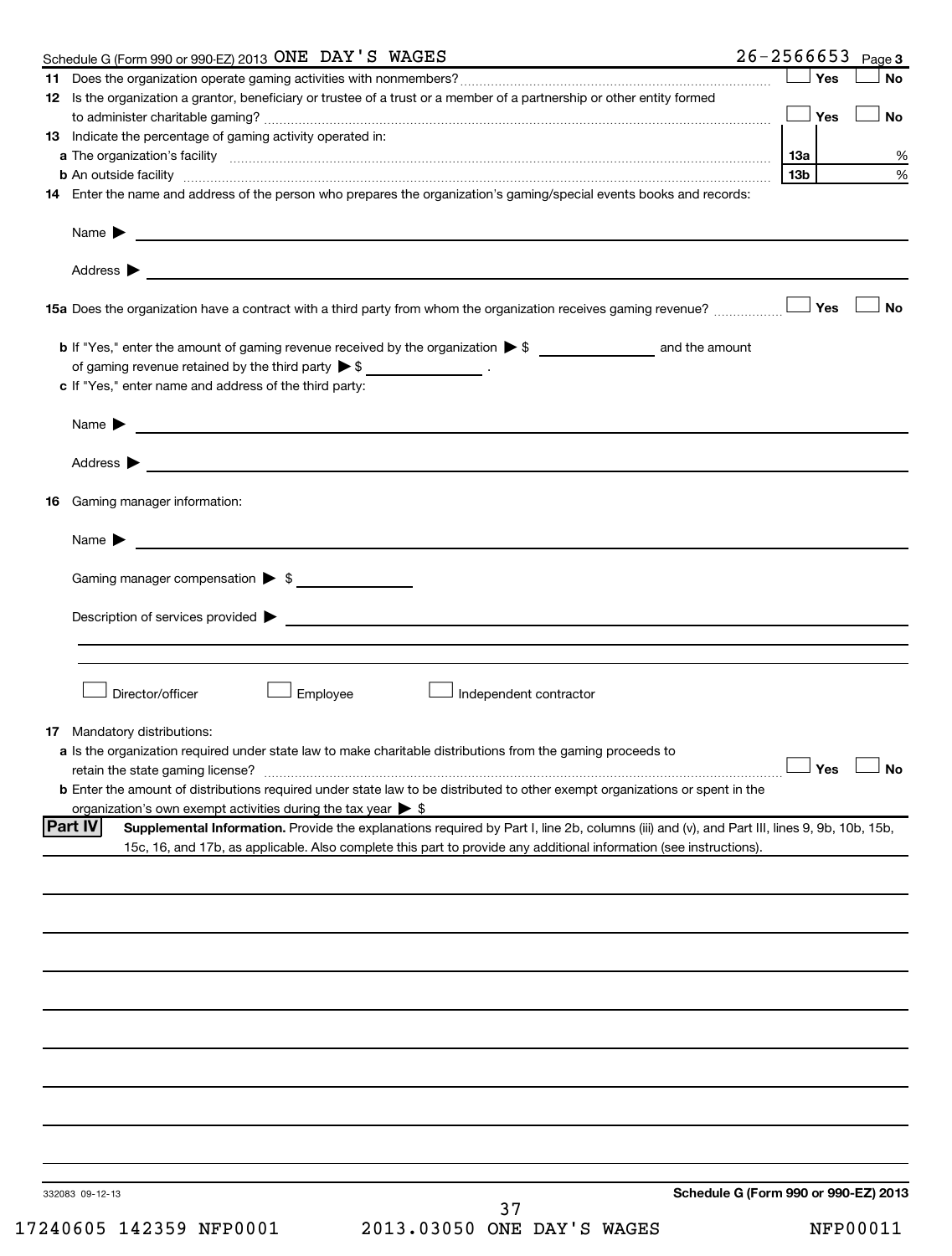|                    | <b>Part IV   Supplemental Information (continued)</b> |               |                                 |
|--------------------|-------------------------------------------------------|---------------|---------------------------------|
|                    |                                                       |               |                                 |
|                    |                                                       |               |                                 |
|                    |                                                       |               |                                 |
|                    |                                                       |               |                                 |
|                    |                                                       |               |                                 |
|                    |                                                       |               |                                 |
|                    |                                                       |               |                                 |
|                    |                                                       |               |                                 |
|                    |                                                       |               |                                 |
|                    |                                                       |               |                                 |
|                    |                                                       |               |                                 |
|                    |                                                       |               |                                 |
|                    |                                                       |               |                                 |
|                    |                                                       |               |                                 |
|                    |                                                       |               |                                 |
|                    |                                                       |               |                                 |
|                    |                                                       |               |                                 |
|                    |                                                       |               |                                 |
|                    |                                                       |               |                                 |
|                    |                                                       |               |                                 |
|                    |                                                       |               |                                 |
|                    |                                                       |               |                                 |
|                    |                                                       |               |                                 |
|                    |                                                       |               |                                 |
|                    |                                                       |               |                                 |
|                    |                                                       |               |                                 |
|                    |                                                       |               |                                 |
|                    |                                                       |               |                                 |
|                    |                                                       |               | Schedule G (Form 990 or 990-EZ) |
| 332084<br>05-01-13 |                                                       | $\sim$ $\sim$ |                                 |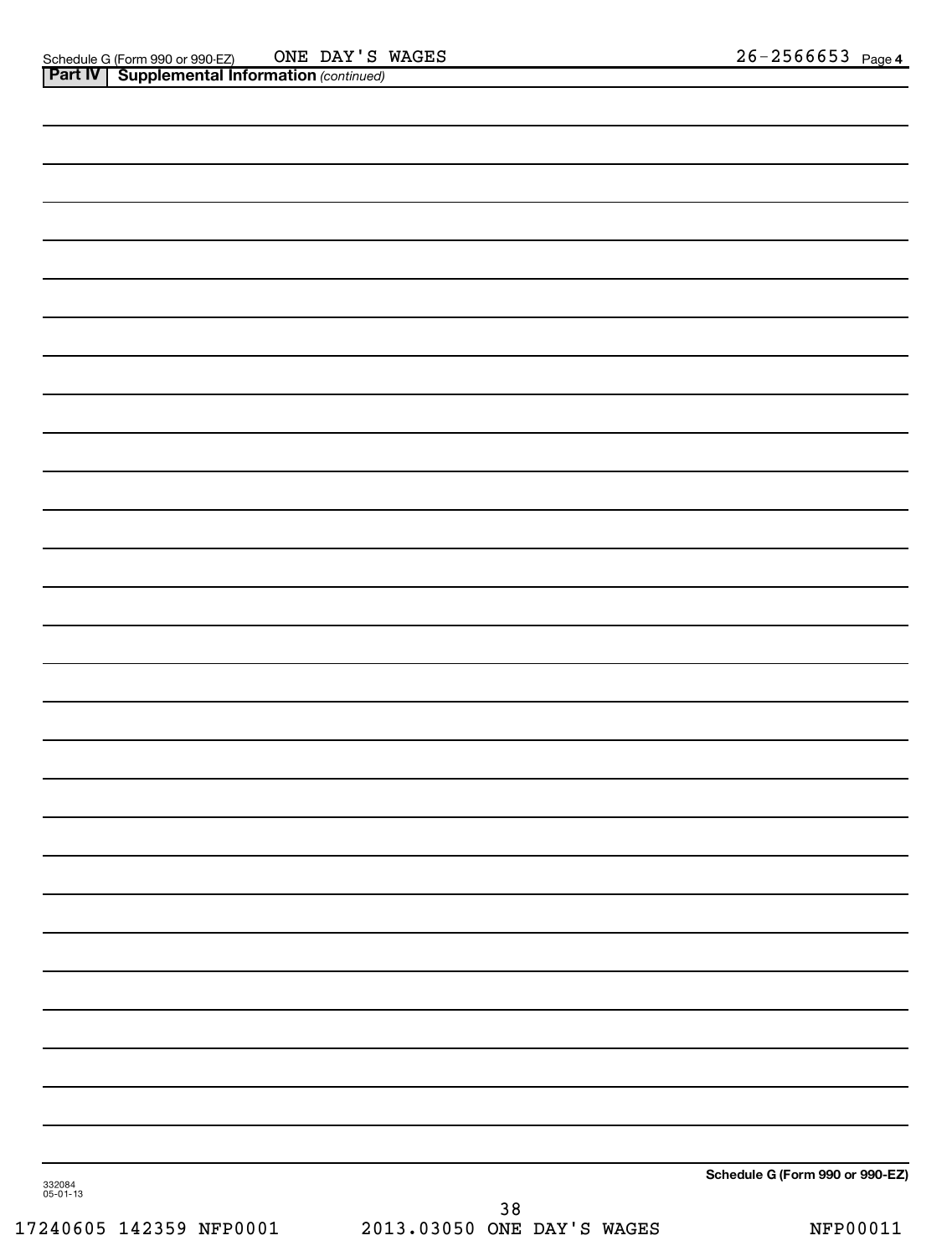| <b>SCHEDULE I</b><br>(Form 990)<br>Department of the Treasury                                                                                                                                                                                                                                                            |                          | Grants and Other Assistance to Organizations,<br>Governments, and Individuals in the United States<br>Complete if the organization answered "Yes" to Form 990, Part IV, line 21 or 22. | Attach to Form 990.         |                                         |                                                                |                                           | OMB No. 1545-0047<br>2013<br><b>Open to Public</b><br>Inspection            |  |  |
|--------------------------------------------------------------------------------------------------------------------------------------------------------------------------------------------------------------------------------------------------------------------------------------------------------------------------|--------------------------|----------------------------------------------------------------------------------------------------------------------------------------------------------------------------------------|-----------------------------|-----------------------------------------|----------------------------------------------------------------|-------------------------------------------|-----------------------------------------------------------------------------|--|--|
| Internal Revenue Service<br>Information about Schedule I (Form 990) and its instructions is at www irs gov/form990                                                                                                                                                                                                       |                          |                                                                                                                                                                                        |                             |                                         |                                                                |                                           |                                                                             |  |  |
| Name of the organization<br>ONE DAY'S WAGES                                                                                                                                                                                                                                                                              |                          |                                                                                                                                                                                        |                             |                                         |                                                                |                                           | <b>Employer identification number</b><br>$26 - 2566653$                     |  |  |
| <b>General Information on Grants and Assistance</b><br>Part I                                                                                                                                                                                                                                                            |                          |                                                                                                                                                                                        |                             |                                         |                                                                |                                           |                                                                             |  |  |
| Does the organization maintain records to substantiate the amount of the grants or assistance, the grantees' eligibility for the grants or assistance, and the selection<br>$\mathbf 1$<br>Describe in Part IV the organization's procedures for monitoring the use of grant funds in the United States.<br>$\mathbf{2}$ |                          |                                                                                                                                                                                        |                             |                                         |                                                                |                                           | $ \mathbf{X} $ Yes<br>l No                                                  |  |  |
| Part II<br>Grants and Other Assistance to Governments and Organizations in the United States. Complete if the organization answered "Yes" to Form 990, Part IV, line 21, for any                                                                                                                                         |                          |                                                                                                                                                                                        |                             |                                         |                                                                |                                           |                                                                             |  |  |
| recipient that received more than \$5,000. Part II can be duplicated if additional space is needed.                                                                                                                                                                                                                      |                          |                                                                                                                                                                                        |                             |                                         |                                                                |                                           |                                                                             |  |  |
| <b>1 (a)</b> Name and address of organization<br>or government                                                                                                                                                                                                                                                           | $(b)$ EIN                | (c) IRC section<br>if applicable                                                                                                                                                       | (d) Amount of<br>cash grant | (e) Amount of<br>non-cash<br>assistance | (f) Method of<br>valuation (book,<br>FMV, appraisal,<br>other) | (g) Description of<br>non-cash assistance | (h) Purpose of grant<br>or assistance                                       |  |  |
|                                                                                                                                                                                                                                                                                                                          |                          |                                                                                                                                                                                        |                             |                                         |                                                                |                                           | FUNDS PROVIDED TO ASSIST                                                    |  |  |
| WORLD CONCERN                                                                                                                                                                                                                                                                                                            |                          |                                                                                                                                                                                        |                             |                                         |                                                                |                                           | IN THE RELIEF EFFORT FOR                                                    |  |  |
| 19303 FREMONT AVE N                                                                                                                                                                                                                                                                                                      |                          |                                                                                                                                                                                        |                             |                                         |                                                                |                                           | PEOPLE AFFECTED BY THE                                                      |  |  |
| SEATTLE, WA 98133                                                                                                                                                                                                                                                                                                        | 91-1155150               | 501(C)(3)                                                                                                                                                                              | 3,061                       | 0                                       |                                                                |                                           | HAITI EARTHQUAKE AND TO                                                     |  |  |
|                                                                                                                                                                                                                                                                                                                          |                          |                                                                                                                                                                                        |                             |                                         |                                                                |                                           | FUNDS PROVIDED SHORT AND                                                    |  |  |
| WORLD CONCERN                                                                                                                                                                                                                                                                                                            |                          |                                                                                                                                                                                        |                             |                                         |                                                                |                                           | LONG TERM RELIEF AND                                                        |  |  |
| 19303 FREMONT AVE N                                                                                                                                                                                                                                                                                                      |                          |                                                                                                                                                                                        |                             |                                         |                                                                |                                           | DEVELOPMENT AID TO                                                          |  |  |
| SEATTLE, WA 98133                                                                                                                                                                                                                                                                                                        | $91 - 1155150$           | 501(C)(3)                                                                                                                                                                              | 11,884                      | $\mathbf{0}$                            |                                                                |                                           | COMMUNITIES IMPACTED BY                                                     |  |  |
| WORLD CONCERN<br>19303 FREMONT AVE N<br>SEATTLE, WA 98133                                                                                                                                                                                                                                                                | $91 - 1155150$           | 501(C)(3)                                                                                                                                                                              | 20,000                      | 0                                       |                                                                |                                           | EMERGENCY RELIEF EFFORTS<br>IN THE PHILIPPINES<br>FOLLOWING TYPHOON HAIYAN. |  |  |
| CONCERN WORLDWIDE U.S. INC.<br>355 LEXINGTON AVENUE                                                                                                                                                                                                                                                                      |                          |                                                                                                                                                                                        |                             |                                         |                                                                |                                           | FUNDS PROVIDED SHORT AND<br>LONG TERM RELIEF AND<br>DEVELOPMENT AID TO      |  |  |
| NEW YORK, NY 10017                                                                                                                                                                                                                                                                                                       | 13-3712030               | 501(C)(3)                                                                                                                                                                              | 5,942                       | $\mathbf{0}$                            |                                                                |                                           | COMMUNITIES IMPACTED BY<br>PROVIDED DIRECT FUNDS TO                         |  |  |
| <b>ADESO</b><br>1250 24TH STREET NW, SUITE 300                                                                                                                                                                                                                                                                           |                          |                                                                                                                                                                                        |                             |                                         |                                                                |                                           | THE MOST VULNERABLE<br>FAMILIES IN MORE REMOTE                              |  |  |
| WASHINGTON, DC 20036                                                                                                                                                                                                                                                                                                     | 27-0129401               | 501(C)(3)                                                                                                                                                                              | 5,942                       | $\mathbf{0}$                            |                                                                |                                           | <b>AREAS OF SOMALIA TO</b>                                                  |  |  |
| <b>BUSINESS KIND</b><br>2656 LARKIN STREET<br>SAN FRANCISCO, CA 94109                                                                                                                                                                                                                                                    | $27-0129401$ $501(C)(3)$ |                                                                                                                                                                                        | 15,500                      | $\mathbf{0}$ .                          |                                                                |                                           | PREVENTING THE SPREAD OF<br>MALARIA IN MYANMAR.                             |  |  |
| Enter total number of section $501(c)(3)$ and government organizations listed in the line 1 table<br>$\mathbf{2}$                                                                                                                                                                                                        |                          |                                                                                                                                                                                        |                             |                                         |                                                                |                                           | 12.                                                                         |  |  |
| Enter total number of other organizations listed in the line 1 table<br>3                                                                                                                                                                                                                                                |                          |                                                                                                                                                                                        |                             |                                         |                                                                |                                           | 0.                                                                          |  |  |
| For Paperwork Reduction Act Notice, see the Instructions for Form 990.<br>LHA                                                                                                                                                                                                                                            |                          |                                                                                                                                                                                        |                             |                                         |                                                                |                                           | Schedule I (Form 990) (2013)                                                |  |  |

SEE PART IV FOR COLUMN (H) DESCRIPTIONS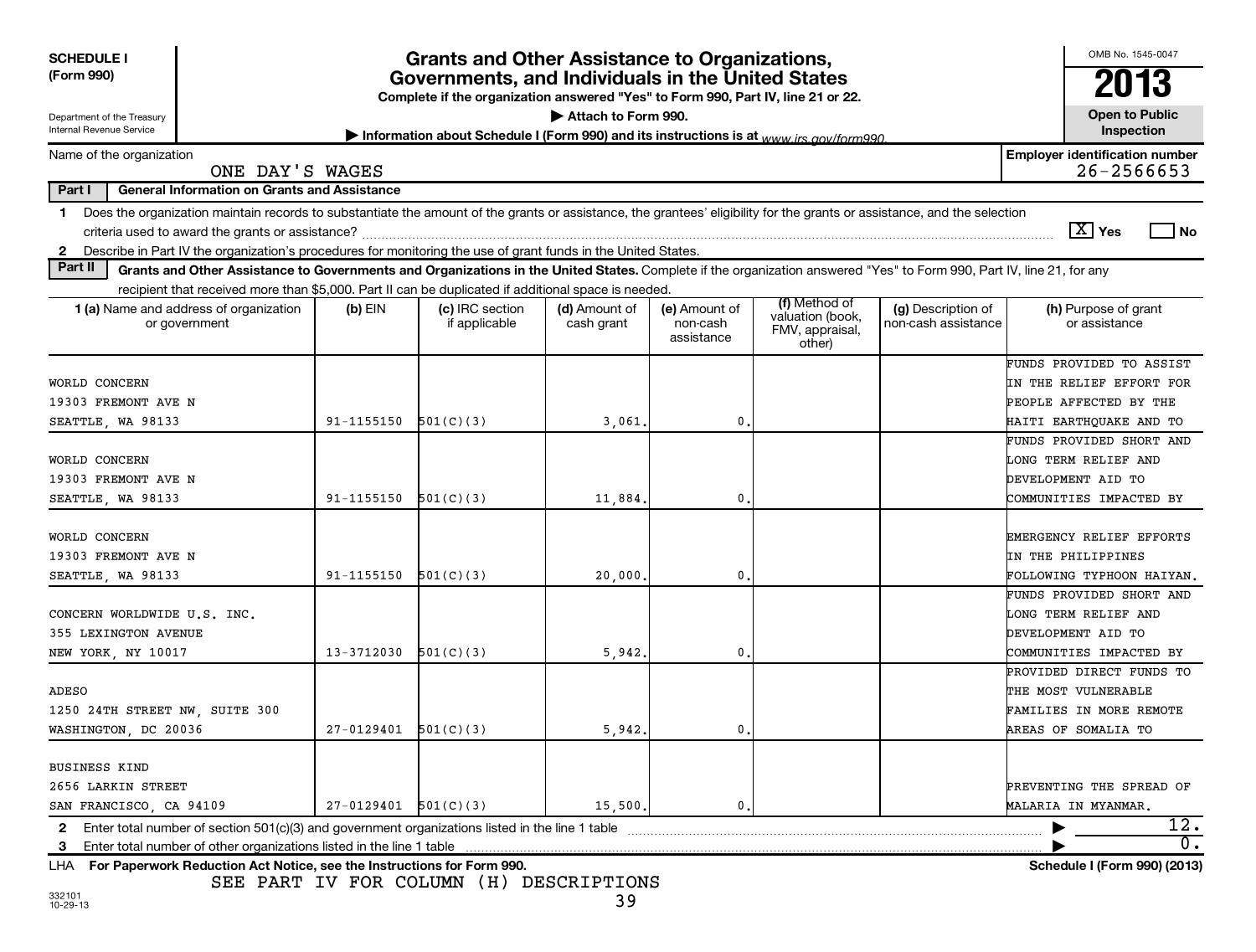THE SUPPLY

|                                |                          |           |         |    | appraisal, other) |                           |
|--------------------------------|--------------------------|-----------|---------|----|-------------------|---------------------------|
| FRIENDLY WATER FOR THE WORLD   |                          |           |         |    |                   | CLEAN WATER IN THE        |
| 1717 18TH COURT NE             |                          |           |         |    |                   | AFRICAN GREAT LAKES       |
| OLYMPIA, WA 98506              | 27-2510007               | 501(C)(3) | 12,073. | 0  |                   | REGION.                   |
| HOPE THROUGH HEALTH, INC       |                          |           |         |    |                   | PROVIDING HIV/AIDS        |
| PO BOX 605                     |                          |           |         |    |                   | TREATMENT FOR CHILDREN IN |
| MEDWAY, MA 02053               | 13-4288670               | 501(C)(3) | 27,787. | 0. |                   | TOGO.                     |
| JOHN DAU FOUNDATION            |                          |           |         |    |                   |                           |
| PO BOX 503                     |                          |           |         |    |                   | EXPANDING MATERNITY CARE  |
| SKANEATELES, NY 13152          | 54-2181556               | 501(C)(3) | 20,136. | 0  |                   | IN SOUTH SUDAN.           |
| MALI HEALTH ORGANIZING PROJECT |                          |           |         |    |                   | BUILDING A NEW MATERNITY  |
| PO BOX 426081                  |                          |           |         |    |                   | WARD & LABORATORY IN      |
| CAMBRIDGE, MA 02142            | $20-5917332$ $501(C)(3)$ |           | 34,645. | 0, |                   | MALI.                     |
| MEDICAL TEAMS INTERNATIONAL    |                          |           |         |    |                   | EMERGENCY RELIEF EFFORTS  |
| PO BOX 10                      |                          |           |         |    |                   | IN THE PHILIPPINES -      |
| PORTLAND, OR 97207             | $93-0878944$ $501(C)(3)$ |           | 20,000. | 0. |                   | TYPHOON HAIYAN.           |
| THE ADVENTURE PROJECT          |                          |           |         |    |                   |                           |
| 242 W 30TH STREET              |                          |           |         |    |                   | PROVIDING CLEAN WATER AND |
| LONG ISLAND, NY 10001          | 27-3809595               | 501(C)(3) | 5,114.  | 0  |                   | JOBS IN UGANDA.           |
| THE SOLD PROJECT               |                          |           |         |    |                   | PREVENTING CHILD          |

**(a) (b) (c) (d) (e) (f) (g) (h)** Name and address of

(d) Amount of cash grant

(e) Amount of non-cash assistance

(f) Method of valuation (book, FMV,

(g) Description of non-cash assistance

# Schedule I (Form 990) ONE DAY'S WAGES 26-2566653 <sub>Page 1</sub>

organization or government

**Part II Continuation of Grants and Other Assistance to Governments and Organizations in the United States**  (Schedule I (Form 990), Part II.)

if applicable

 $(b)$  EIN  $(c)$  IRC section

(h) Purpose of grant or assistance

**Schedule I (Form 990)**

3037-T HOPYARD ROAD SEX-TRAFFICKING IN SAN SEX-TRAFFICKING IN SEX-TRAFFICKING IN SEX-TRAFFICKING IN PLEASANTON, CA 94588 26-1587576 501(C)(3) (6,597. 0. O. NORTHERN THAILAND.

45-50 30TH STREET S.L.U.M.S. CURRICULUM LONG ISLAND, NY 11101 | 27-2484300 501(C)(3) | 5,000. 0. 0. | TRAINING IN KENYA.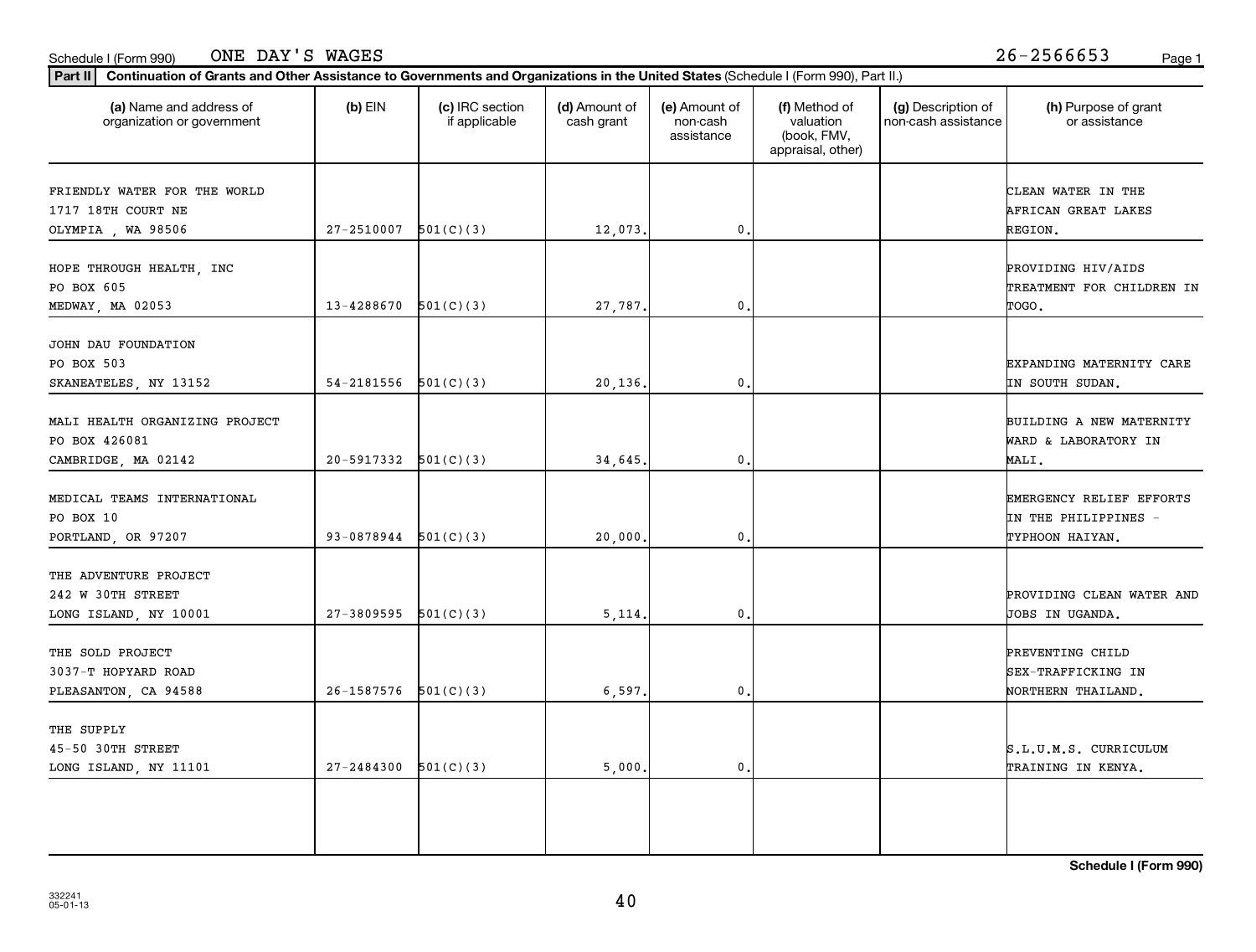Schedule I (Form 990) (2013) CNE DAY'S WAGES  $26-2566653$ ONE DAY'S WAGES

**2**

Part III | Grants and Other Assistance to Individuals in the United States. Complete if the organization answered "Yes" to Form 990, Part IV, line 22. Part III can be duplicated if additional space is needed.

| (a) Type of grant or assistance | (b) Number of<br>recipients | (c) Amount of<br>cash grant | (d) Amount of non-<br>cash assistance | (e) Method of valuation<br>(book, FMV, appraisal, other) | (f) Description of non-cash assistance |
|---------------------------------|-----------------------------|-----------------------------|---------------------------------------|----------------------------------------------------------|----------------------------------------|
|                                 |                             |                             |                                       |                                                          |                                        |
|                                 |                             |                             |                                       |                                                          |                                        |
|                                 |                             |                             |                                       |                                                          |                                        |
|                                 |                             |                             |                                       |                                                          |                                        |
|                                 |                             |                             |                                       |                                                          |                                        |
|                                 |                             |                             |                                       |                                                          |                                        |
|                                 |                             |                             |                                       |                                                          |                                        |
|                                 |                             |                             |                                       |                                                          |                                        |
|                                 |                             |                             |                                       |                                                          |                                        |
|                                 |                             |                             |                                       |                                                          |                                        |

Part IV | Supplemental Information. Provide the information required in Part I, line 2, Part III, column (b), and any other additional information.

PART I, LINE 2:

EXPLANATION: ONE DAY'S WAGES REQUIRES GRANT RECIPIENTS TO PROVIDE SPECIFIC

FOLLOW-UP DOCUMENTATION AT THREE DIFFERENT TIME INTERVALS FOLLOWING GRANT

FUNDING. THE DOCUMENTATION REQUIRED INCLUDES NARRATIVE ACCOUNTS FROM

BENEFICIARIES, PHOTOS OF THE PROJECT AND/OR THE BENEFACTORS, IMPACT

SURVEYS/MEASUREMENTS TO SHOW PROGRESS TOWARDS STATED GOAL, AND DETAILED

BUDGET OF ACTUAL PROJECTS EXPENSE.

PART II, LINE 1, COLUMN (H):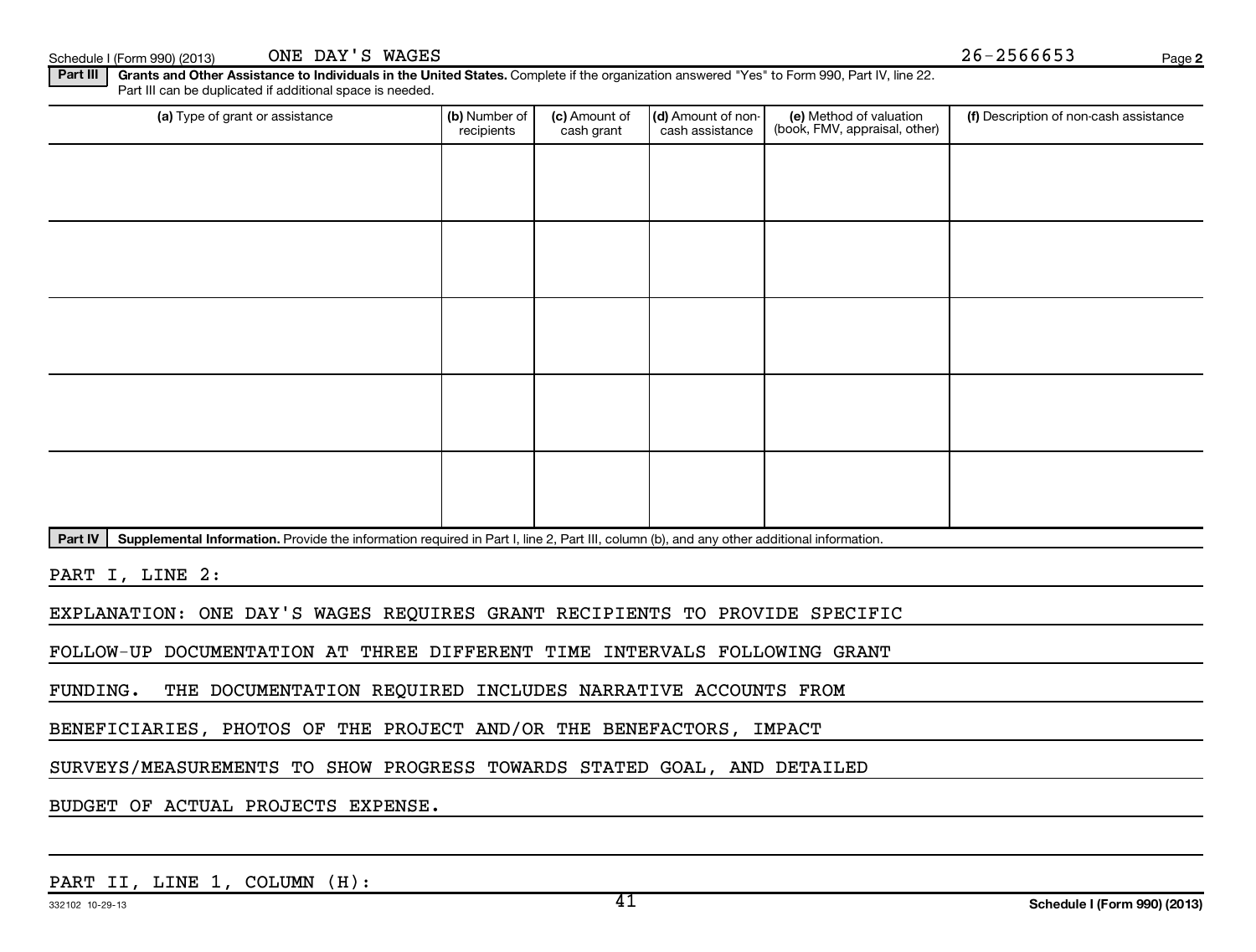Schedule I (Form 990) ONE DAY S MAGES ⊿ b − ⊿ b b b b ว *s* Page 2 **Part IV** Supplemental Information ONE DAY'S WAGES NAME OF ORGANIZATION OR GOVERNMENT: WORLD CONCERN (H) PURPOSE OF GRANT OR ASSISTANCE: FUNDS PROVIDED TO ASSIST IN THE RELIEF EFFORT FOR PEOPLE AFFECTED BY THE HAITI EARTHQUAKE AND TO HELP REBUILD COMMUNITIES.

NAME OF ORGANIZATION OR GOVERNMENT: WORLD CONCERN

(H) PURPOSE OF GRANT OR ASSISTANCE: FUNDS PROVIDED SHORT AND LONG TERM

RELIEF AND DEVELOPMENT AID TO COMMUNITIES IMPACTED BY THE SEVERE CRISIS

IN THE THREE COUNTRIES THAT COMPOSE THE HORN OF AFRICA (SOMALIA,

ETHIOPIA, AND KENYA.)

NAME OF ORGANIZATION OR GOVERNMENT: CONCERN WORLDWIDE U.S. INC.

(H) PURPOSE OF GRANT OR ASSISTANCE: FUNDS PROVIDED SHORT AND LONG TERM

RELIEF AND DEVELOPMENT AID TO COMMUNITIES IMPACTED BY THE SEVERE CRISIS

IN THE THREE COUNTRIES THAT COMPOSE THE HORN OF AFRICA (SOMALIA,

ETHIOPIA, AND KENYA.)

NAME OF ORGANIZATION OR GOVERNMENT: ADESO

(H) PURPOSE OF GRANT OR ASSISTANCE: PROVIDED DIRECT FUNDS TO THE MOST

VULNERABLE FAMILIES IN MORE REMOTE AREAS OF SOMALIA TO PURCHASE FOOD AND

WATER.

**Schedule I (Form 990)**

332291 05-01-13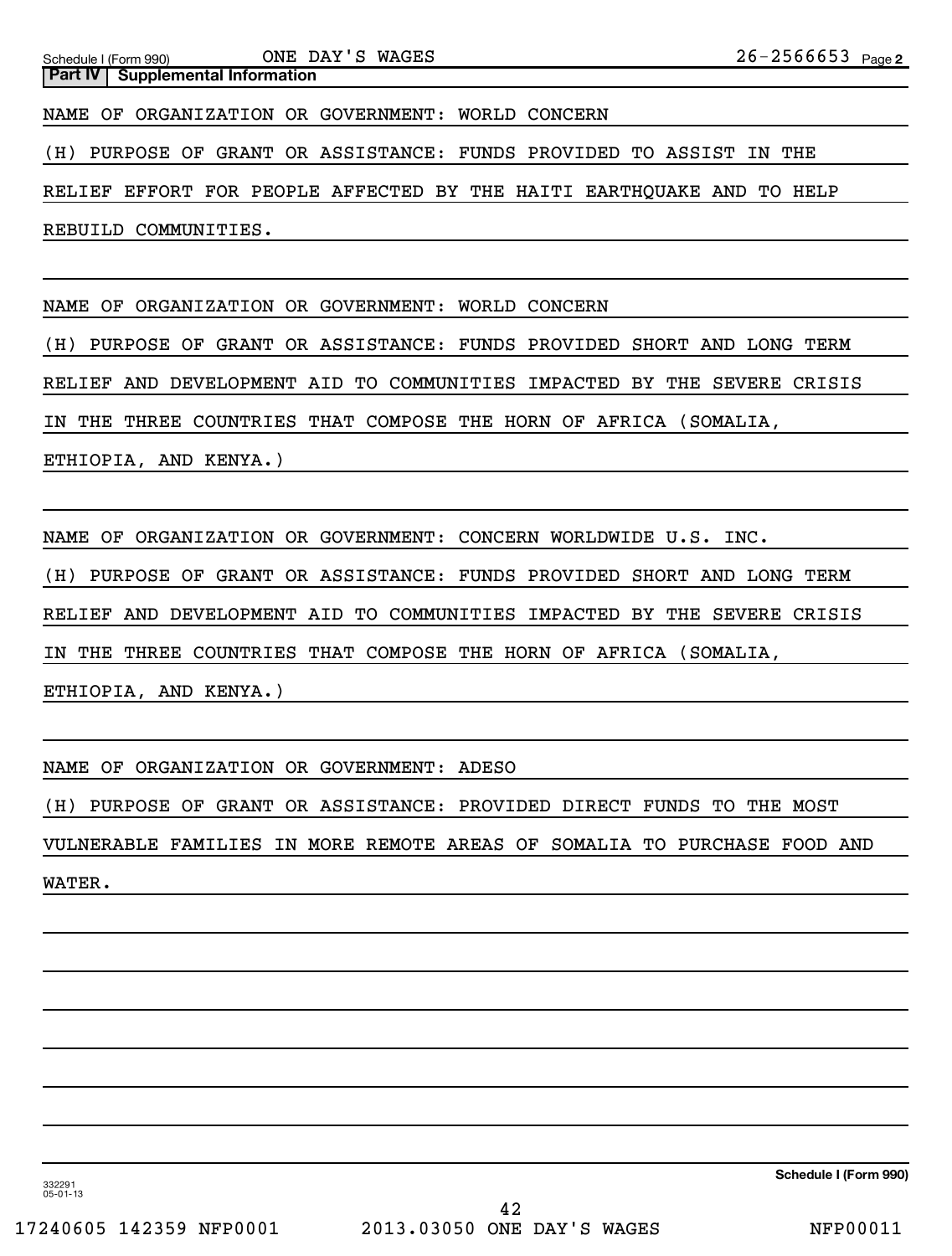**(Form 990 or 990-EZ)**

**Complete to provide information for responses to specific questions on Form 990 or 990-EZ or to provide any additional information. | Attach to Form 990 or 990-EZ. SCHEDULE O Supplemental Information to Form 990 or 990-EZ 2013**

Department of the Treasury Internal Revenue Service Name of the organization

**Information about Schedule O (Form 990 or 990-EZ) and its instructions is at www.irs.gov/form990. Inspection Employer identification number**

OMB No. 1545-0047

**Open to Public**

ONE DAY'S WAGES 26-2566653

FORM 990, PART VI, SECTION A, LINE 2:

EXPLANATION: EUGENE CHO AND MINHEE CHO HAVE A FAMILY RELATIONSHIP.

FORM 990, PART VI, SECTION B, LINE 11:

EXPLANATION: THE BOARD OF DIRECTORS APPROVES AN INDEPENDENT QUALIFIED CPA

FIRM TO PREPARE FORM 990. THE BOARD OF DIRECTORS REVIEWS FORM 990 BEFORE

FILING WITH THE INTERNAL REVENUE SERVICE.

FORM 990, PART VI, SECTION B, LINE 12C:

EXPLANATION: THE CONFLICT OF INTEREST POLICY IS MONITORED ANNUALLY. BOARD MEMBERS ARE REQUIRED TO DISCLOSE ANY CONFLICTS OF INTERESTS AS SOON AS THEY ARISE.

FORM 990, PART VI, SECTION C, LINE 19: EXPLANATION: ONE DAY'S WAGES POSTS ITS ANNUAL REPORT, INCLUDING FINANCIAL

STATEMENTS, ON ITS WEBSITE. GOVERNING DOCUMENTS ARE AVAILABLE UPON

REQUEST. AS OF DECEMBER 31, 2013, ONE DAY'S WAGES DID HAVE A CONFLICT OF

INTEREST POLICY. THE BOARD APPROVED A CONFLICT OF INTEREST POLICY IN

AUGUST OF 2013.

332211 09-04-13 LHA For Paperwork Reduction Act Notice, see the Instructions for Form 990 or 990-EZ. Schedule O (Form 990 or 990-EZ) (2013)